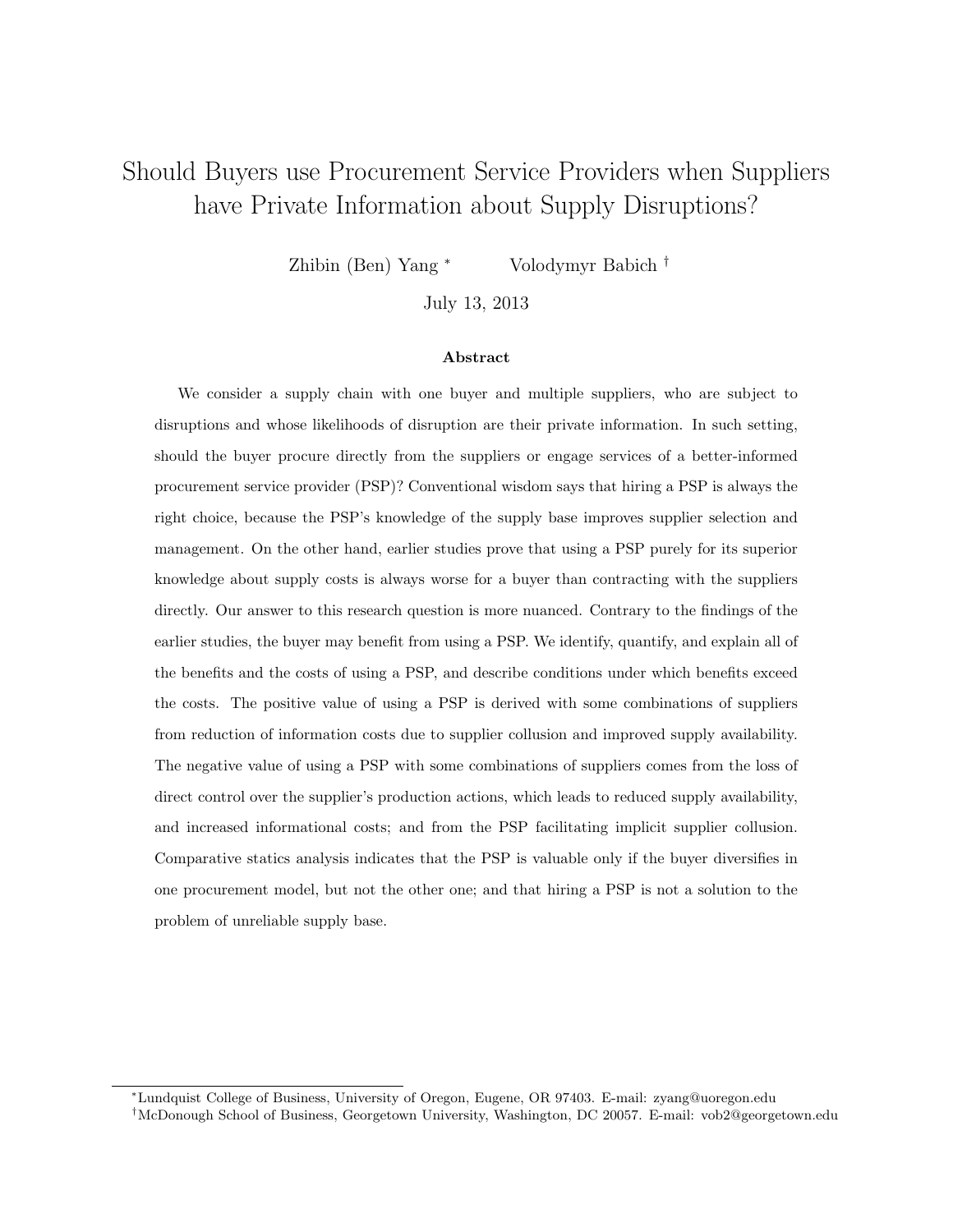## 1 Introduction

#### 1.1 Research Problem

We investigate whether a buyer, worried about supply risk, should procure directly from the suppliers or engage services of a procurement intermediary firm—a procurement service provider (PSP) due to the PSP's better information about supply risk. PSP services are popular, and examples of procurement service providers include Li&Fung, Procurian, GEP, IBM, Accenture, and Xerox. There are many benefits that PSPs bring (Wu 2004 offers a classification of procurement intermediation benefits). However, we focus on informational benefits and costs and their interplay with supply risk management.

An immediate intuitive answer to our research question might appear to be "yes—the buyer should use a PSP." Armed with better knowledge about the supply base (e.g., suppliers' costs, capabilities, quality, and reliabilities), a PSP should be able to execute procurement better, selecting the right suppliers and reducing the information costs of procurement. Access to better information is a part of the overall "value proposition" that PSPs advertise to potential clients (buyers).

However, on reflection, another intuitive answer to our research question is "no—the buyer should not use a PSP." It is not obvious that PSPs would share benefits of better information with the buyer. In fact, when using a PSP, the buyer adds another layer to its supply chain, compounding fixed costs in the system and introducing double marginalization. The buyer relinquishes the direct control over procurement and supply-risk management, and cannot guarantee that the PSP will act in the buyer's best interests.

Prior work in economics on intermediation supports the "no" answer. For instance, Mookherjee and Tsumagari (2004) prove that when the PSP has informational advantage over the buyer with respect to the supplier's production costs of substitutable products, the buyer will always be better off contracting with the suppliers directly. This is a surprising result, in light of the popularity of PSP services in practice. It means that the popularity of the procurement outsourcing cannot be explained by informational benefits alone and, thus, the value of the procurement outsourcing must come from transactional or other benefits (e.g., economies of scale, reduced logistics costs, access to a larger supplier pool).

Our analysis shows that the answer to the question on whether a buyer should use a PSP because of the informational benefits is "maybe." Furthermore, we can explain how the benefits of using a PSP are derived and what costs may counterbalance the benefits. Unlike Mookherjee and Tsumagari (2004) and most of other papers on intermediation that emphasize supply costs,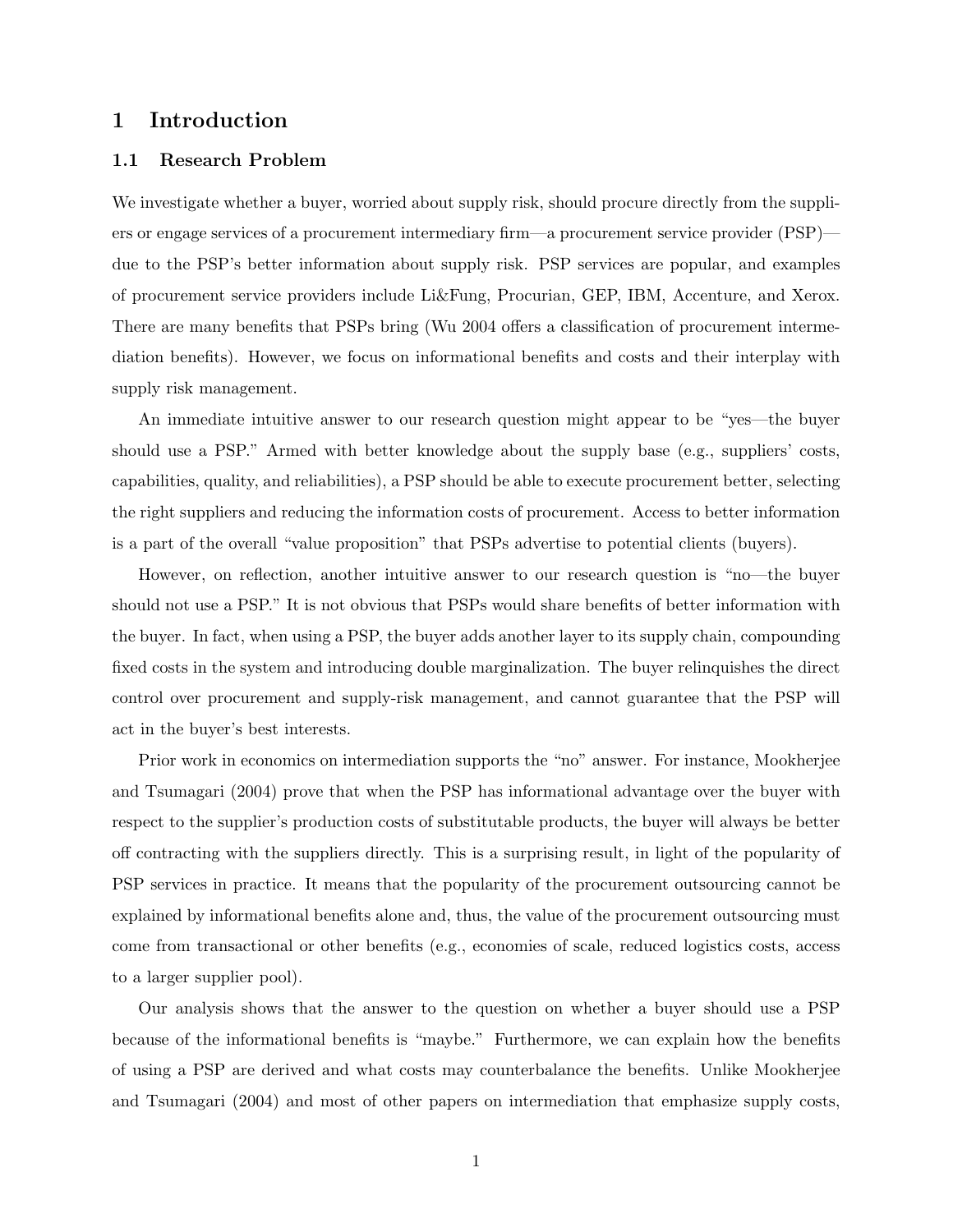we focus on supply risk and asymmetric information about supply risk. Similar to Mookherjee and Tsumagari (2004), we disregard transactional benefits of using a PSP, because the effects of these benefits are predictable. In our model  $(\S 2)$ , the suppliers are unreliable, and possess private information about their own reliabilities. The PSP has access to the suppliers' private information. Methodologically, we solve a mechanism design problem in which an agent (the PSP) has two dimensions of private information about supply risk  $(\S 3)$ . In general, mechanism design problems with multi-dimensional private information are difficult to solve. However, we are able to derive the optimal procurement contracts for the buyer and the corresponding decisions of the PSP and the suppliers. We contrast these results with the optimal procurement policies in the benchmark model of direct procurement (§4).

In doing so, we derive a number of interesting and practical results. First, contrary to insights from Mookherjee and Tsumagari (2004), there are situations in which the value of using a PSP is positive for the buyer (§5). Second, we decompose the buyer's value of using a PSP by the combination of the suppliers' types, and offer economic insights into forces acting on the value. We explain that the positive value of using a PSP is derived from a reduction of information costs of procurement and improvement of the supply availability (due to a better execution of order diversification by the PSP). We quantify the negative value of using a PSP and show that it comes from the loss of direct control of the supplier's production actions, from the PSP facilitating implicit supplier collusion, and from reduced the supply availability in some cases. Interestingly, supplier collusion under PSP procurement may affect the buyer not only negatively, but also positively. The explanations of various costs and benefits constituting the net value of using a PSP are novel and practically important. Third, by reversing Mookherjee and Tsumagari (2004)'s conclusions, we highlight the importance of supply risk management and the interplay between contracting, asymmetric information, and risk management.

Comparative statics analysis (§6) offers several managerially important observations on the value of using a PSP. We prove that the value of using a PSP is always negative if the disruption cost is too small or too larger, when the buyer will either never diversify or always diversify regardless of the procurement model. Interestingly, we show that the positive PSP value can arise only if the buyer diversifies in one and single-sources in the other procurement model. Numerical analysis indicate that to derive positive PSP benefits, the fraction of reliable suppliers in the economy should be high, and as that fraction increases the value of using a PSP can either increase or decrease. Therefore, unreliable supply base is not a good reason to hire a PSP. Similarly, as the gap between reliabilities increases, the value of using a PSP may decrease, contrary to the a priori intuition. We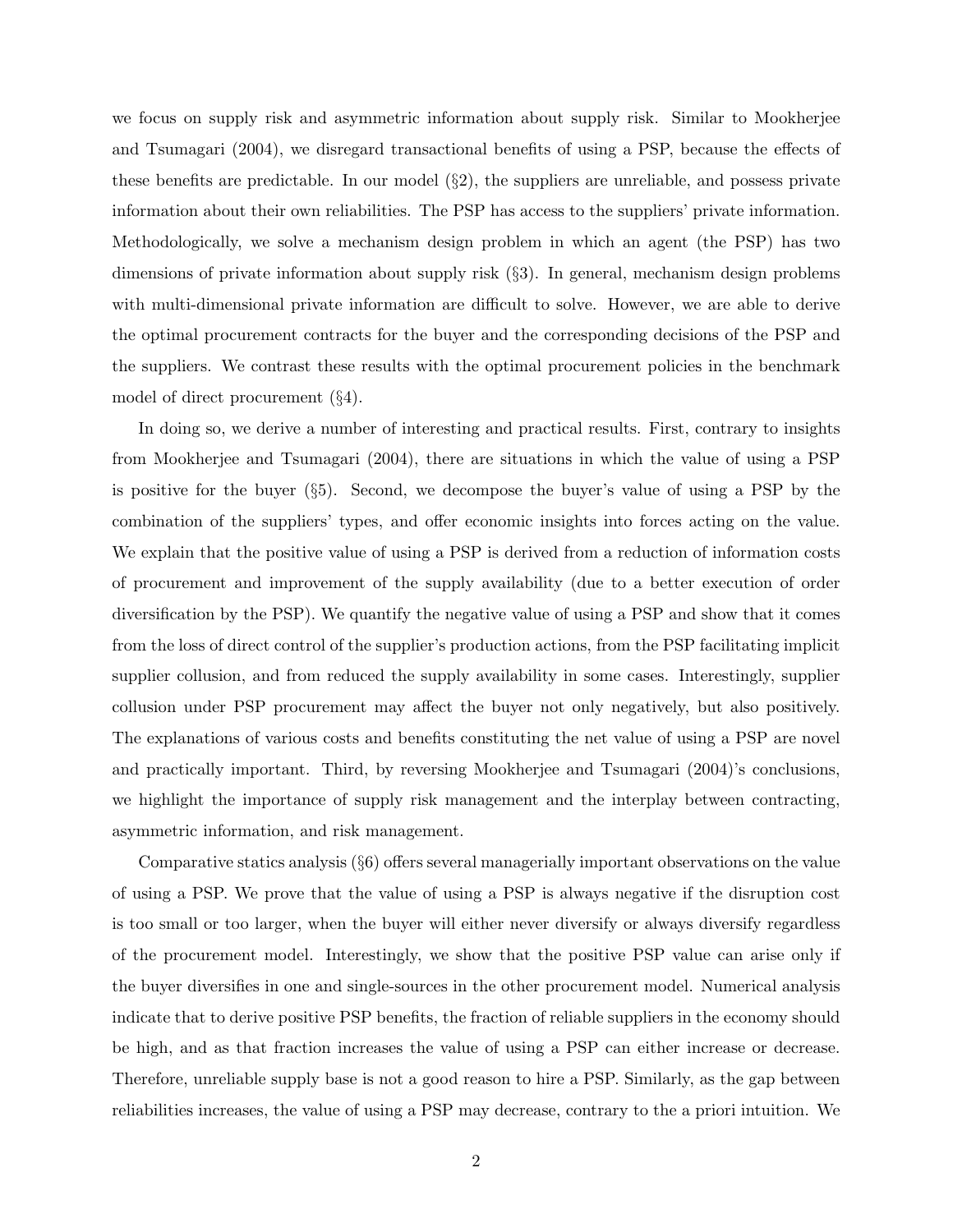summarize managerial insights and conclude in §7.

#### 1.2 Literature Review

Our work builds on the extensive research in economics and Operations Management on the use of procurement intermediation. In this literature, Wu (2004) presents bargaining frameworks with complete and incomplete information for modeling supply chain intermediation and review various benefits that intermediation generates. In particular, Wu (2004) classifies benefits into transactional and informational. Belavina and Girotra (2012) show that, beyond transaction and informational benefits, there is also a relational benefit of intermediation. Belavina and Girotra (2012) use the framework of relational contracts to show how a PSP can influence behaviors of both the suppliers and the buyers with an implicit promise of future business. Our approach is that of mechanism design (similar to Mookherjee and Tsumagari 2004 and a number of other papers in information economics), but, unlike most of the prior work, we study the PSP's informational advantage over the buyer with respect to the likelihood of supply disruption. Adida et al. (2012) observe that a PSP can be valuable when supply risk is present. However, they do so for a model without asymmetric information about supply disruptions.

For a benchmark model where the buyer directly contracts with the suppliers, we rely on the results derived by Yang et al. (2012). Other papers that consider asymmetric information about supply risk are Yang et al. (2009); Chaturvedi and Martínez-de Albéniz (2011); Gümüş et al. (2012). However, these papers do not study the use of procurement service providers. These papers, together with our work, belong to the research area of decentralized supply risk management. A review of this research area is available in Aydin et al. (2012).

## 2 The General Model Setting

In this paper, we shall compare two procurement models: direct procurement and PSP procurement (see Figure 1). As the name implies, under direct procurement, the buyer contracts directly with the suppliers; under PSP procurement, the buyer contracts with a PSP, who then contracts with the suppliers. In both models, the suppliers know their reliabilities, but the buyer only has probabilistic estimates of them. In the latter model, the PSP also knows the supplier's reliabilities. To highlight the effect of supply risk on the buyer's value of using PSP procurement and the interaction between supply risk and intermediation under asymmetric information, we choose the model setting that mirrors that in Mookherjee and Tsumagari (2004), except that in our model asymmetric information is about supply risk, but not supply cost as in Mookherjee and Tsumagari (2004).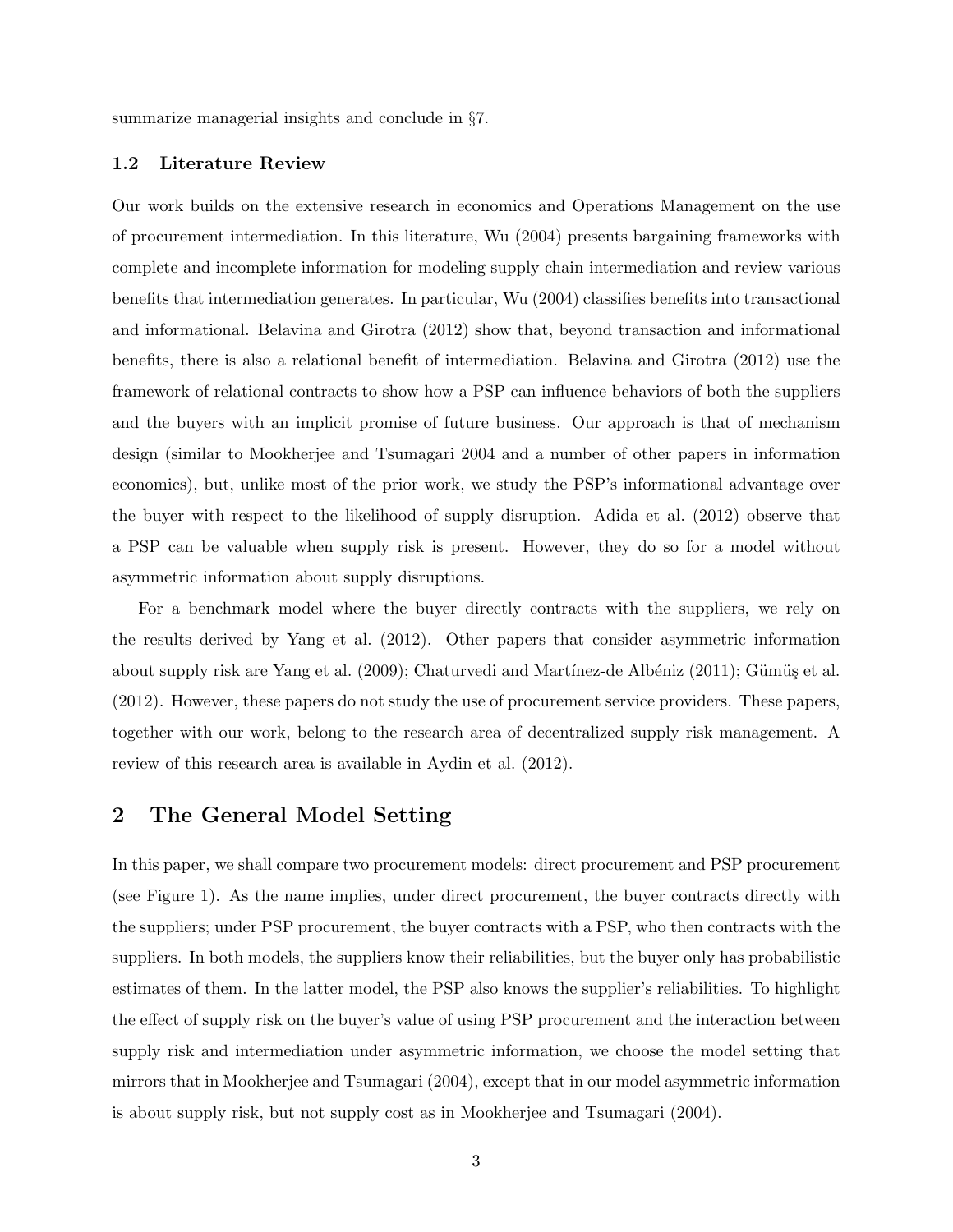The direct- and PSP-procurement models share many modeling assumptions, as follows. We shall introduce the model-specific setting for the two models in §§3 and 4.



Figure 1: Procurement models: direct procurement (left) and PSP procurement (right)

Both models are of one period, with one buyer and two suppliers. It is possible for only one of the two suppliers in the supply base to receive an order.

A supplier may experience a production disruption, which destroys the entire production batch. The supplier's production cost is incurred as soon as production begins, and cannot be recovered if a disruption happens. Supplier-i's (where  $i = 1, 2$ ) random production yield is  $\rho_i$ , where  $\rho_i = 1$ with probability  $\theta_i$  and  $\rho_i = 0$  with probability  $1 - \theta_i$ .

Two types of supplier exist, with the reliability being either "high" or "low," (also denoted as H and L) as measured by the probability of a successful production run. That is,  $\theta_i = h$  or  $\theta_i = l$  for supplier i, where  $0 < l < h < 1$ . Because there are two suppliers, the system may have (H,H), (H,L), (L,H), and (L,L) combinations of the suppliers' types. In the economy, the fraction of H-type suppliers is  $\alpha^H$  and the fraction of L-type suppliers is  $\alpha^L$ , where  $\alpha^H + \alpha^L = 1$ .

Unit production cost of a supplier depends on its type. Specifically, a high-type supplier- $i$ 's production cost is  $c_i = c^H$  per unit; and a low-type supplier-*i*'s production cost is  $c_i = c^L$  per unit. Because the high type's probability of running successful production is  $h$ , its expected cost of yielding one good unit is  $c^H/h$ . Similarly, the low type's expected cost of yielding one good unit is  $c^L/l$ . Cost  $c^L$  may be greater or smaller than  $c^H$ , but we assume that  $c^L/l > c^H/h$ , to model the situation where the less reliable supplier is less cost-efficient in expectation.

To focus on the role of supply risk, we shall assume that the buyer operates in a make-to-order system, and at the time the buyer places orders it knows both the demand  $D$  and unit revenue  $r$ in the consumer market. Without loss of generality, we normalize the buyer's market demand to be  $D = 1$ . We can relax the assumption of deterministic r and think of r as the expected revenue or, alternatively, the expected cost of a replacement product on a spot market. Thus, r represents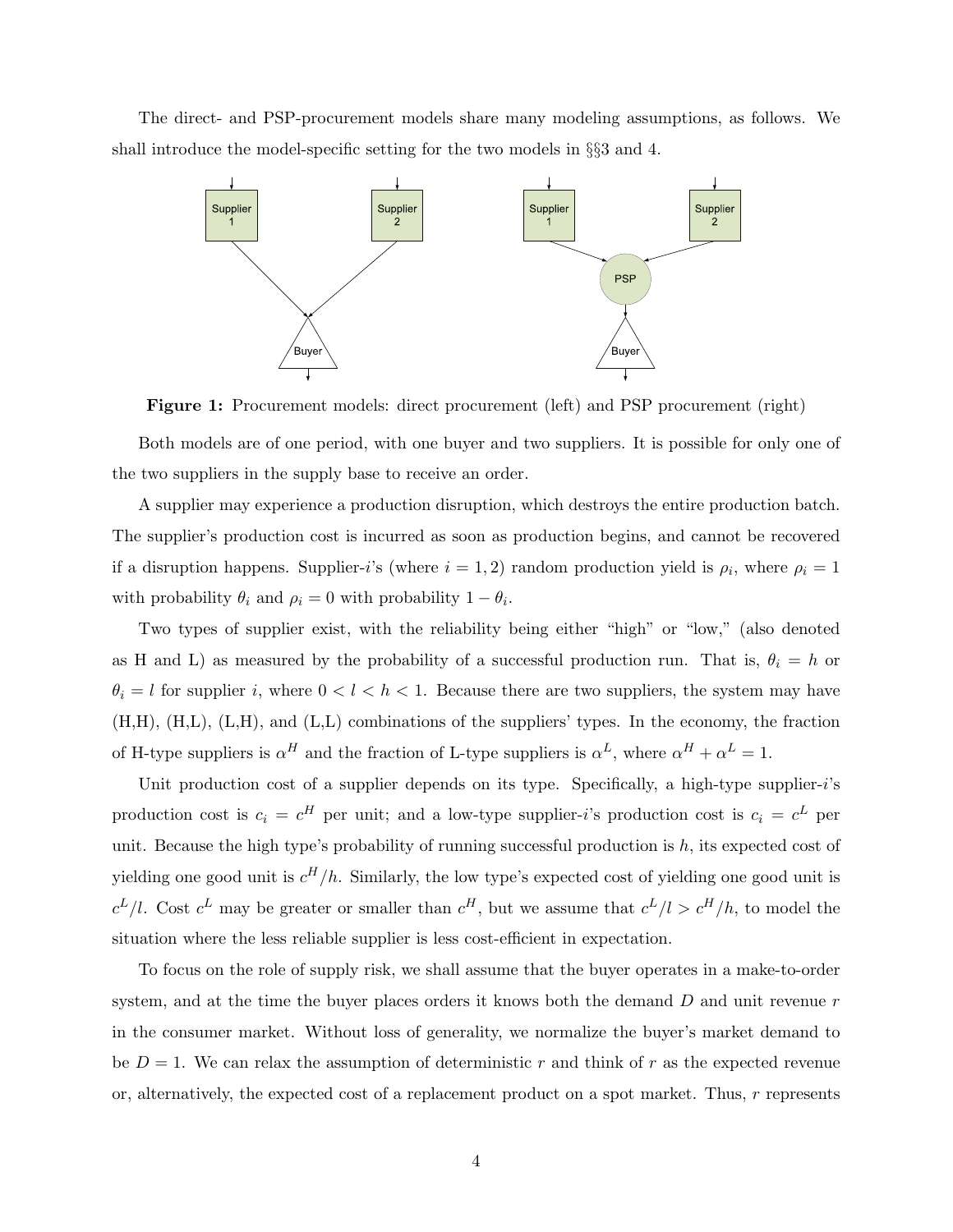the expected cost of product shortage for the buyer. We restrict the revenue to be greater than the high-reliability supplier-type's expected cost of production.

## Assumption 1.  $r > c^H/h$ .

If this assumption is not satisfied, the buyer will not order in either procurement model.

Finally, all firms have zero reservation values, and would do business as long as this reservation value is met.

## 3 The PSP-Procurement Model and Solution

#### 3.1 Contracts

In this model, the buyer contracts with the PSP, who then brokers production with the suppliers. This procurement problem is especially challenging, because the suppliers possess private information about their reliability types and the PSP knows them. In contrast, the buyer believes a supplier's reliability is high with probability  $\alpha^H$  and is low with probability  $\alpha^L$ . The buyer's beliefs regarding the two suppliers' reliability types are identical and independent. The PSP's superior knowledge relative to the buyer may be due to the PSP's history with the suppliers, or geographic proximity, or better knowledge of the suppliers' technologies. Thus, there is information asymmetry between the buyer and the PSP. This is the key feature of this model.

In general, there are an infinite number of mechanisms that might be employed by the principal (the buyer) to govern its interactions with the agent (the PSP) with private information. However, as is usually done in information economics and the contracting literature, to simplify the analysis, we invoke the Revelation Principle and focus only on the class of direct and incentive-compatible mechanisms. Under such mechanisms, the PSP will send the buyer messages that report the suppliers' reliability types, and the buyer structures the contracts in a way such that these reports will be truthful.

The PSP's private information is two-dimensional: one dimension per each supplier. Because each supplier is either H or L type, the PSP can send one of the following four messages: (H,H),  $(H,L)$ ,  $(L,H)$ ,  $(L,L)$ . Furthermore, in this problem, because the suppliers are *ex ante* symmetric, we can combine  $(H,L)$  and  $(L,H)$  types/messages. Specifically, the PSP can be  $(H,H)$ ,  $(H,L)$  and (L,L) types, in decreasing reliability. Based on its prior beliefs about the suppliers' types, the buyer infers that the PSP is (H,H)-type with probability  $(\alpha^H)^2$ , (H,L)-type with probability  $2(\alpha^H\alpha^L)$ , and (L,L)-type with probability  $(\alpha^L)^2$ . This problem is difficult to solve in that the agent (the PSP) has a discrete type space of more than two types. We shall discuss the technical challenge and our solution procedure in §3.4.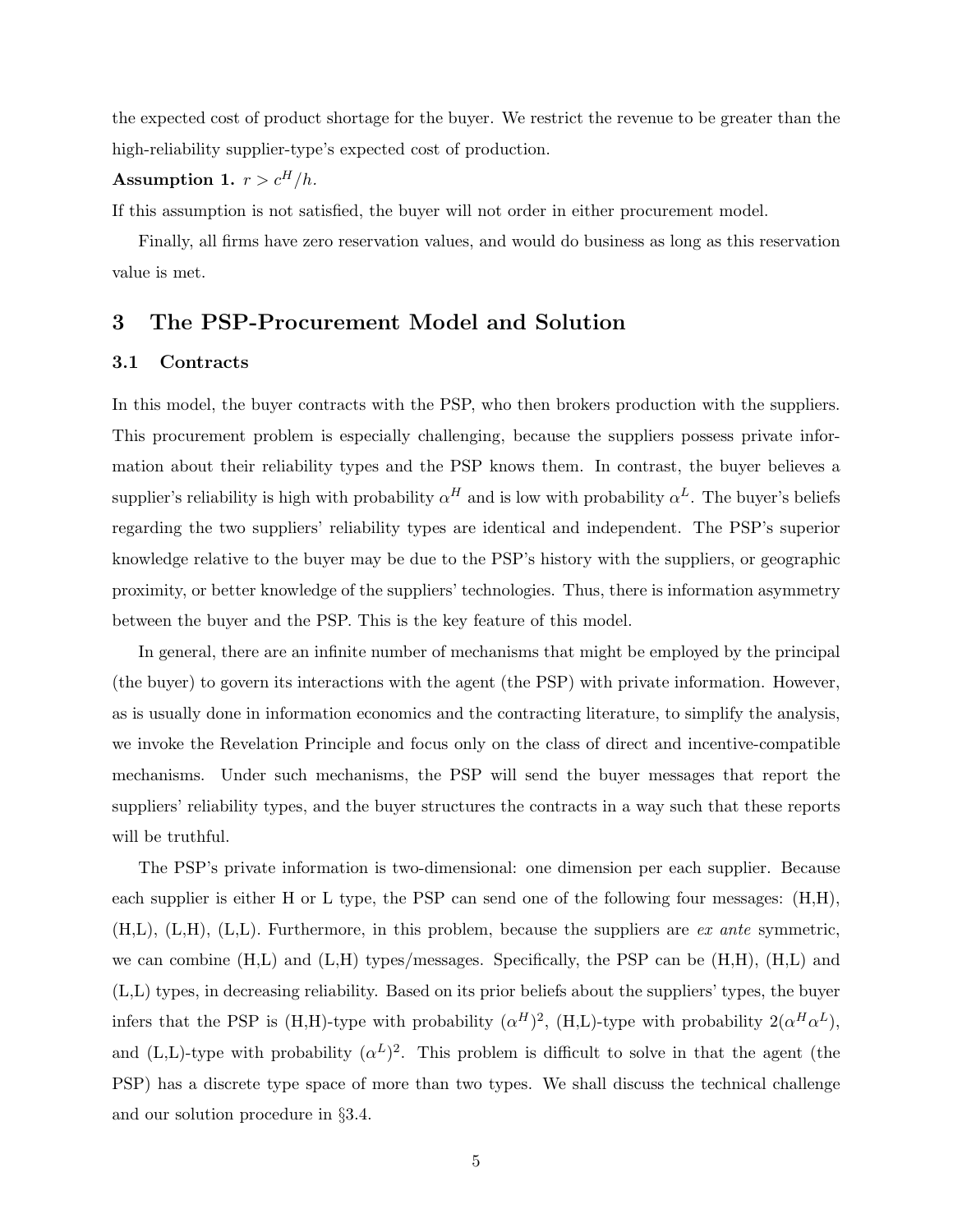The contract menu between the buyer and the PSP specifies payments and quantities, for each possible message the buyer may receive. Each contract in the menu has three parts:  $(X, q, p)$ . X is the lump-sum upfront payment from the buyer to the PSP, regardless of the delivery status.  $q$  is the quantity that the buyer desires to receive from the PSP.  $p$  is the penalty for each unit the PSP falls short from the desired quantity q. Thus, the buyer offers the following menu of contracts to the PSP:  $(X, q, p)(H, H), (X, q, p)(H, L)$  and  $(X, q, p)(L, L)$ .

The lump-sum and the quantity terms are familiar features of procurement contracts. The penalty term  $p$  is needed in the contract in the model with supply risk to provide economic incentive for the PSP to deliver goods. It obviates the need to make a strong assumption that production events at the suppliers are contractible (which is demonstrably not true in practice, especially if the buyer and the suppliers are located in different countries, or even different continents). In other words, in the environment where the delivery of goods is uncertain, one needs a variable payment, like the penalty term, to prevent the "take the money and run" behavior of agents.

Having seen the buyer's contract menu, the PSP signs contracts with the suppliers, specifying production quantities and payments. In this model, the PSP is the principal with respect to the suppliers, the contracts between the PSP and the suppliers are general, and the PSP knows the suppliers' types. Therefore, the PSP will always be able to integrate the subsystem consisting of itself and the suppliers and keep the profit of the entire subsystem (e.g., using two-part tariffs). For simplicity, we shall not model contracting between the PSP and the suppliers, but shall study their integrated actions and profits.

The summary of the timing in the PSP-procurement model is: (1) nature reveals the suppliers' types to the suppliers and the PSP; (2) the buyer offers a menu of contracts to the PSP, and the PSP sends the message about its type to the buyer; (3) the PSP receives the payment X from the buyer, and the PSP integrates the supplier subsystem and assigns production to the suppliers; (4) the suppliers begin production, incurring production costs; (5) production uncertainty is realized, and the PSP delivers goods to the buyer, paying penalty p per unit in case of a shortfall from the requirement,  $q$ ; and finally  $(6)$  the buyer sells available goods in the consumer market up to quantity  $D = 1$ , receiving revenue r.

We shall solve the problem in the reverse chronological order, analyzing first the PSP's production assignment in the next subsection. We shall then use the solution of the PSP's problem in designing the buyer's contract in §3.4.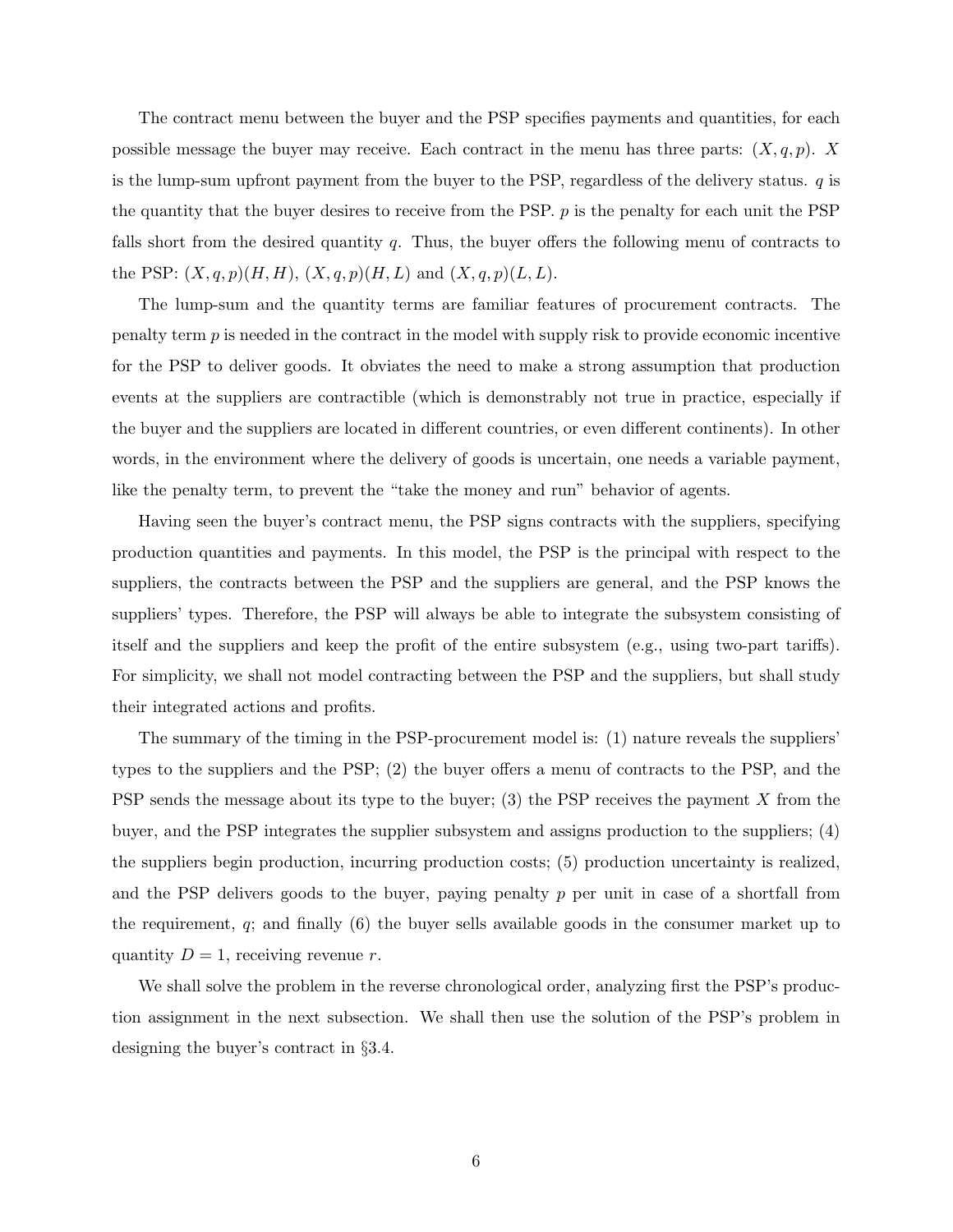#### 3.2 The PSP's Optimal Production Assignment

In this subsection, we solve the PSP's production assignment problem, given any contract  $(X, q, p)$ from the buyer. Recall that the PSP is able to integrate the PSP-suppliers subsystem and keep the entire subsystem's profit. The PSP's chooses the production assignments to the suppliers,  $(z_1, z_2)$ , to maximize the expected subsystem profit. Program (1) models the PSP's decision, given the suppliers' reliability types  $(t_1, t_2) \in \{(H, H), (H, L), (L, H)\}$ :

$$
\pi^{t_1,t_2}(X,q,p) = X - \min_{z_1 \ge 0, \, z_2 \ge 0} \left\{ c^{t_1} z_1 + c^{t_2} z_2 + pE\left(q - \rho_1^{t_1} z_1 - \rho_2^{t_2} z_2\right)^+ \right\}.
$$
 (1)

When  $(t_1, t_2) = (L, H)$ , the PSP's profit  $\pi^{LH}(X, q, p) \equiv \pi^{HL}(X, q, p)$ , because the PSP is indifferent between type pairs  $(H,L)$  and  $(L,H)$ .

In (1), term  $c^{t_i}z_i$  is the production cost of supplier i, and  $\rho_i^{t_i}z_i$  is the quantity supplier i delivers, where  $\rho_i^{t_i}$  is the production yield of supplier  $i = 1, 2$ . The expectation is taken over the suppliers' random production yields  $(\rho_1^{t_1}, \rho_2^{t_2})$ . We note that the payment X is irrelevant in search for the optimal production assignments.

Lemma 1 presents the PSP's optimal production assignments  $(z_1^*, z_2^*)(q, p)$ .

**Lemma 1.** Under the manufacturer's contract  $(X, q, p)$  and  $q > 0$ , the supplier coalition's optimal production sizes,  $(z_1^*, z_2^*)(q, p)$  are:

| $(t_1,t_2)$               | Penalty                                                                                                                                         | $(z_1^*, z_2^*)(q, p)$                 |
|---------------------------|-------------------------------------------------------------------------------------------------------------------------------------------------|----------------------------------------|
|                           |                                                                                                                                                 | (0, 0)                                 |
| (H,H)                     | $\frac{p < \frac{c^H}{h}}{\frac{c^H}{h} \leq p < \frac{c^H}{h(1-h)}}$                                                                           | (q,0)                                  |
|                           |                                                                                                                                                 | (q, q)                                 |
|                           |                                                                                                                                                 | (0, 0)                                 |
| $(H,L)$ and $(L,H)$       | $\begin{array}{l} \stackrel{n}{p} \geq \frac{c^H}{h(1-h)}\\ \hline p < \frac{c^H}{h}\\ \stackrel{F}{n} \leq p < \frac{c^L}{l(1-h)} \end{array}$ | $(q,0)$ for $(H,L); (0,q)$ for $(L,H)$ |
|                           | $\frac{p \geq \frac{c^L}{l(1-h)}}{p < \frac{c^L}{l}}$<br>$\frac{p < \frac{c^L}{l}}{p} < \frac{c^L}{l(1-l)}$                                     | (q, q)                                 |
|                           |                                                                                                                                                 | (0, 0)                                 |
| $(\mathrm{L},\mathrm{L})$ |                                                                                                                                                 | (q, 0)                                 |
|                           | $p \geq \frac{c^L}{l(1-l)}$                                                                                                                     | (q, q)                                 |

We delegate all proofs in this paper to Appendix C.

We now introduce the PSP's profit from production. For this, we first define two intermediate expressions that will be used repeatedly in the rest of the paper. We first define the PSP's incremental *benefit of sole-sourcing* (i.e., sourcing from one supplier relative to none):

$$
\psi^{t_1}(q, p) \stackrel{\text{def}}{=} (\theta^{t_1} p - c^{t_1}) q, \text{ for } t_1 \in \{H, L\},\tag{2}
$$

where  $\theta^H \stackrel{\text{def}}{=} h$  and  $\theta^L \stackrel{\text{def}}{=} l$ . When the PSP sole-sources from a supplier of type  $t_1$ , the PSPsupplier subsystem avoids penalty p if the supplier's production is successful (with probability  $\theta^{t_1}$ ), but incurs production cost of  $c^{t_1}$  per unit.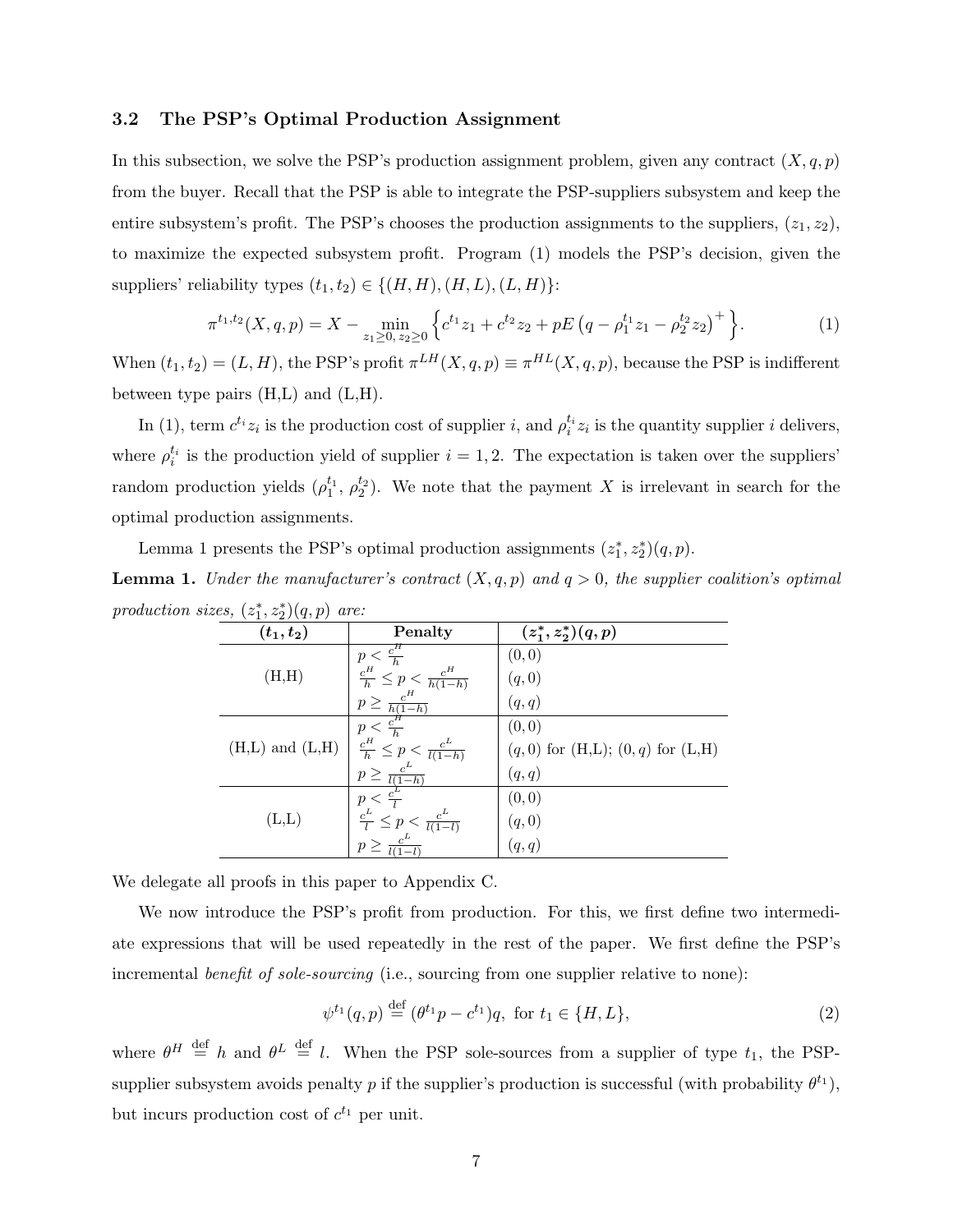Next, we define the PSP's incremental *benefit of diversifying* (i.e., sourcing from two suppliers relative to one):

$$
\psi^{t_1, t_2}(q, p) \stackrel{\text{def}}{=} [\theta^{t_2} (1 - \theta^{t_1}) p - c^{t_2}] q, \text{ for } (t_1, t_2) \in \{ (H, H), (H, L), (L, L) \}. \tag{3}
$$

Given that the PSP has assigned production to the supplier of type  $t_1$ , the production assignment to the second supplier of type  $t_2$  helps the PSP-suppliers subsystem avoid the penalty with probability  $\theta^{t_2}(1-\theta^{t_1})$ . This probability represents the likelihood of the joint events that the first supplier's production fails and the second supplier produces successfully.

Using these definitions, we can concisely write the PSP's expected profit to be the sum of incremental benefits relative to the profit of taking no production action,  $X - p q$ .

**Lemma 2.** Under contract  $(X, q, p)$ , the expected profit of the PSP of type  $(t_1, t_2)$  is

$$
\pi^{t_1,t_2}(X,q,p) = (X - pq) + \left[\psi^{t_1}(q,p)\right]^+ + \left[\psi^{t_1,t_2}(q,p)\right]^+, \tag{4}
$$

where  $(t_1, t_2) \in \{(H, H), (H, L), (L, L)\}.$ 

#### 3.3 Reliability Advantages of the More Reliable Types of PSP

For a fixed contract  $(X, q, p)$ , as the PSP's reliability type increases from  $(L,L)$ , to  $(H,L)$  and to (H,H) the PSP's profit increases. The (H,H) type of the PSP earns a premium over the (H,L) type, because the (H,H) type incurs a smaller total expected cost and penalty than the (H,L) type. We refers to the premium earned by  $(H,H)$  over  $(H,L)$  as the  $(H,H)$  type's *reliability advantage* over the (H,L) type. Similarly, the (H,L) type earns a reliability advantage over the (L,L) type. We shall use the following notation for these reliability advantages:

$$
\Gamma_{HL}^{HH}(q,p) \stackrel{\text{def}}{=} \pi^{HH}(X,q,p) - \pi^{HL}(X,q,p), \text{ and}
$$
 (5)

$$
\Gamma_{LL}^{\frac{HL}{LL}}(q,p) \stackrel{\text{def}}{=} \pi^{HL}(X,q,p) - \pi^{LL}(X,q,p). \tag{6}
$$

From Lemma 2,

$$
\Gamma^{\frac{HH}{HL}}(q,p) = \left[\psi^{HH}(q,p)\right]^+ - \left[\psi^{HL}(q,p)\right]^+, \text{ and}
$$
\n(7a)

$$
\Gamma^{\frac{HL}{LL}}(q,p) = \left[\psi^H(q,p)\right]^+ + \left[\psi^{HL}(q,p)\right]^+ - \left[\psi^L(q,p)\right]^+ - \left[\psi^{LL}(q,p)\right]^+.
$$
 (7b)

One can apply the expressions for  $\psi^t(q, p)$  and  $\psi^{t_1, t_2}(q, p)$  in (2) and (3) to obtain the expressions of  $\Gamma^{\frac{HH}{HL}}(q,p)$  and  $\Gamma^{\frac{HL}{LL}}(q,p)$ . The results are presented in Lemma 6 in Appendix B.

The concept of reliability advantage will play a critical role in the design of the buyer's contracts. Ideally, the buyer would want to design a menu of contracts where each PSP type earns zero profit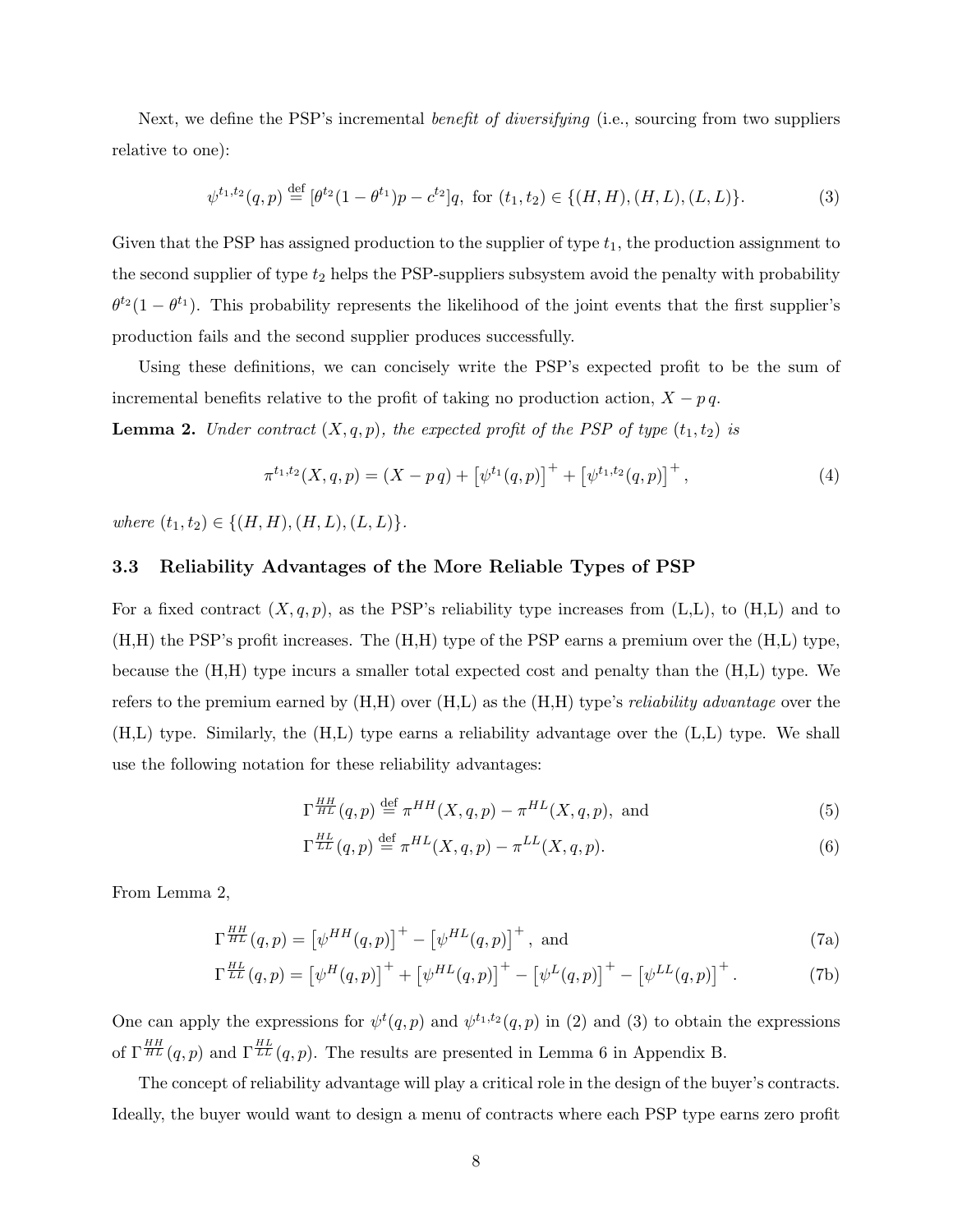if the PSP selects the menu option intended for its type. However, a more reliable PSP-type has an incentive to pretend to be a less reliable type (as long as the latter type is invited to do business with the buyer) and to earn a positive profit in the form of reliability advantage. That is, the (H,H) type would want to select a contract intended for the (H,L) or (L,L) types and the (H,L) type would want to pretend to be the  $(L,L)$  type. We shall discuss these incentive issues in §3.4.

#### 3.4 The Buyer's Optimal Contract Menu for the PSP

In this section, we analyze the buyer's mechanism design problem, knowing the PSP's optimal production assignments to the suppliers (§3.2) and the more reliable PSP types' incentive of misrepresentation due to their reliability advantages (§3.3). We present the model in (8), outline the solution procedure, and present the optimal contract menu in Proposition 1.

The buyer's optimal contract design problem is presented formally in optimization program (8). There,  $(z_1^*, z_2^*)(t_1, t_2) \stackrel{\text{def}}{=} (z_1^*, z_2^*)((q, p)(t_1, t_2))$  are the PSP's optimal production assignment under the contract designed for the  $(t_1, t_2)$  type of the PSP.  $\pi^{t_1,t_2}(s_1, s_2) \stackrel{\text{def}}{=} \pi^{t_1,t_2}((X, q, p)(s_1, s_2))$  is the expected profit of PSP of type  $(t_1, t_2)$ , when it reports type  $(s_1, s_2)$  and receives contract  $(X, q, p)(s_1, s_2).$ 

$$
\max_{\substack{(X,q,p)(t_1,t_2),\\t_1 \text{ and } t_2 \in \{H,L\}}} \sum_{t_1,t_2 \in \{H,L\}} \alpha^{t_1} \alpha^{t_2} \Big\{ rE \min \Big\{ D, \min \big\{ q(t_1,t_2), \rho_1^{t_1} z_1^*(t_1,t_2) + \rho_2^{t_2} z_2^*(t_1,t_2) \big\} \Big\}
$$

$$
- X(t_1,t_2) + p(t_1,t_2) E \Big[ q(t_1,t_2) - \rho_1^{t_1} z_1^*(t_1,t_2) - \rho_2^{t_2} z_2^*(t_1,t_2) \Big]^+ \Big\}
$$

Subject to

(IC.HH) 
$$
\pi^{HH}(H, H) \ge \pi^{HH}(H, L)
$$
 (local, downward) (8a)

$$
\pi^{HH}(H, H) \ge \pi^{HH}(L, L)
$$
 (global, downward) \t(8b)

(IC.HL) 
$$
\pi^{HL}(H, L) \geq \pi^{HL}(H, H)
$$
 (local, upward) (8c)

$$
\pi^{HL}(H, L) \ge \pi^{HL}(L, L) \text{ (local, downward)}
$$
\n(8d)

(IC.LL) 
$$
\pi^{LL}(L, L) \ge \pi^{LL}(H, H)
$$
 (global, upward) (8e)

$$
\pi^{LL}(L, L) \ge \pi^{LL}(H, L) \text{ (local, upward)}\tag{8f}
$$

$$
\begin{aligned} \text{(IR)} \quad & \pi^{HH}(H, H) \ge 0, \, \pi^{HL}(H, L) \ge 0, \text{ and } \pi^{LL}(L, L) \ge 0\\ & X(t_1, t_2) \ge 0, \, q(t_1, t_2) \ge 0, \, r \ge p(t_1, t_2) \ge 0. \end{aligned}
$$

The buyer maximizes its expected profit of sourcing via the PSP (before know the PSP's type), subject to the incentive compatibility (IC) and individual rationality (IR) constraints. Because this problem features an agent (the PSP) of three discrete types, the PSP's incentive compatibility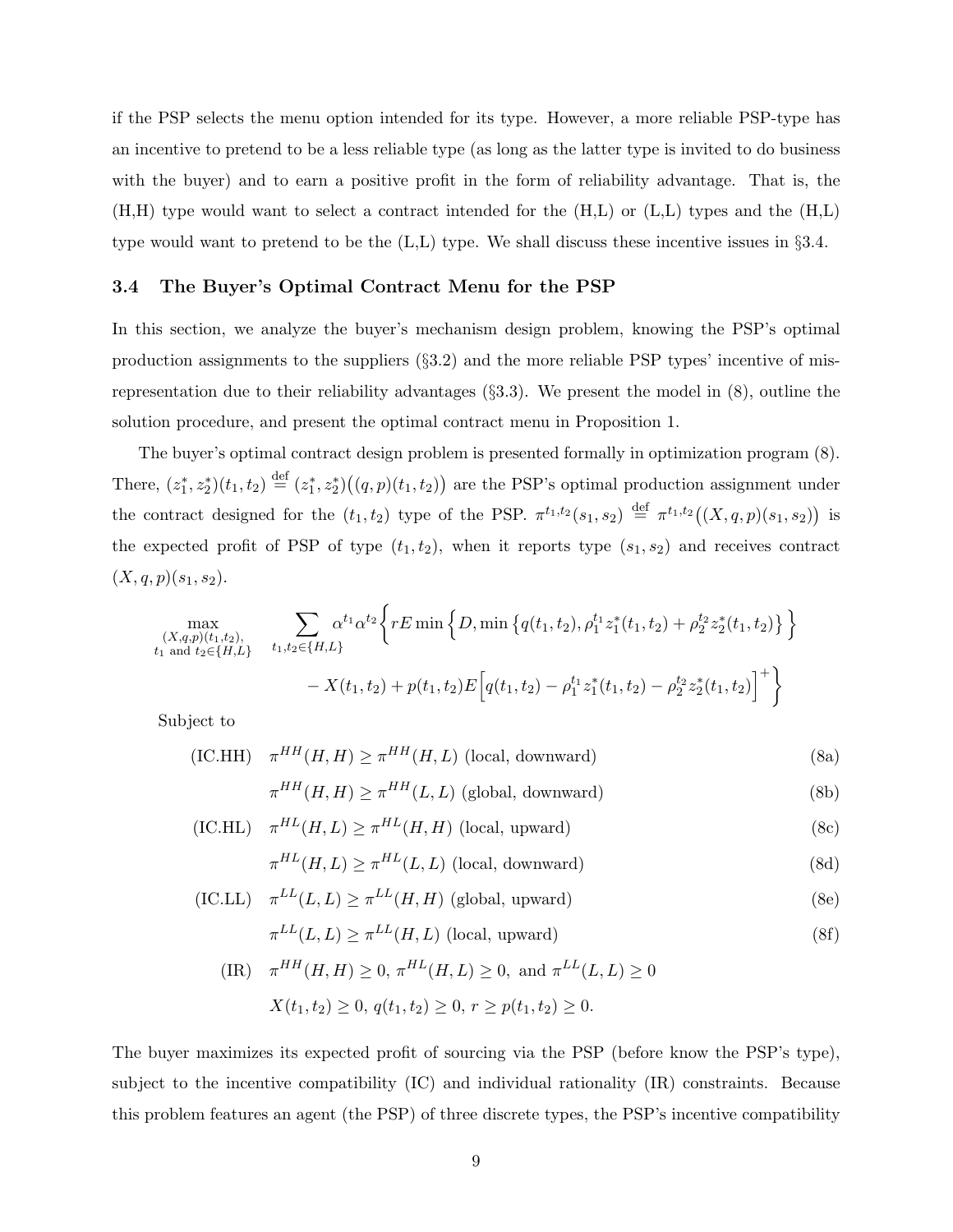is enforced by two categories of constraints: ones that prevent a type from falsely reporting it to be adjacent types and to be non-adjacent types, respectively. In the principal-agent theory, the former are known as *local* IC, and the latter as *global* IC constraints (see Laffont and Martimort, 2002). In our problem, where the agent has three possible types, besides the local IC constraints on all three types, we also impose a global IC constraint on the (H,H) and (L,L) type, respectively, to prevent them from mimicking each other. Furthermore, the IC constraints are directional. An IC constraint that prevent a less reliable type from reporting to be of a more reliable type is an upward IC constraint, and is a *downward* IC constraint vice versa. The IR constraints ensure that the PSP's payoff from the game is greater than its reservation profit, which we normalize to be zero. Finally, we impose the "limited liability" constraints on the shortage penalties, which specify that the PSP does not pay a penalty that exceeds the buyer's loss of revenue due to shortage.

We are able to fully characterize the optimal solution when the model parameters satisfy Condition 1 (defined in Appendix A). Condition 1 ensures that the incentive compatibility constraints are non-binding at the optimal solution, and hence we can solve the mechanism design problem following the canonical solution procedure, such as the one in Myerson (1981). In Proposition 1, we present the results under Conditions 1, using these definitions:

$$
\psi^t \stackrel{\text{def}}{=} \psi^t(q, p) \text{ at } (q, p) = (1, r), \qquad \text{for } t \in \{H, L\}, \text{ and} \tag{9a}
$$

$$
\psi^{t_1, t_2} \stackrel{\text{def}}{=} \psi^{t_1, t_2}(q, p) \text{ at } (q, p) = (1, r), \qquad \text{for } (t_1, t_2) \in \{(H, H), (H, L), (L, L)\}. \tag{9b}
$$

**Proposition 1.** Under the model parameter values that satisfy Condition 1, the buyer's optimal order quantity,  $q^*(t_1, t_2)$ , and penalty,  $p^*(t_1, t_2)$ , for the PSP and the PSP's production assignments to the suppliers,  $(z_1^*, z_2^*)(t_1, t_2)$ , are:

| <i>Model parameters</i>                                                      | Quantity, $q^*$               | Penalty, $p^*$                            | <i>PSP</i> assignment, $(z_1^*, z_2^*)$ |  |  |  |
|------------------------------------------------------------------------------|-------------------------------|-------------------------------------------|-----------------------------------------|--|--|--|
|                                                                              | $(H,H)$ PSP-type              |                                           |                                         |  |  |  |
| $(\alpha^H)^2 \psi^{HH} < 0$                                                 |                               | $\boldsymbol{r}$                          | (1,0)                                   |  |  |  |
| $(\alpha^H)^2 \psi^{HH} > 0$                                                 |                               | $\boldsymbol{r}$                          | (1, 1)                                  |  |  |  |
|                                                                              | $(H,L)$ and $(L,H)$ PSP-types |                                           |                                         |  |  |  |
| $2(\alpha^H \alpha^L) \psi^{HL} - (\alpha^H)^2 \phi < 0$                     |                               | $\min\left\{r,\frac{c^H}{h(1-h)}\right\}$ | $(1,0)$ for $(H,L)$                     |  |  |  |
|                                                                              |                               |                                           | $(0,1)$ for $(L,H)$                     |  |  |  |
| $2(\alpha^H \alpha^L) \psi^{HL} - (\alpha^H)^2 \phi \geq 0$                  |                               | $\frac{c^L}{l(1-h)}$                      | (1, 1)                                  |  |  |  |
|                                                                              | $(L,L)$ PSP-type              |                                           |                                         |  |  |  |
| $(\alpha^{L})^{2}\psi^{L} - [1 - (\alpha^{L})^{2}]\phi < 0$ and              | $\Omega$                      | $\Omega$                                  | (0, 0)                                  |  |  |  |
| $(\alpha^{L})^{2}(\psi^{L} + \psi^{LL}) - [1 - (\alpha^{L})^{2}]\omega < 0$  |                               |                                           |                                         |  |  |  |
| $(\alpha^{L})^{2}\psi^{L} - [1 - (\alpha^{L})^{2}]\phi >$                    |                               | $rac{c^L}{l}$                             | (1,0)                                   |  |  |  |
| $\{(\alpha^L)^2(\psi^L+\psi^{LL})-[1-(\alpha^L)^2]\omega\}^+$                |                               |                                           |                                         |  |  |  |
| $(\alpha^{L})^{2}(\psi^{L} + \psi^{LL}) - [1 - (\alpha^{L})^{2}]\omega \geq$ |                               |                                           |                                         |  |  |  |
| $\{(\alpha^L)^2 \psi^L - [1 - (\alpha^L)^2] \phi\}^+$                        |                               | $\tilde{p}$                               | (1, 1)                                  |  |  |  |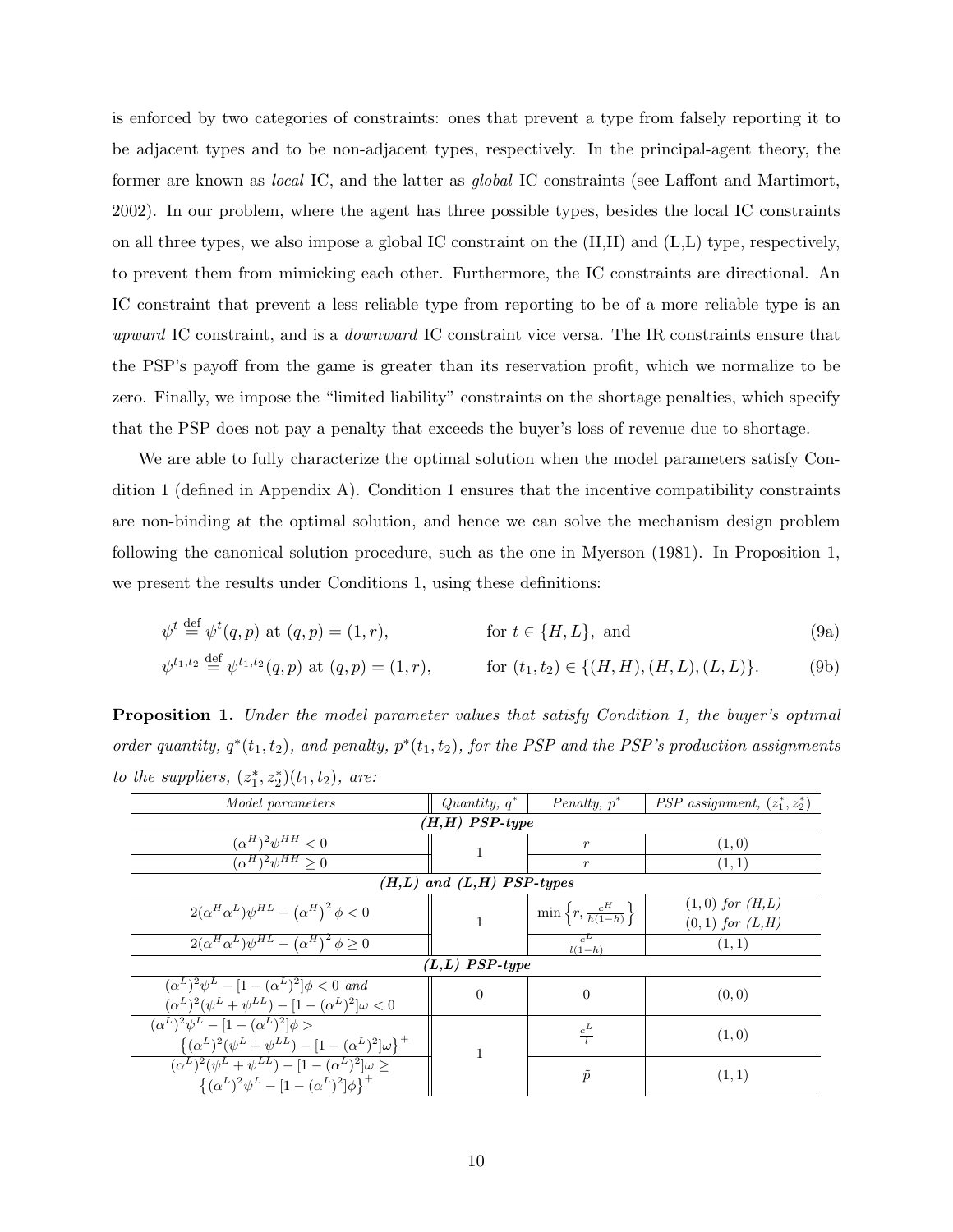where

$$
\tilde{p} \stackrel{\text{def}}{=} \begin{cases}\n\frac{c^L}{l(1-l)} & \text{if } (1-l)^2 - (1-h) \ge 0 \\
\min\left\{r, \frac{c^L}{l(1-h)}\right\} & \text{if } (1-l)^2 - (1-h) < 0 \text{ and } r \ge \frac{c^L}{l(1-l)}\n\end{cases},\n\tag{10a}
$$

$$
\phi \stackrel{def}{=} \Gamma^{\frac{HH}{HL}} \left( 1, \frac{c^L}{l(1-h)} \right) = \Gamma^{\frac{HL}{LL}} \left( 1, \frac{c^L}{l} \right) = h \left( \frac{c^L}{l} - \frac{c^H}{h} \right), \text{ and}
$$
\n(10b)

$$
\omega \stackrel{\text{def}}{=} \Gamma^{\frac{HL}{LL}}(1,\tilde{p})\,. \tag{10c}
$$

The optimal payment  $X^*(t_1, t_2)$  can be derived from equations (18) provided in Remark 1 in Appendix A. The buyer's expected profit under the optimal contract menu is

$$
(\alpha^H)^2 \psi^H + (\alpha^H)^2 \left(\psi^{HH}\right)^+ \tag{11a}
$$

$$
+2(\alpha^H \alpha^L)\psi^H + \left[2(\alpha^H \alpha^L)\psi^{HL} - (\alpha^H)^2 \phi\right]^+\tag{11b}
$$

$$
+\left\{ (\alpha^{L})^{2}\psi^{L} - [1 - (\alpha^{L})^{2}]\phi \right\}^{+} + \left( \left\{ (\alpha^{L})^{2}(\psi^{L} + \psi^{LL}) - [1 - (\alpha^{L})^{2}]\omega \right\} - \left\{ (\alpha^{L})^{2}\psi^{L} - [1 - (\alpha^{L})^{2}]\phi \right\}^{+} \right)^{+} .
$$
\n(11c)

It is useful to discuss, in general, the buyer's tradeoffs when designing the menu of contracts with the PSP. In the face of the PSP's incentives to misrepresent its type to benefit from the reliability advantage (see §3.3), the buyer has several choices. The buyer can simply resign to the fact that the PSP of a more reliable type will earn a positive profit. In this case, the buyer pays the more reliable PSP-types enough to make their lying unnecessary. For instance, the buyer can offer the same contract to the  $(H,H)$  and  $(H,L)$  types of the PSP, effectively paying the  $(H,H)$  type its reliability advantage over the (H,L) type. Alternatively, the buyer may fight the more reliable types' incentives, by altering the contracts with the less reliable types, so that lying becomes less lucrative. For example, if the buyer stops doing business with the PSP of type (H,L), this would eliminate the incentive of the (H,H) type to pretend to be (H,L) type. However, by altering the contract with the less reliable PSP-types, the buyer may be deviating from the first-best procurement actions, and the entire system loses profits. The economic insight into the contract design problem in program (8) is that the buyer's choice is a tradeoff between having to pay for information (we shall refer to this as the information cost) and deviating from the first-best procurement actions and thus losing profits for the system in the process.

We now introduce the definitions of information costs  $\phi$  and  $\omega$  in (10b) and (10c), because they will be used repeatedly in the rest of the paper.  $\phi \stackrel{\text{def}}{=} \Gamma^{\frac{HH}{HL}}\left(1, \frac{c^L}{l(1-\epsilon)}\right)$  $\frac{c^L}{l(1-h)}$  in (10b) represents the buyer's information cost of using diversification with the  $(H,L)$  (or  $(L,H)$ ) PSP-type. This information cost arises from the  $(H,H)$  PSP-type's reliability advantage over the  $(H,L)$  (or  $(L,H)$ )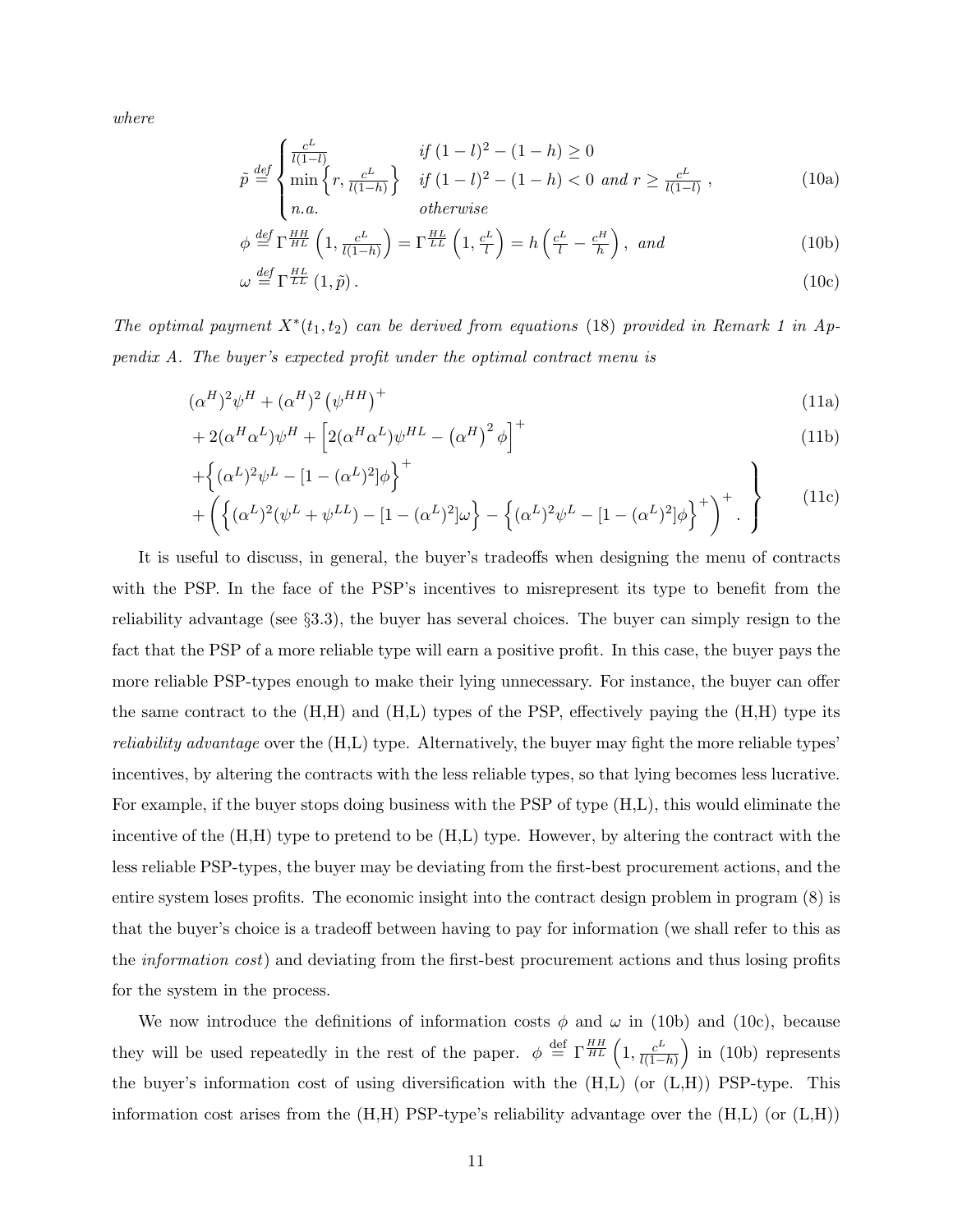type,  $\Gamma^{HH}_{HL}(q,p)$ , when the buyer orders  $q=1$  and sets the optimal penalty  $p=\frac{c^L}{l(1-p)}$  $\frac{c^L}{l(1-h)}$  for the latter type to diversify. Due to this information cost, the buyer's expected incremental profit from using diversification with the (H,L) and (L,H) PSP-types,  $2(\alpha^H\alpha^L)\psi^{HL}$ , is reduced by  $(\alpha^H)^2 \phi$  (see the term in  $[$ <sup>+</sup> of  $(11b)$ ).

The term  $\phi$  in (10b) also coincides with the buyer's information cost of using sole-sourcing with the (L,L) PSP-type, that is,  $\phi \stackrel{\text{def}}{=} \Gamma^{\frac{HL}{LL}} \left( 1, \frac{c^L}{l} \right)$  $\left( \frac{L}{l} \right)$ . This information cost arises from the (H,L) and (L,H) PSP-types' reliability advantage over the (L,L) type,  $\Gamma_{LL}^{HL}(q, p)$ , when the buyer orders  $q = 1$ from the (L,L) PSP-type and sets the optimal penalty  $p = c^L/l$  to induce it to sole-source. As a result of this information cost, the buyer's expected profit from using sole-sourcing with the (L,L) type,  $(\alpha^L)^2 \psi^L$ , is reduced by  $[1 - (\alpha^L)^2] \phi$  (see the terms in the first  $\{\}^+$  in (11c)).

Lastly in (10c),  $\omega \stackrel{\text{def}}{=} \Gamma^{\frac{HL}{LL}}(1,\tilde{p})$  represents the buyer's information cost of using diversification with the (L,L) PSP-type under the optimal penalty  $p = \tilde{p}$ . This information cost also arises from the (H,L) and (L,H) PSP-types' reliability advantage over the (L,L) type. Because of this information cost, the buyer's expected profit from using diversification with the (L,L) PSP-type,  $(\alpha^L)^2(\psi^L+\psi^{LL})$ , is reduced by  $[1-(\alpha^L)^2]\omega$  (see the terms in the first { } in ( )<sup>+</sup> of (11c)).

In §5, we shall analyze the economic forces for the PSP value under different levels of the revenue r. To prepare for this analysis, from the conditions of the model parameters (the leftmost column) in the table of Proposition 1, we define  $r^{HL}$ ,  $r^L$  and  $r^{LL}$ .

$$
r^{HL} \stackrel{\text{def}}{=} r \text{ such that } 2(\alpha^H \alpha^L) \psi^{HL} - (\alpha^H)^2 \phi = 0,
$$
\n(12a)

$$
r^L \stackrel{\text{def}}{=} r \text{ such that } (\alpha^L)^2 \psi^L - [1 - (\alpha^L)^2] \phi = 0,
$$
\n(12b)

$$
r^{LL} \stackrel{\text{def}}{=} r \text{ such that } (\alpha^L)^2 (\psi^L + \psi^{LL}) - [1 - (\alpha^L)^2] \omega = \{ (\alpha^L)^2 \psi^L - [1 - (\alpha^L)^2] \phi \}^+.
$$
 (12c)

 $r^{HL}$  defines the threshold of the revenue for the buyer to use diversification with the (H,L) and (L,H) PSP-types.  $r^L$  and  $r^{LL}$  are the thresholds of the revenue for the buyer's choice of procurement action with the (L,L) PSP-types. There are two cases, depending on whether  $r^L < r^{LL}$  or not. If  $r^L \le r^{LL}$ , then the buyer takes no procurement action for  $r < r<sup>L</sup>$ , uses sole-sourcing for  $r<sup>L</sup> \le r < r<sup>LL</sup>$ , and uses diversification for  $r > r^{LL}$ . If  $r^L > r^{LL}$ , then sole-sourcing will not be used. Specifically, the buyer takes no procurement action for  $r < r^{LL}$ , and uses diversification for  $r \ge r^{LL}$ .

## 4 The Direct-Procurement Model

In the direct-procurement model, the buyer orders directly from the suppliers. This is the benchmark model, needed to quantify the value of using the PSP. A similar direct-procurement model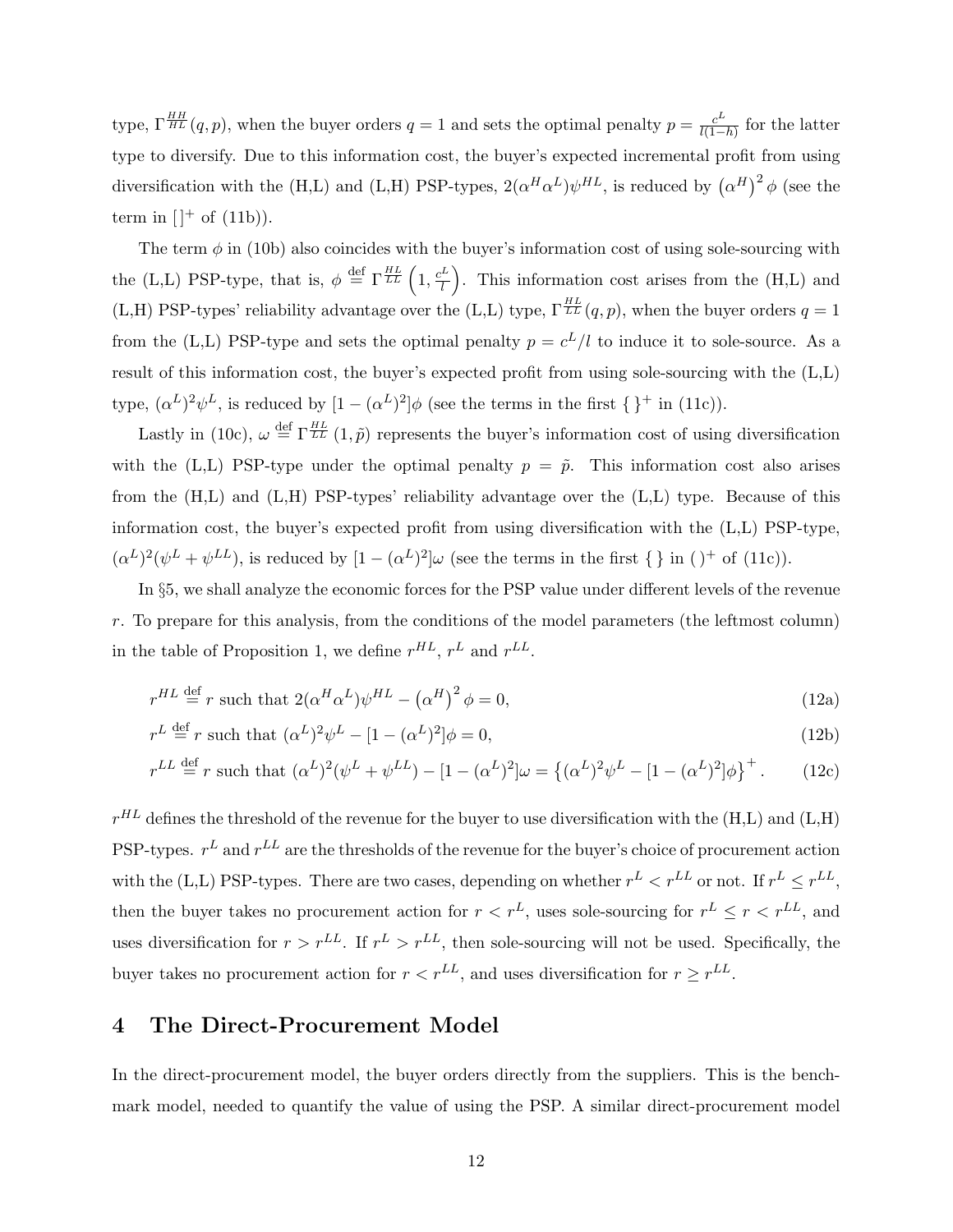was studied in Yang et al. (2012), but with three main differences: in this paper, (1) the setup cost of working with a supplier is  $K = 0$ , (2) the buyer's market demand is normalized to be  $D = 1$ , and (3) instead of the variable payment term, we use the penalty term, p. We shall take advantage of the solution derived in Yang et al. (2012), and, without duplicating their analysis, present the results needed in this paper.

In contrast to PSP procurement (§3), in the direct-procurement model the principal (the buyer) faces two agents (the suppliers). However, each supplier has one-dimensional private information about its reliability type. The buyer offers a menu of four pairs of contracts:  $(X_1, q_1, p_1)(t_1, t_2)$  and  $(X_2, q_2, p_2)(t_1, t_2)$  for  $(t_1, t_2) = (H, H), (H, L), (L, H)$  and  $(L, L)$ .

Having received a contract,  $(X, q, p)$ , from the buyer, supplier-i independently decides its production size, denoted as  $z_i$ , to maximize its expected profit. The supplier's production decision is represented by the optimization program  $\max_{z_i \geq 0} \left\{ X - c^{t_i} z_i - p E(q - \rho^{t_i} z_i)^+ \right\}$ , where  $t_i$  is supplier-i's true reliability type. The supplier's optimal production decision and expected profit are summarized in Lemma 3.

**Lemma 3.** Under contract  $(X, q, p)$ , the optimal production size of supplier-i, denoted as  $z_i^{t_i}(q, p)$ , is  $z_i^{t_i}(q, p) = q$  if  $p \geq c^{t_i}/\theta^{t_i}$ , and  $z_i^{t_i}(q, p) = 0$  othwise. The supplier's optimal expected profit is  $\pi_i^{t_i}(X, q, p) = X - pq + [\psi^{t_i}(q, p)]^+$ .

In the supplier optimal profit  $\pi_i^{t_i}(X, q, p)$ , term  $\psi^t(q, p)$  is the supplier's incremental benefit of running production, relative to the profit of taking no action,  $X - q$ .  $\psi^t(q, p)$  coincides with the PSP incremental benefit of sole-sourcing from a supplier of type- $t$ , which is defined in  $(2)$ . The implication is that, in the face of the same contract for sole-sourcing, the integrated subsystem of the PSP and a single supplier enjoys the same profit as the supplier does under direct procurement.

Under the same contract, the high-reliability supplier type enjoys a premium compared to the low-reliability type, for being more reliable. For a given contract  $(X, q, p)$ , we define the high type's premium over the low type as the high type's *reliability advantage*, and denote it as  $\Gamma^{\frac{H}{L}}(q,p) \stackrel{\text{def}}{=} \pi_i^H(X,q,p) - \pi_i^L(X,q,p)$ . Using the expression for  $\pi_i^{t_i}(X,q,p)$  in Lemma 3, we derive the expression for  $\Gamma^{\frac{H}{L}}(q,p)$  to be  $\Gamma^{\frac{H}{L}}(q,p) = [\psi^{H}(q,p)]^{+} - [\psi^{L}(q,p)]^{+}$ .

With such reliability advantage, the high type has an incentive to pretend to be the low type to earn a positive profit. In the face of the suppliers' misrepresention incentives, the buyer designs its contract menu of direct procurement. The buyer's decision is represented by Program (13), in which the incentive-compatibility (IC) constraints ensures that the suppliers will report their true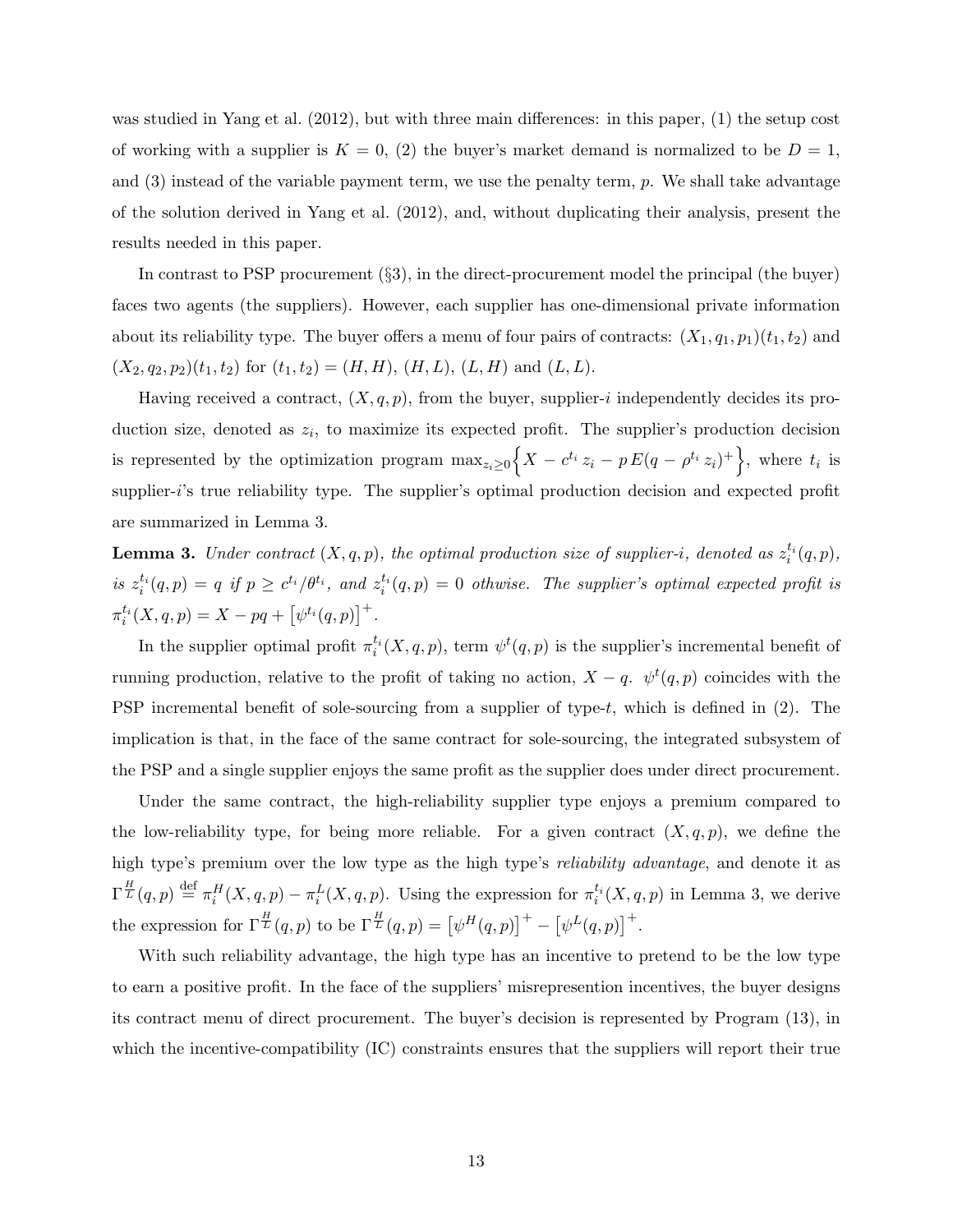reliability-types.

$$
\max_{\substack{(X_i, q_i, p_i)(t_1, t_2) \\ i=1, 2; t_1, t_2 \in \{H, L\}}} \left[ \sum_{t_1, t_2 \in \{H, L\}} \alpha^{t_1} \alpha^{t_2} \left( r E \min \left\{ D, \rho_1^{t_1} z_1^{t_1} [(q_1, p_1)(t_1, t_2)] + \rho_2^{t_2} z_2^{t_2} [(q_2, p_2)(t_1, t_2)] \right\} \right. \\ \left. - X_1(t_1, t_2) + p_1(t_1, t_2) E \left[ q_1(t_1, t_2) - \rho_1^{t_1} z_1^{t_1} [(q_1, p_1)(t_1, t_2)] \right]^+ \right] \qquad (13a)
$$

Subject to For  $i = 1, 2$ 

$$
(IC) \t \Pi_i^H(H) \ge \Pi_i^H(L), \Pi_i^L(L) \ge \Pi_i^L(H) \t (13b)
$$

$$
\Pi_i^H(H) \ge 0, \Pi_i^L(L) \ge 0
$$
\n<sup>(13c)</sup>

$$
X_i(t_1, t_2) \ge 0, q_i(t_1, t_2) \ge 0, r \ge p_i(t_1, t_2) \ge 0, \text{ for } t_1, t_2 \in \{H, L\},\
$$

where  $\Pi_i^{t_i}(s_i) \stackrel{\text{def}}{=} \alpha^H \pi_i^{t_i}((X_i, q_i, p_i)(s_i, H)) + \alpha^L \pi_i^{t_i}((X_i, q_i, p_i)(s_i, L))$  is supplier-*i*'s expected profit of reporting to be of type  $s_i \in \{H, L\}$ , before knowing the other supplier's type.

To induce the high supplier type to report its true reliability type, the buyer has two choices. First, the buyer can stop ordering from the low type, making it non-profitable for the high type to mimic the low type. Second, the buyer can still order from the low type, but pays the high type an informational rent that equals its reliability advantage,  $\Gamma^{\frac{H}{L}}(q, p)$ , making misrepresentation unnecessary. Using the second approach, the buyer incurs a cost due to the informational rent because it orders from the low type—the information cost. When ordering from a low type supplier with  $q = 1$ , to minimize the information cost, it is optimal for the buyer to set the penalty to be the minimum value that turns on the supplier's production,  $p = \frac{c^L}{l}$  $\frac{\mu}{l}$ . We find that under the optimal penalty, the buyer's information cost coincides with  $\phi$  defined in (10b) in the PSP-procurement model, that is,

$$
\Gamma^{\frac{H}{L}}\left(1, \frac{c^L}{l}\right) = \phi. \tag{14}
$$

We present the buyer's optimal procurement actions and its optimal expected profit in Proposition 2, where terms  $\psi^t$  and  $\psi^{t_1,t_2}$  are defined in (9).

Proposition 2. In the direct-procurement model, the buyer's optimal procurement quantities,  $(q_1^*, q_2^*)(t_1, t_2)$ , are: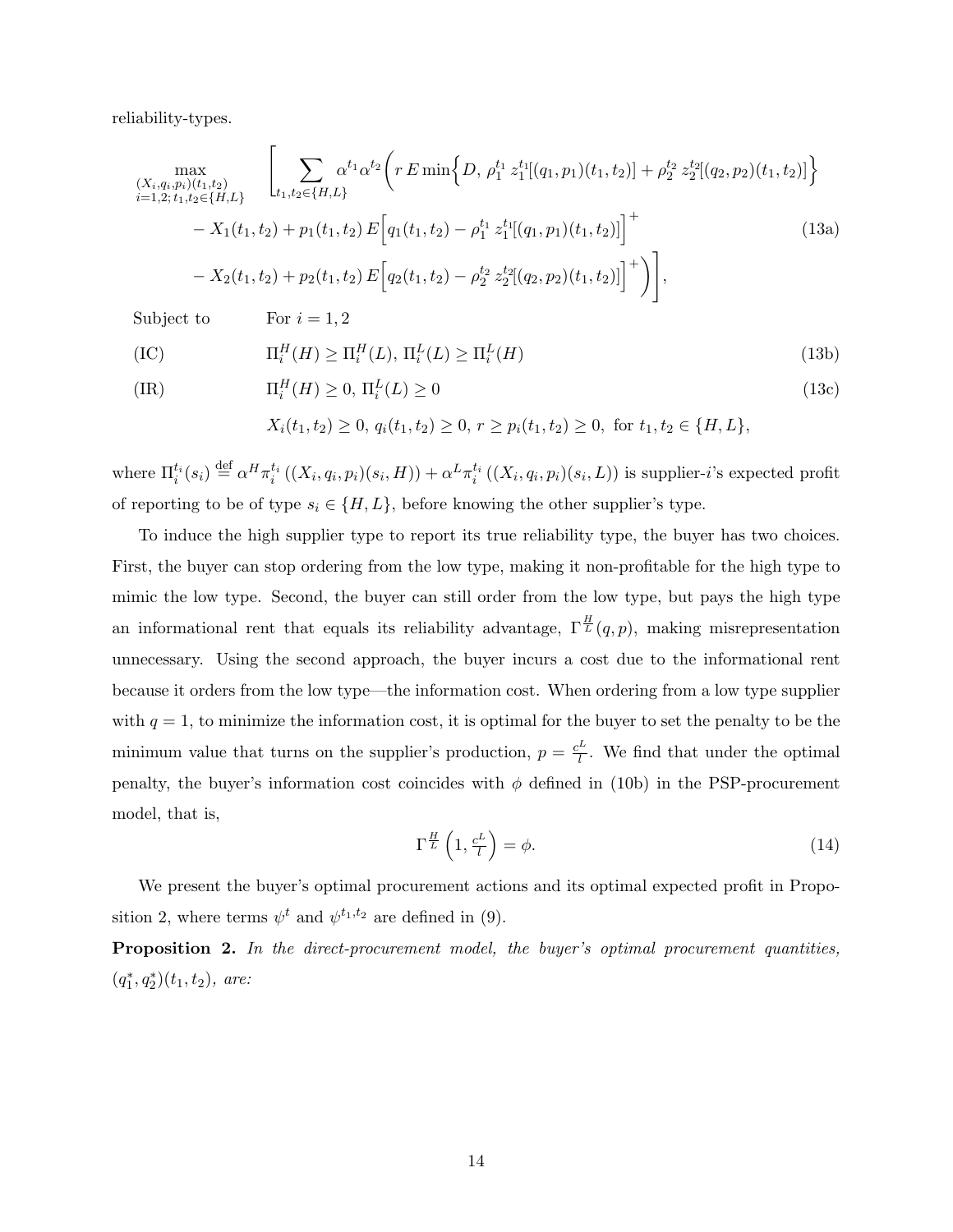| <i>Model parameters</i>                                            | Penalties, $(p_1, p_2)$     | Quantities, $(q_1, q_2)$ |  |  |
|--------------------------------------------------------------------|-----------------------------|--------------------------|--|--|
| $(H,H)$ supplier-type pair                                         |                             |                          |  |  |
| $(\alpha^H)^2 \psi^{HH} \leq 0$                                    | $(c^H/h,0)$                 | (1,0)                    |  |  |
| $(\alpha^H)^2 \psi^{HH} > 0$                                       | $\overline{(c^H/h, c^H/h)}$ | (1,1)                    |  |  |
|                                                                    | $(H,L)$ supplier-type pair  |                          |  |  |
| $(\alpha^H \alpha^L) \psi^{HL} - (\alpha^H)^2 \phi \leq 0$         | $(c^H/h,0)$                 | (1,0)                    |  |  |
| $(\alpha^H \alpha^L) \psi^{HL} - (\alpha^H)^2 \phi > 0$            | $(c^H/h, c^L/l)$            | (1,1)                    |  |  |
|                                                                    | $(L,H)$ supplier-type pair  |                          |  |  |
| $(\alpha^L \alpha^H) \psi^{HL} - (\alpha^H)^2 \phi \leq 0$         | $(0, c^H/h)$                | (0, 1)                   |  |  |
| $\overline{(\alpha^L \alpha^H) \psi^{HL} - (\alpha^H)^2} \phi > 0$ | $(c^L/l, c^H/h)$            | (1,1)                    |  |  |
| $(L,L)$ supplier-type pair                                         |                             |                          |  |  |
| $(\alpha^L)^2 \psi^L - (\alpha^H \alpha^L) \phi \leq 0$            | N/A                         | (0,0)                    |  |  |
| $\overline{(\alpha^L)^2 \psi^L - (\alpha^H \alpha^L)} \phi > 0$    | $(c^L/l, 0)$                |                          |  |  |
| $\geq (\alpha^L)^2 \psi^{LL} - (\alpha^L \alpha^H) \phi$           |                             | (1,0)                    |  |  |
| $(\alpha^L)^2 \psi^{LL} - (\alpha^L \alpha^H) \phi > 0$            | $(c^L/l, c^L/l)$            | (1, 1)                   |  |  |

The buyer's optimal expected profit is

$$
\left(\alpha^H\right)^2 \psi^H + \left(\alpha^H\right)^2 \left(\psi^{HH}\right)^+ \tag{15a}
$$

$$
+2\left(\alpha^{H}\alpha^{L}\right)\psi^{H}+\left[2(\alpha^{H}\alpha^{L})\psi^{HL}-2(\alpha^{H})^{2}\phi\right]^{+}
$$
\n(15b)

$$
+\left[\left(\alpha^{L}\right)^{2}\psi^{L} - \left(\alpha^{H}\alpha^{L}\right)\phi\right]^{+} + \left[\left(\alpha^{L}\right)^{2}\psi^{LL} - \left(\alpha^{L}\alpha^{H}\right)\phi\right]^{+}.
$$
\n(15c)

Because  $\psi^{t_1}$  and  $\psi^{t_1,t_2}$  increase in the revenue r, for each type pair  $(t_1,t_2)$ , there exist revenue thresholds, at which the buyer is indifferent between not ordering and sole-sourcing, and between sole-sourcing and diversification, respectively. We define these thresholds as follows:

$$
\tilde{r}^{HL} \stackrel{\text{def}}{=} r \text{ such that } (\alpha^H \alpha^L) \psi^{HL} - (\alpha^H)^2 \phi = 0,
$$
\n(16a)

$$
\tilde{r}^L \stackrel{\text{def}}{=} r \text{ such that } (\alpha^L)^2 \psi^L - (\alpha^H \alpha^L) \phi = 0, \text{ and}
$$
\n(16b)

$$
\tilde{r}^{LL} \stackrel{\text{def}}{=} r \text{ such that } (\alpha^L)^2 \psi^{LL} - (\alpha^H \alpha^L) \phi = 0. \tag{16c}
$$

To prepare for the analysis of the value of using the PSP in §5, we compare the buyer's information costs for using diversification with the (L,L) pair under the two procurement models. Under direct procurement, the buyer orders from both low-type suppliers, incurring information cost  $\phi$  with each supplier. Under PSP procurement, the buyer incurs information cost  $\omega$  (defined in (10c)) with the PSP. We find that

#### Lemma 4.  $\omega > \phi$ .

The key driver of the result in Lemma 4 is the buyer's loss of control over the suppliers' production actions caused by the adoption of the PSP as the intermediary. The effect of lossof-control manifests itself in a greater penalty needed for diversification under PSP procurement (i.e.,  $p = \tilde{p}$  from Proposition 1 for PSP procurement and  $p = c^L/l$  from Proposition 2 for direct procurement;  $\tilde{p} > c^L/l$ . Why is  $p = \tilde{p}$  under PSP procurement larger that  $c^L/l$ ? If the PSP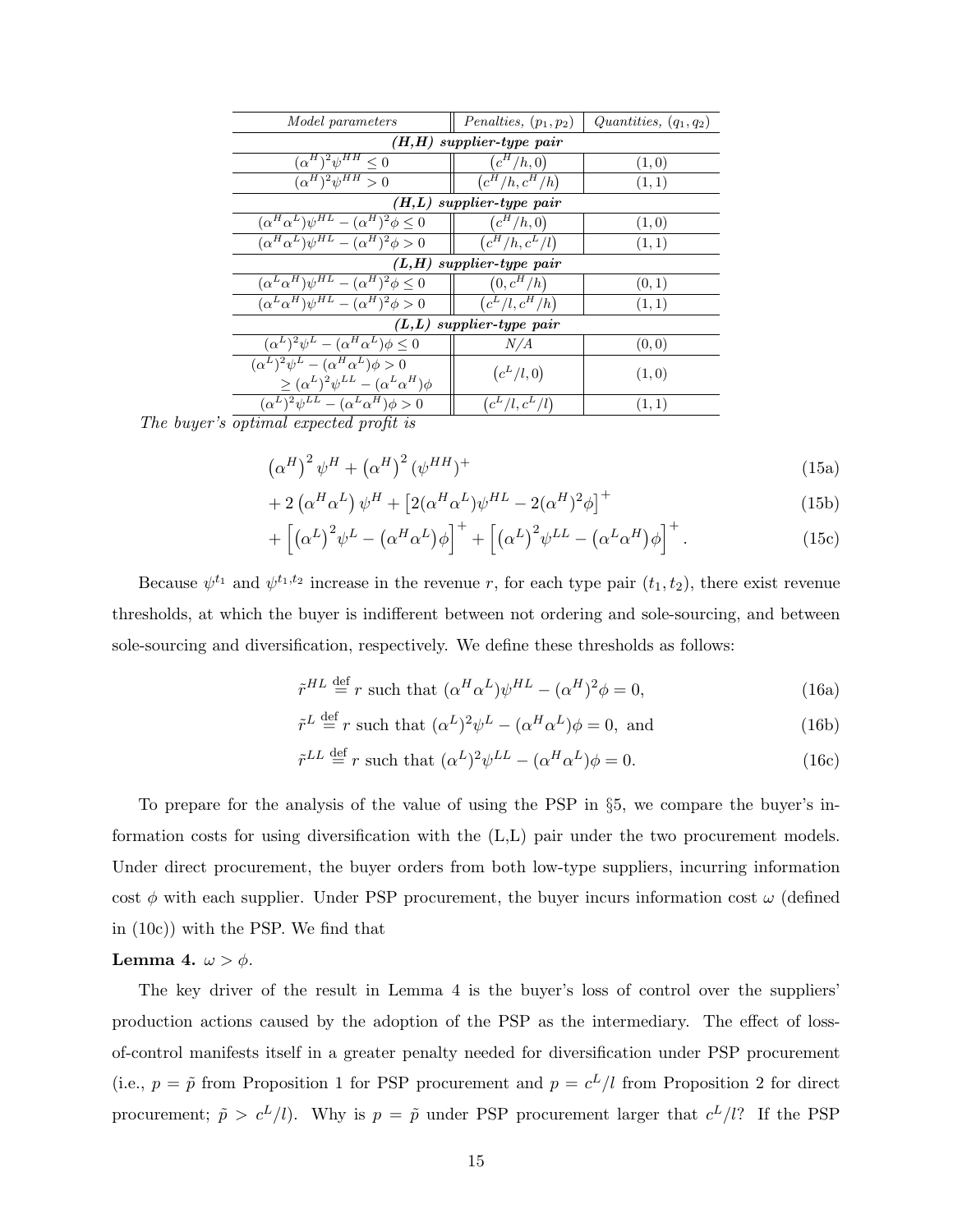receives the penalty  $p = c^L/l$ , it has at most the same incentive to produce as a single supplier does. To induce the PSP to diversify, the buyer must increase the penalty. The higher penalty  $p = \tilde{p}$  under PSP procurement leads to a larger reliability advantage of the (H,L) pair over the (L,L) pair, and, thus,  $\omega > \phi$ .

We are now ready to analyze the value of using PSP procurement.

## 5 The PSP Value

The main research question of this paper is whether the buyer should use a PSP due to the PSP's better information about supply risk. To answer this question, we first define the value of using the PSP for the buyer as the difference between the buyer's expected profits under PSP procurement (11) and direct procurement (15). Can this value be positive? Mookherjee and Tsumagari (2004) results indicate that no, we should expect the PSP value for the buyer to be negative.

Interestingly, our answer is that the PSP value may be positive, and Figure 2 illustrates this. To draw Figure 2, we used the following parameter values:  $\alpha^{H} = 0.9$ ,  $h = 0.7$ ,  $l = 0.6$ , and  $c^H = c^L = 10.$ 



**Figure 2:** The PSP value as function of  $r$ . **Legend:** The parameter values are  $\alpha^H = 0.9$ ,  $h = 0.7$ ,  $l = 0.6$ , and  $c^H = c^L = 10$ .

The first takeaway from the section is—the PSP value may be positive. For the rest of this section we shall try to understand where the positive PSP value comes from and, at the same time, what explains the negative value (in Mookherjee and Tsumagari, 2004, and in our model).

Derived from (11) and (15), the expression for the PSP value is given in Proposition 3.

Proposition 3. The buyer's value of using the PSP is

$$
\[2\left(\alpha^H\alpha^L\right)\psi^{HL} - (\alpha^H)^2\phi\]^{+} - \left[2\left(\alpha^H\alpha^L\right)\psi^{HL} - 2(\alpha^H)^2\phi\right]^{+} \tag{17a}
$$

$$
+\left\{ (\alpha^L)^2 \psi^L - [1 - (\alpha^L)^2] \phi \right\}^+\n+ \left\{ \left\{ (\alpha^L)^2 (\psi^L + \psi^{LL}) - [1 - (\alpha^L)^2] \omega \right\} - \left\{ (\alpha^L)^2 \psi^L - [1 - (\alpha^L)^2] \phi \right\}^+ \right\}^+\n\tag{17b}
$$

$$
+\left(\left\{(\alpha^L)^2(\psi^L+\psi^{LL}) - [1-(\alpha^L)^2]\omega\right\} - \left\{(\alpha^L)^2\psi^L - [1-(\alpha^L)^2]\phi\right\}\right) \qquad (17b)
$$

$$
-\left[\left(\alpha^L\right)^2\psi^L - \left(\alpha^H\alpha^L\right)\phi\right]^+ - \left[\left(\alpha^L\right)^2\psi^{LL} - \left(\alpha^L\alpha^H\right)\phi\right]^+.
$$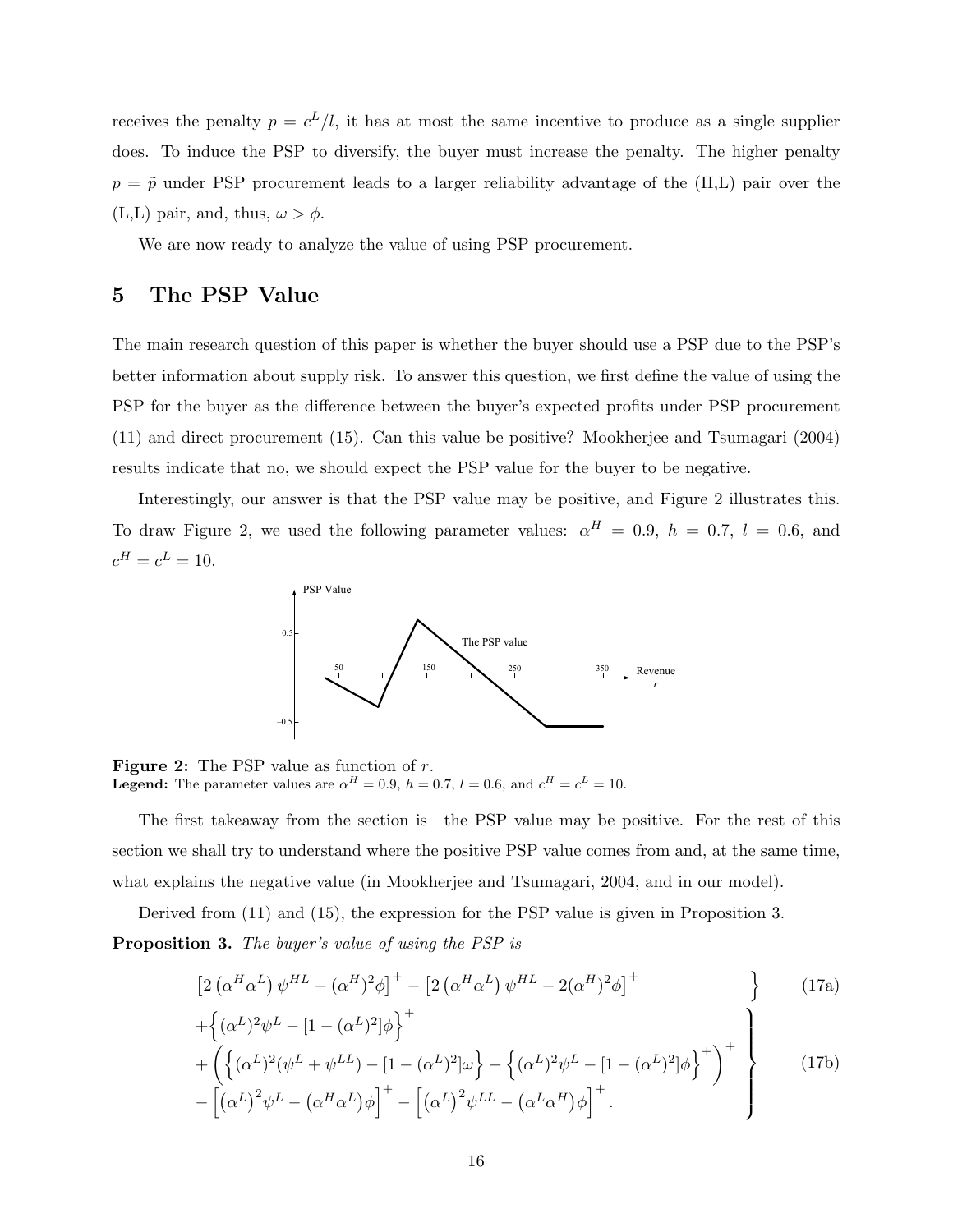In Proposition 3, term (17a) is the PSP value attributable to the contracts with the  $(H,L)$  and (L,H) PSP-types (and the corresponding supplier types under direct procurement). Term (17b) is the PSP value attributable to the contract with the (L,L) PSP-type. There is no contribution to the PSP value from the contract with the (H,H) PSP-type.

We plot (17a) and (17b), creating two solid lines in Figure 3. The sum of the two solid lines in Figure 3 is the PSP value in Figure 2. From Figure 3, it appears that (17a) contributes the



Figure 3: Decomposition of the PSP value by the contracts with  $(H,L)$  and  $(L,H)$  types and the contract with (L,L) type. **Legend:** The parameter values are  $\alpha^H = 0.9$ ,  $h = 0.7$ ,  $l = 0.6$ , and  $c^H = c^L = 10$ .  $r^L > r^{LL} > \tilde{r}^{HL}$ .

benefits of using the PSP while (17b) contributes the costs. This is true in general, according to Proposition 4, and this is the second takeaway from this section.

**Proposition 4.** The contribution to the PSP value from the contracts with the  $(H,L)$  and  $(L,H)$ types (i.e., expression (17a)) is positive. The contribution to the PSP value from the contract with the  $(L,L)$  type (i.e., expression (17b)) is negative.

#### 5.1 The PSP Value from the (H,L) and (L,H) contracts

In Table 1, the PSP value from the (H,L) and (L,H) contracts (17a) is dissected by different levels of the revenue  $r$  and by cause. Table 1 also presents the procurement actions and the buyer's expected profits under the optimal contracts in the two procurement models. For this table, recall (16) for the definition of  $\tilde{r}^{HL}$ , and (12a) for the definition of  $r^{HL}$ , which are marked in Figure 3.

From Table 1, we identify two causes for the PSP value: (i) supplier collusion enabled by the PSP and (ii) change of control of the procurement actions, from the buyer to the PSP. Supplier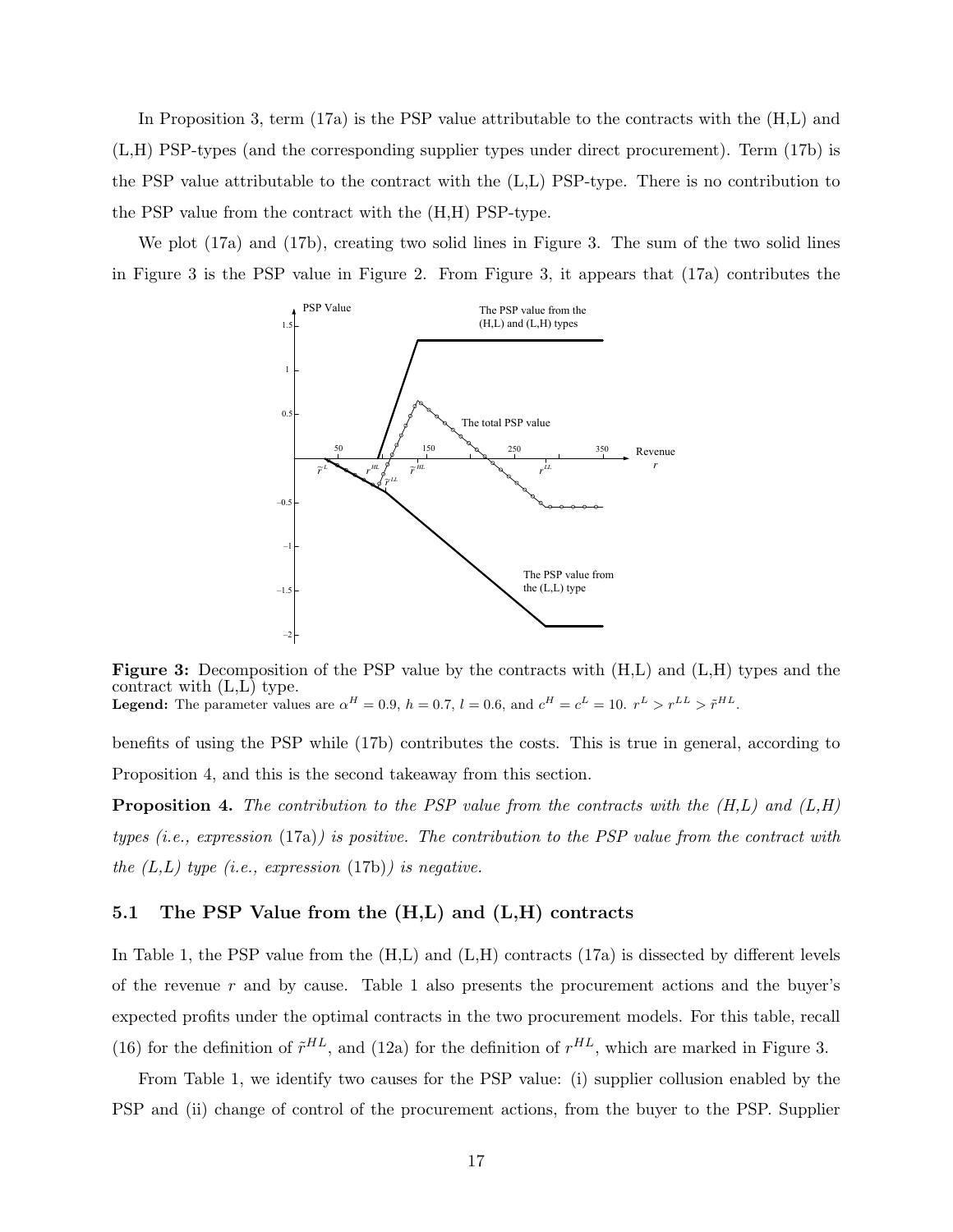| Revenue, $r \in$       | $(c^H/h, r^{H\overline{L}})$ | $[r^{HL}, \tilde{r}^{HL}]$                      | $\overline{[r^{HL}, \infty)}$                             |  |
|------------------------|------------------------------|-------------------------------------------------|-----------------------------------------------------------|--|
| PSP procurement        |                              |                                                 |                                                           |  |
| $(z_1^*, z_2^*)(H,L)$  | (1,0)                        | (1,1)                                           |                                                           |  |
| $(z_1^*, z_2^*)(L, H)$ | (0,1)                        |                                                 |                                                           |  |
| Buyer's profit         | $2(\alpha^H\alpha^L)\psi^H$  |                                                 | $2(\alpha^H\alpha^L)(\psi^H+\psi^{HL})-(\alpha^H)^2\phi$  |  |
|                        |                              | Direct procurement                              |                                                           |  |
| $(q_1, q_2)(H, L)$     |                              | (1,0)                                           | (1,1)                                                     |  |
| $(q_1, q_2)(L, H)$     | (0, 1)                       |                                                 |                                                           |  |
| Buyer's profit         | $2(\alpha^H\alpha^L)\psi^H$  |                                                 | $2(\alpha^H\alpha^L)(\psi^H+\psi^{HL})-2(\alpha^H)^2\phi$ |  |
|                        |                              | The PSP value $=$ PSP profit $-$ Direct profit  |                                                           |  |
| Change of control      |                              |                                                 |                                                           |  |
| Supply availability    | $\Omega$                     | $2(\alpha^H\alpha^L)\psi^{HL}$                  | $\Omega$                                                  |  |
| Information cost       | $\Omega$                     | $-(\alpha^H)^2\phi$                             | $\Omega$                                                  |  |
| Supplier collusion     | $\Omega$<br>$\Omega$         |                                                 | $(\alpha^H)^2 \phi$                                       |  |
| Total                  | $\Omega$                     | $2(\alpha^H\alpha^L)\psi^{HL}-(\alpha^H)^2\phi$ | $(\alpha^H)^2 \phi$                                       |  |

Table 1: The optimal procurement actions, the buyer' profits, and the buyer's value from PSP, by cause, attributable to the  $(H,L)$  and  $(L,H)$  types vs. revenue r.

collusion distorts the suppliers' incentives of misrepresentation, and, thus, changes the buyer's information costs for truthful reports. Change of control has two effects. First, it may distort the procurement actions for the suppliers, and, thus, affects the supply availability for the buyer. Second, regardless of whether or not the procurement actions are distorted, change of control affects the buyer's information costs for truthful reports. We shall discuss these causes next.

When  $r \in (c^H/h, r^{HL})$ , under both procurement models only one of the suppliers (i.e., the high-type supplier) receives an order. Thus, there is no difference in the supply availability between the two procurement models. It turns out that there is no information costs in both models. The PSP value is zero. Intuitively, the buyer is indifferent between dealing with a high-type supplier directly and dealing with an integrated subsystem of the PSP and a high-type supplier (although the PSP has access to two suppliers, the buyer knows that the PSP will optimally order from the supplier that the buyer would have used itself). This case (i.e.,  $r \in (c^H/h, r^{HL})$ ) is similar to the Mookherjee and Tsumagari (2004) result, where in the absence of supply risk there is no need for the buyer or the PSP to diversify. As we shall see next, the PSP value is derived by the buyer when diversification does happen, which highlights the importance of supply risk and supply risk management in procurement.

At the other extreme, when  $r \in [\tilde{r}^{HL}, \infty)$ , under both procurement models, both suppliers receive an order. Hence, there is no difference in the supply availability, again. In this case, PSP procurement dominates direct procurement by  $(\alpha^H)^2 \phi$ . This term represents the buyer's saving in information cost, which the buyer needs to pay the  $(H,H)$  PSP-type and the  $(H,H)$  supplier-type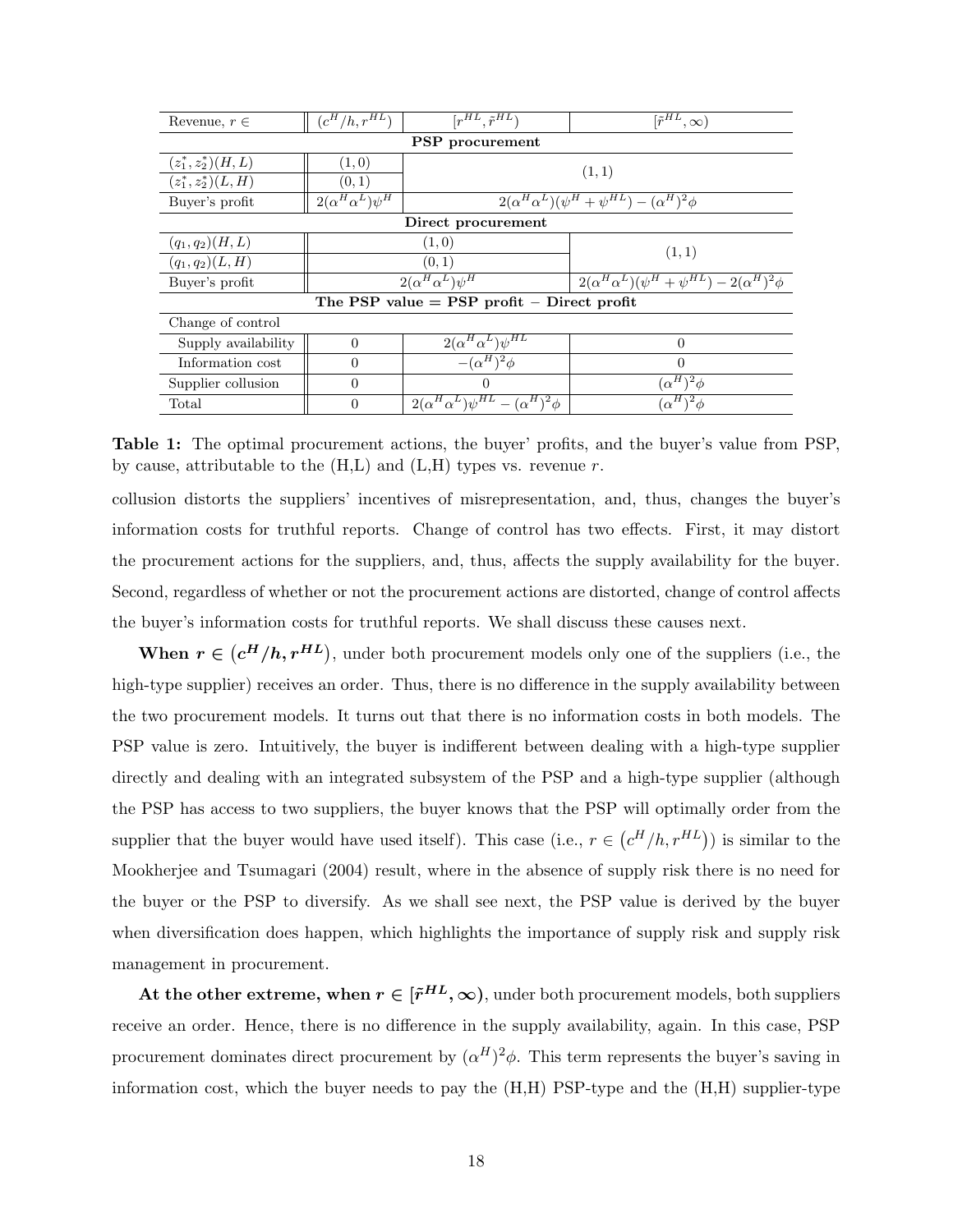pair for truthful reporting.

Interestingly, this is a positive effect of implicit collusion between suppliers enabled by the PSP. Specifically, under direct procurement the suppliers are independent. In the (H,H) pair, both suppliers need to be paid to stop pretending to be a low-type one. Under direct procurement, this results in the expected information costs of  $2(\alpha^H)^2 \phi$  for the buyer. Under PSP procurement, the suppliers are coordinated by the PSP. The coordinated subsystem prefers to misreport itself as either the (H,L) or (L,H) type, but not both. In equilibrium, the dominated form of misreporting will not arise. Therefore, the buyer needs to pay only one information cost  $(\alpha^H)^2 \phi$ . The saving in information cost,  $(\alpha^H)^2 \phi$ , is a benefit of using the PSP for the buyer.

Finally, when  $r \in [r^{HL}, \tilde{r}^{HL})$ , we observe a combination of two effects from the change of control. First, interestingly, procurement actions under the two procurement models are different. Under direct procurement, the buyer orders from one supplier (the high-type) only. In contrast, under PSP procurement, the PSP diversifies and orders from both suppliers. This action of the PSP reduces the buyer's supply risk. As a result, the buyer has a higher supply availability, and accrues a benefit of  $2(\alpha^H \alpha^L) \psi^{HL}$ . Second, however, ordering from two suppliers instead of one comes at a cost to the buyer of having to pay an additional information cost  $(\alpha^H)^2 \phi$ , due to collusion. The net effect,  $2(\alpha^H \alpha^L) \psi^{HL} - (\alpha^H)^2 \phi$ , is in favor of using the PSP.

The preceding observations in the case of  $r \in [r^{HL}, \tilde{r}^{HL})$  shed lights on the interaction between PSP procurement and the effect of asymmetric information. As Yang et al. (2012) discuss, the buyer has to pay extra information cost every time it diversifies under direct procurement. This imposes an extra cost on using diversification, and, thus, forces the buyer to use less diversification with the (H,L) supplier pair than in the fully-integrated system of symmetric information. In contrast, the PSP, privileged with the perfect knowledge about the suppliers, does not pay this extra cost when diversifying. Thus, we observe that the PSP's better information results in risk management actions that are closer to the ones of the fully integrated system, benefiting the buyer.

To summarize, the third and forth takeaways from this section are—the PSP benefits are derived from the reduction in information costs due to the positive effects of implicit supplier collusion (when diversification happens under PSP procurement) and from the reduction in supply risk (when the PSP diversifies, whereas the buyer under direct procurement would not). The fifth key takeaway in this section is the fact that we can decompose the PSP value into the changeof-control cost and implicit supplier-collusion cost. To the best of our knowledge, this is the first paper to present such decomposition and to articulate the difference between these two costs.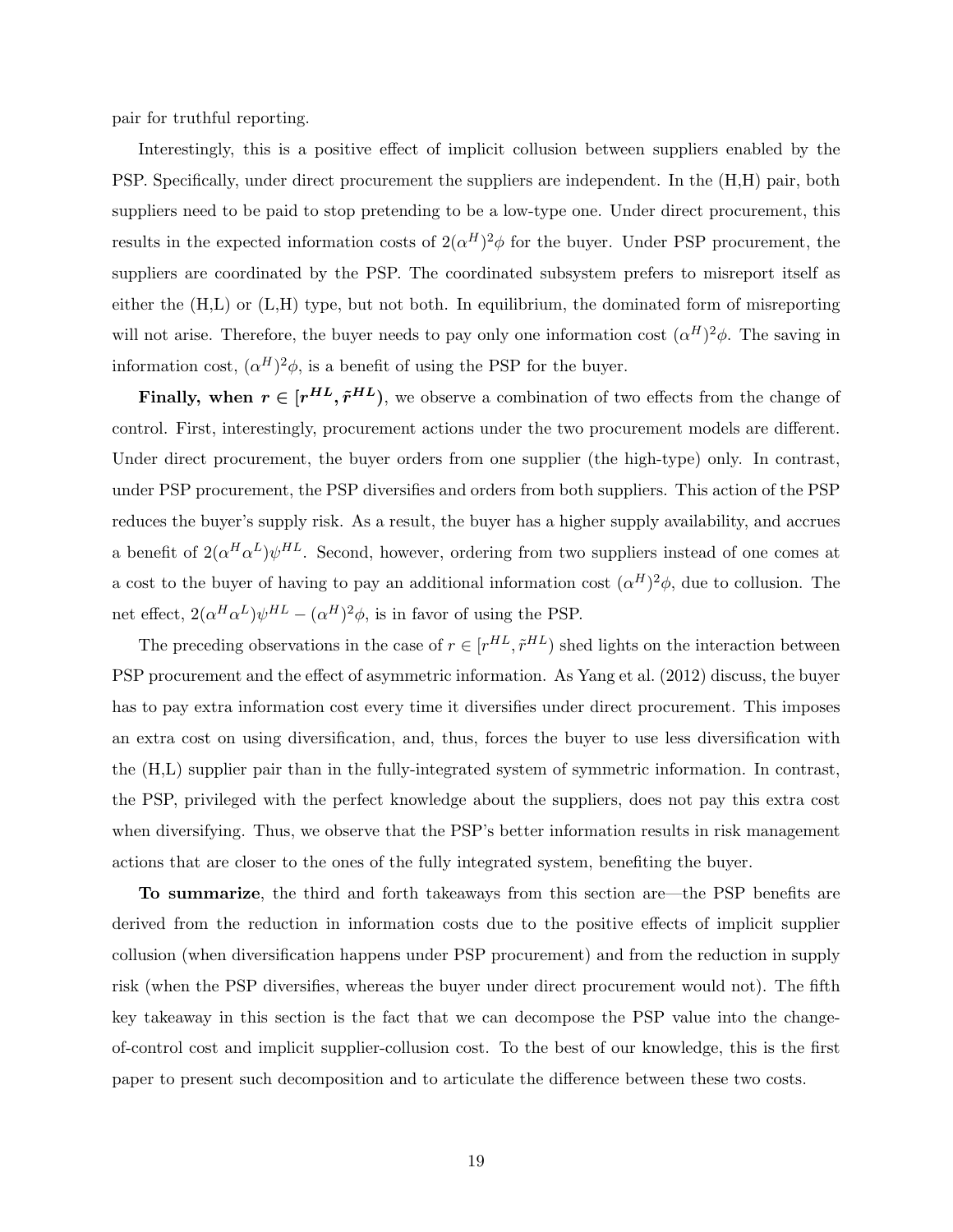#### 5.2 The PSP Value from the (L,L) Contract

Under the (L,L) PSP-type, supplier collusion and change of control continue to be the causes for the PSP value (negative in this case). For exposition purpose, we shall use the model parameter values that lead to Figures 2 and 3, that is,  $r^L > r^{LL} > \tilde{r}^{HL}$ . From Lemma 7, the ordering  $\tilde{r}^{HL} > \tilde{r}^{LL}$  implies  $r^{LL} > \tilde{r}^{LL}$ . Hence, in §5.2.1, we shall analyze the PSP value under assumption  $r^L > r^{LL} > \tilde{r}^{LL}$ . Later, in §5.2.2, we shall extend the analysis to the case  $r^L < r^{LL} < \tilde{r}^{LL}$ , to provide additional perspectives on the effects of supply collusion and change of control. For the definitions of  $r^L$ ,  $r^{LL}$  and  $r^{HL}$ , please see (12b), (12c) and (12a). For the definitions of  $\tilde{r}^L$ ,  $\tilde{r}^{LL}$  and  $\tilde{r}^{HL}$ , please see (16b), (16c) and (16a).

## 5.2.1 The PSP Value from the (L,L) contract under  $r^L > r^{LL} > \tilde{r}^{LL}$

In Table 2, we summarize the expressions for the PSP value from the (L,L) contract, and dissect them by the causes we identified and by the level of revenue  $r$ . We also summarize the buyer's optimal profits and procurement actions under the two procurement models.

Similar to Table 1, we identify two causes of the PSP value from the (L,L) PSP-type: (i) supplier collusion enabled by the PSP and (ii) change of control of the procurement actions. However, compared to the effects in Table 1, in Table 2 supplier collusion and change of control have negative effects on the PSP value. We shall discuss these causes starting with the rightmost column of Table 2 and proceeding to the left.

| Revenue, $r \in$                             | $[\tilde{r}^{LL}, r^{LL}]$<br>$[\tilde{r}^L, \tilde{r}^{LL}]$ |                                                                       | $[r^{LL},\infty)$                                            |  |  |  |
|----------------------------------------------|---------------------------------------------------------------|-----------------------------------------------------------------------|--------------------------------------------------------------|--|--|--|
| <b>PSP</b> procurement                       |                                                               |                                                                       |                                                              |  |  |  |
| $(z_1^*, z_2^*)(L, L)$                       | (0, 0)                                                        |                                                                       | (1, 1)                                                       |  |  |  |
| Profit                                       | $\Omega$                                                      | $(\alpha^L)^2(\psi^L+\psi^{LL})$<br>$-[1-(\alpha^L)^2]\omega$         |                                                              |  |  |  |
| Direct procurement                           |                                                               |                                                                       |                                                              |  |  |  |
| $(q_1, q_2)(L, L)$                           | (1,0)<br>(1, 1)                                               |                                                                       |                                                              |  |  |  |
| Profit                                       | $(\alpha^L)^2 \psi^L - (\alpha^H \alpha^L) \phi$              | $(\alpha^L)^2(\psi^L+\psi^{LL})-2(\alpha^H\alpha^L)\phi$              |                                                              |  |  |  |
| $PSP$ value = $PSP$ profit – Direct profit   |                                                               |                                                                       |                                                              |  |  |  |
| Change of control                            |                                                               |                                                                       |                                                              |  |  |  |
| $-(\alpha^L)^2\psi^L$<br>Supply availability |                                                               | $-(\alpha^{L})^{2}(\psi^{L}+\psi^{LL})$                               | 0                                                            |  |  |  |
| Information cost                             | $\overline{(\alpha}^H \alpha^L) \phi$                         | $2(\alpha^H\alpha^L)\phi$                                             | $-2(\alpha^H\alpha^L)(\omega-\phi)$                          |  |  |  |
| Supplier collusion                           | $\Omega$                                                      | $-({\overline\alpha}^H)^2\omega$                                      |                                                              |  |  |  |
| Total                                        | $-[(\alpha^L)^2\psi^L - (\alpha^H\alpha^L)\phi]$              | $-(\alpha^{L})^{2}(\psi^{L}+\psi^{LL})$<br>$+2(\alpha^H\alpha^L)\phi$ | $-2(\alpha^H\alpha^L)(\omega-\phi)$<br>$-(\alpha^H)^2\omega$ |  |  |  |

Table 2: The optimal procurement actions, the buyer's profits, and the buyer's value from PSP, by cause, attributable to the  $(L,L)$  type vs. the revenue r. Assumption on parameter values:  $r^L > r^{LL} > \tilde{r}^{LL}.$ 

For revenue  $r \in [r^{LL}, \infty)$ , the buyer uses diversification with the (L,L) type under both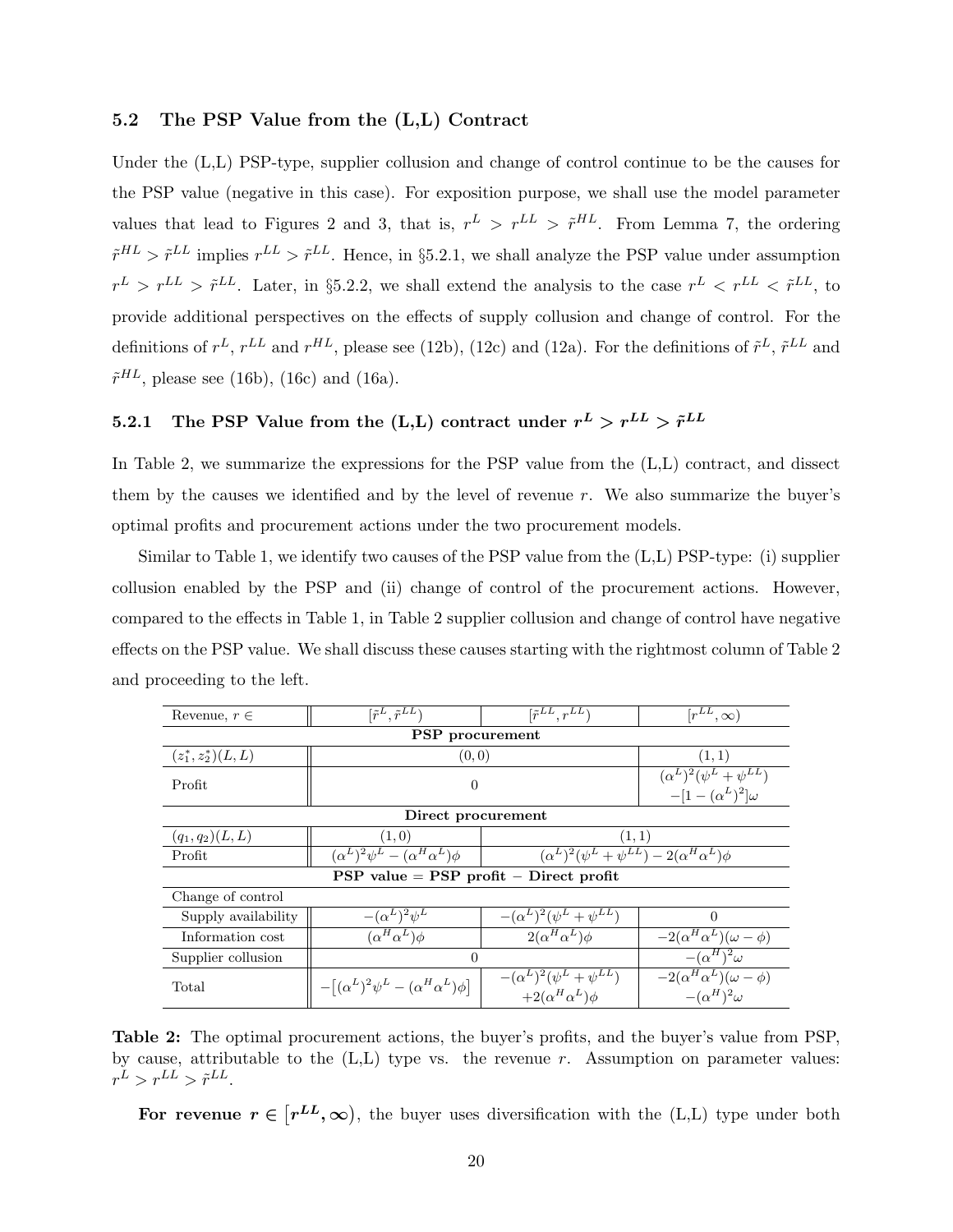procurement models. Therefore, the buyer's supply availability is the same under both models. This allows us to focus on the information cost due to the two causes for the PSP value: change of control and supplier collusion.

Let's begin with the information cost from change of control, which is due to the possibility of the (H,L) or (L,H) type misreporting to be (L,L). Under direct procurement, the buyer's information cost is  $\phi$  (see equation (14)). Under PSP procurement, the corresponding cost is  $\omega$  (see its definition in (10c)). According to Lemma 4,  $\omega > \phi$ . Therefore, by using PSP procurement, the buyer loses  $2(\alpha^H\alpha^L)(\omega - \phi) > 0$  in expectation. From the intuition we developed following Lemma 4, we observe that by switching to PSP procurement, the buyer ends up paying more to the intermediary (the PSP) to implement the same production assignments as it had under direct procurement.

Next, we discuss the information cost from supplier collusion, which is due to the possibility of the  $(H,H)$  type misreporting to be the  $(L,L)$  type. Under direct procurement, in equilibrium, because the suppliers are independent, the suppliers in the (H,H) pair cannot simultaneously report to be low-type (i.e., to be the  $(L,L)$  pair). If one of them pretends to be low-type, the other one is better off reporting truthfully to be high-type. In contrast, under PSP procurement, because the PSP coordinates the reports from the suppliers, the (H,H) PSP-type can report to be (L,L)-type. To prevent this, the buyer must pay, in expectation, an amount  $(\alpha^H)^2 \omega$ , due to information cost.

Next, consider the case  $r \in [\tilde{r}^{LL}, r^{LL}]$  in Table 2. Compared to the case  $r \in [r^{LL}, \infty)$ , supplier collusion has no effect, because no procurement action is taken under PSP procurement for  $r \in [\tilde{r}^{LL}, r^{LL}]$ . The PSP value from change of control is different as well, compared to the case  $r \in [r^{LL}, \infty)$ . First, because the procurement actions differ between the two procurement models, there is a new effect—a decrease in the supply availability for the buyer. Specifically, the buyer uses diversification under direct procurement, but the PSP does not order. The expected loss of profit due to decreased supply availability is  $-(\alpha^L)^2(\psi^L+\psi^{LL})$ . Second, because the PSP does not order, the buyer avoids the information costs for using diversification,  $2(\alpha^H\alpha^L)\phi$ . The net effect from change of control,  $-(\alpha^L)^2(\psi^L + \psi^{LL}) + 2(\alpha^H \alpha^L)\phi$ , is negative.

Finally, consider  $r \in [\tilde{r}^L, \tilde{r}^{LL}]$  in Table 2. Similar to the case  $r \in [\tilde{r}^{LL}, r^{LL})$ , supplier collusion has no contribution to the PSP value. The only contribution to the PSP value comes from change of control. Under direct procurement, the buyer sole-sources. Under PSP procurement, the buyer does not order at all, because ordering under PSP procurement enables supplier collusion and thus increases the information cost for sole-sourcing. Therefore, change of control decreases the buyer's supply availability, but at the benefit of saving an information cost.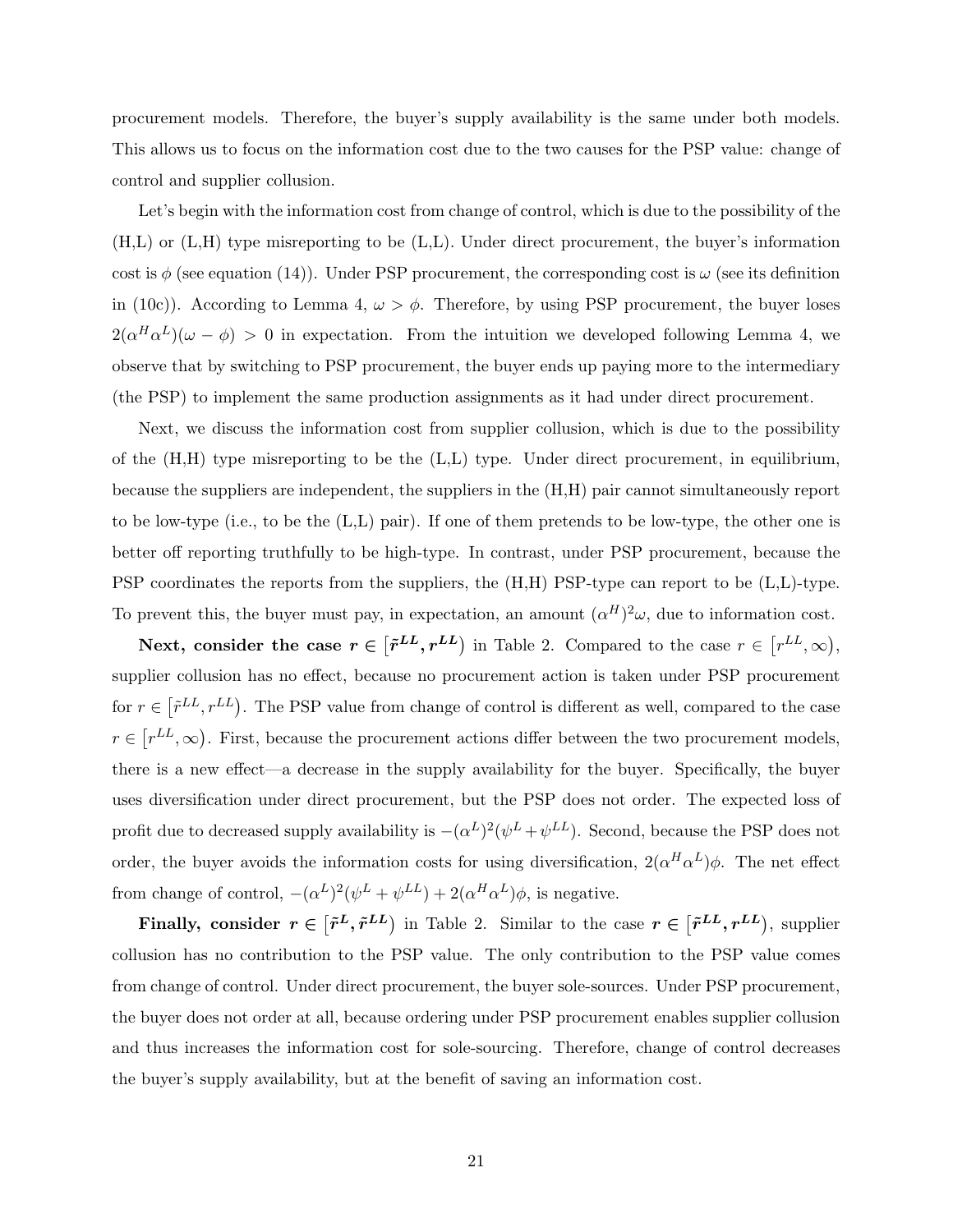## 5.2.2 The PSP Value from the (L,L) contract under  $r^L < r^{LL} < \tilde{r}^{LL}$

In §5.2.1, we assumed  $r^L > r^{LL} > \tilde{r}^{LL}$ . However, the problem we are solving is complex. There could be different parameter values that lead to different observations. To reveal additional effects of supply collusion and change of control, in this section we assume  $r^L \leq r^{LL} \leq \tilde{r}^{LL}$ . Following the structure of Table 2, we present the procurements actions and the buyer's profits from the two models and the PSP value in Table 3.

| Revenue, $r \in$       | $\overline{[r^L,r^L]}$                                 | $[r^L, r^{LL}]$                                  | $[r^{LL}, \tilde{r}^{LL}]$                                                                                              | $\overline{[{\tilde{r}}^{LL},\infty)}$                         |
|------------------------|--------------------------------------------------------|--------------------------------------------------|-------------------------------------------------------------------------------------------------------------------------|----------------------------------------------------------------|
|                        |                                                        | <b>PSP</b> procurement                           |                                                                                                                         |                                                                |
| $(z_1^*, z_2^*)(L, L)$ | (0, 0)                                                 | (1,0)                                            | (1,1)                                                                                                                   |                                                                |
| Profit                 | $\theta$                                               | $(\alpha^L)^2 \psi^L$<br>$-[1-(\alpha^L)^2]\phi$ | $(\alpha^{L})^{2}(\psi^{L} + \psi^{LL}) - [1 - (\alpha^{L})^{2}]\omega$                                                 |                                                                |
|                        |                                                        | Direct procurement                               |                                                                                                                         |                                                                |
| $(q_1, q_2)(L, L)$     |                                                        | (1,0)                                            |                                                                                                                         | (1, 1)                                                         |
| Profit                 | $(\alpha^L)^2 \psi^L - (\alpha^H \alpha^L) \phi$       |                                                  |                                                                                                                         | $(\alpha^L)^2(\psi^L+\psi^{LL})$<br>$-2(\alpha^H\alpha^L)\phi$ |
|                        |                                                        | $PSP$ value = $PSP$ profit – Direct profit       |                                                                                                                         |                                                                |
| Change of control      |                                                        |                                                  |                                                                                                                         |                                                                |
| Supply availability    | $-(\alpha^L)^2\psi^L$                                  | $\theta$                                         | $(\alpha^L)^2 \psi^{LL}$                                                                                                | $\theta$                                                       |
| Information cost       | $(\alpha^H \alpha^L) \phi$                             | $\boldsymbol{0}$                                 | $-[(\alpha^L\alpha^H)\omega$<br>$+(\alpha^H\alpha^L)(\omega-\phi)]$                                                     | $-2(\alpha^H\alpha^L)(\omega-\phi)$                            |
| Supplier collusion     | $\theta$                                               | $-[(\alpha^L \alpha^H) + (\alpha^H)^2] \phi$     | $-(\alpha^H)^2\omega$                                                                                                   |                                                                |
| Total                  | $-[(\alpha^L)^2\psi^L]$<br>$-(\alpha^H \alpha^L) \phi$ | $-[(\alpha^L \alpha^H) + (\alpha^H)^2] \phi$     | $(\alpha^L)^2 \psi^{LL} - (\alpha^L \alpha^H) \omega$<br>$-(\alpha^H \alpha^L)(\omega - \phi)$<br>$-(\alpha^H)^2\omega$ | $-2(\alpha^H\alpha^L)(\omega-\phi)$<br>$-(\alpha^H)^2\omega$   |

Table 3: The optimal procurement actions, the buyer's profits, and the buyer's value from PSP, by cause, attributable to the (L,L) type vs. revenue r. Assumption on parameter values:  $r^L$  <  $r^{LL} < \tilde{r}^{LL}.$ 

Under small and large revenues in Table 3 (the rightmost and the leftmost columns), the effects of supply collusion and change of control are identical to the respective cases in Table 2. Therefore, we focus on the cases of medium revenues in Table 3:  $r \in [r^L, r^{LL}]$  and  $r \in [r^{LL}, \tilde{r}^{LL}]$ , which did not appear in Table 2.

First, consider the case  $r \in [r^{LL}, \tilde{r}^{LL})$ . Similar to the case of large revenues (e.g.,  $r \geq r^{LL}$ in Table 2), supplier collusion increases the buyer expected information cost by  $-(\alpha^H)^2\omega$ . However, compared to the results in Table 2, change of control has a new effect on the supply availability an increase in the supply availability for the buyer. Specifically, diversification is employed under PSP procurement, but not under direct procurement. The expected benefit from increased supply availability is  $({\alpha}^L)^2 {\psi}^{LL}$ . However, diversification under PSP procurement increases the buyer's information costs. When sole-sourcing from the low-type supplier-1 under direct procurement, the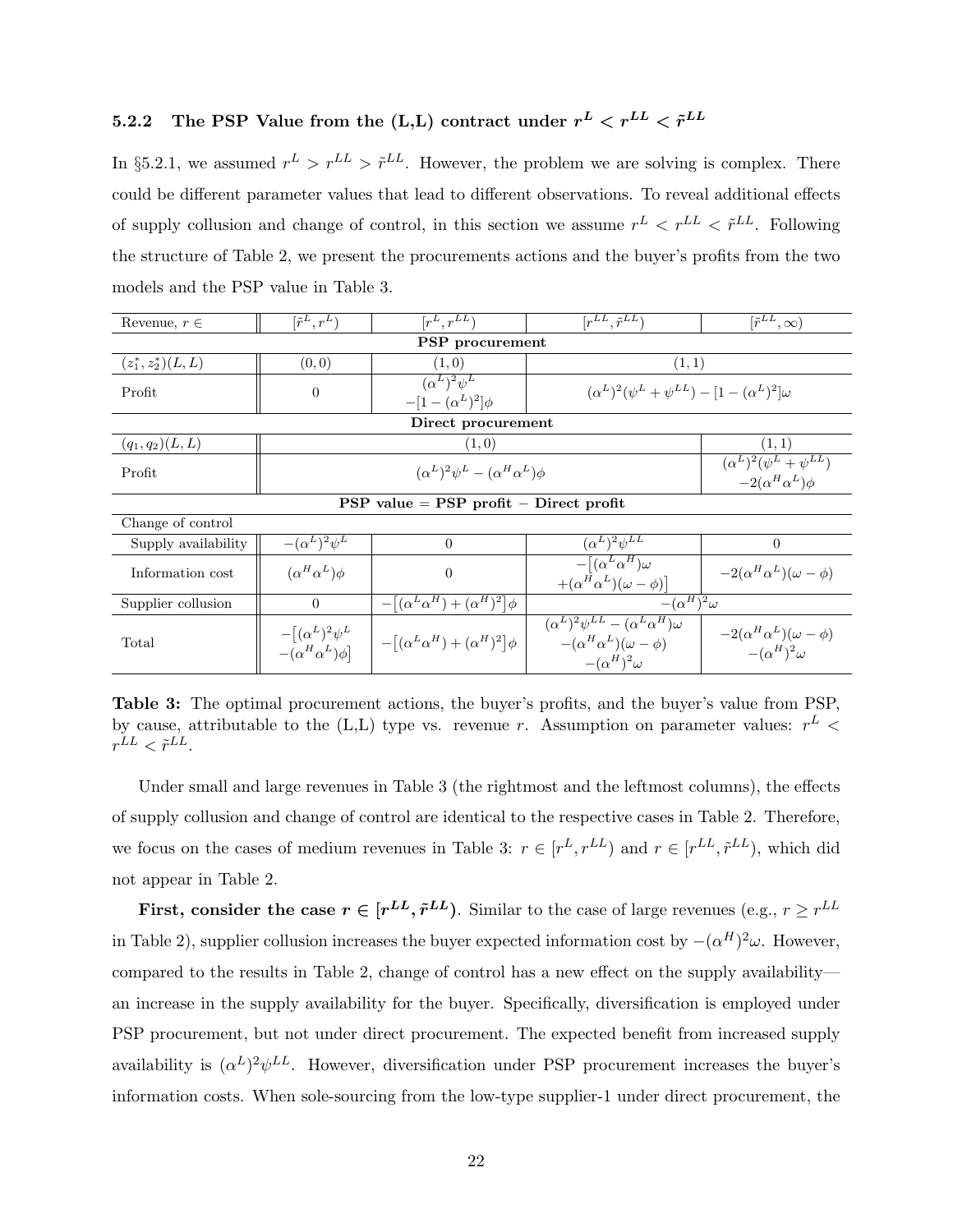buyer pays the (H,L) pair expected informational rent  $(\alpha^H \alpha^L) \phi$ . Under PSP procurement, the buyer's incurs the information cost  $\omega$  for using diversification with the (L,L) PSP type. Compared to direct procurement, the (H,L) type earns an extra informational rent  $(\alpha^H \alpha^L)(\omega - \phi)$ , and the (L,H) type earns an expected informational rent  $(\alpha^L \alpha^H) \omega$ . The net effect from change of control,  $(\alpha^L)^2 \psi^{LL} - (\alpha^L \alpha^H) \omega - (\alpha^H \alpha^L) (\omega - \phi)$ , is negative.

The reason for why there is more diversification under PSP procurement is not obvious. On one hand, the PSP is privy to the suppliers' information, and the PSP can order from the second supplier without paying information cost that the buyer would have to pay in the same situation. On the other hand, we are looking at the optimal contracts designed by the buyer, and, for the buyer, diversification through the PSP comes with costs due to change of control and supplier collusion. The following is an explanation of this result.

The buyer's benefit of ordering from the second supplier, in addition to ordering from the first one, is  $({\alpha}^L)^2 {\psi}^{LL}$ , and it is the same in both the direct-procurement and PSP-procurement models. However, the expected information costs of ordering from the second supplier vary. Under direct procurement, this cost of the second supplier is  $(\alpha^L \alpha^H) \phi$ . It is due to the incremental information cost the buyer must pay to prevent the second supplier, if it is high-type, from pretending to be low-type (because there are two suppliers, there is also an information cost attributed to the first supplier, but we are only concerned with the incremental effects of diversification). Under PSP procurement, the incremental information cost of ordering from the second supplier is [1 −  $(\alpha^L)^2$   $(\omega - \phi)$ . It is due to the possibility of the PSP of types (H,H), (H,L), and (L,H) pretending to do be (L,L) type. If  $(\alpha^L \alpha^H) \phi > [1 - (\alpha^L)^2](\omega - \phi)$ , then the diversification is more likely to be employed under PSP procurement.

The interactions between supply risk, diversification, collusion, and change of control are novel and unique to this paper. These interactions lead to the new and important managerial insights, reversing the conclusions of previous studies (e.g., Mookherjee and Tsumagari 2004).

For the case  $r \in [r^L, r^{LL})$ , the buyer and the PSP sole-source from the low-type supplier-1 under the two procurement models. Thus, there is no difference in the supply availability between the two models. It turns out that change of control has no effect on the buyer's information costs either. As we discussed in §5.1, intuitively, the buyer is indifferent between dealing with one supplier directly, and dealing with an integrated subsystem of the PSP and one supplier (although the PSP has access to two suppliers, the buyer knows that the PSP will optimally order from the supplier the buyer would have used itself). Therefore, the only PSP value comes from supplier collusion.

Compared to the collusion effects in case  $r > r^{LL}$ , under which the PSP diversifies (in both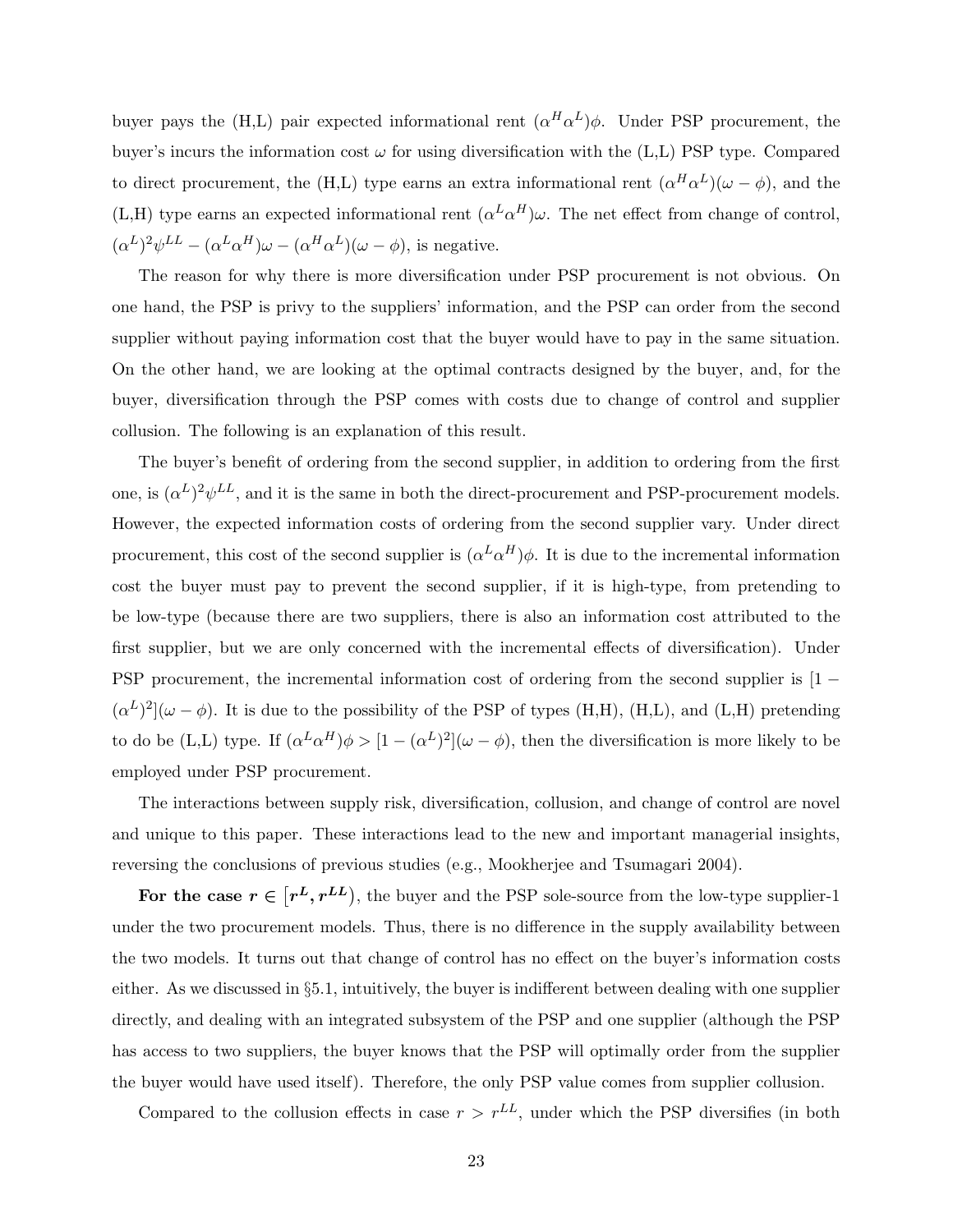Tables 2 and 3), the collusion in case  $r \in [r^L, r^{LL}]$  in Tables 3 has a new effect. Under direct procurement, the high-type supplier-1 has an incentive to pretend to be low-type. The buyer pays the expected information cost of  $(\alpha^H \alpha^L) \phi$  to prevent that. Under PSP procurement, not only the (H,L) PSP-type, but also the (L,H) and (H,H) PSP-types can pretend to be (L,L). In expectation, the buyer pays extra expected information costs of  $[(\alpha^L \alpha^H) + (\alpha^H)^2] \phi$  under PSP procurement. Note that the information cost of using sole-sourcing with the (L,L) PSP-type is  $\phi$  (not  $\omega$ ), the same as the information cost when ordering from one supplier directly. As we mentioned above, ordering from the PSP that sole-sources is equivalent to just ordering from one supplier.

In summary, the PSP value from the  $(L,L)$  type is due to supplier collusion and change of control. Collusion increases the buyer's information costs for using the (L,L) supplier-pair any time the PSP takes a procurement action. The contribution of collusion to the PSP value depends on whether the PSP diversifies or sole-sources. Change of control contributes to the PSP value by altering the supply availability for the buyer and its information costs for using the (L,L) type. Interestingly, change of control may increase the supply availability. However, the net contribution of change-of-control is always negative.

## 6 Comparative Statics Analysis of the PSP Value

In this section, we shall analyze how the PSP value is affected by the revenue, the supply base's reliability, and the reliability gap between the two supplier types.

#### 6.1 The Effect of the Revenue

We have shown numerically (e.g., see Figure 2) that the total PSP value can be positive or negative. As Mookherjee and Tsumagari (2004) predicts, and our result confirms, the PSP value is negative in the absence of diversification, corresponding to small revenues in our model. Next, we shall discuss the PSP value under large and moderate revenues.

Large revenues. The numerical result in Figure 2 suggests that the PSP value must be negative when the revenue is large. The reason for this result is not straightforward. On one hand, the PSP value from the  $(H,L)$  and  $(L,H)$  is positive. On the other hand, the PSP value from the (L,L) type is negative. One can prove that the net value is negative, as summarized in Proposition 5.

**Proposition 5.** When the revenue  $r \ge \max{\{\tilde{r}^{HL}, \min{\{r^L, r^{LL}\}}\}}$ , the total PSP value is negative.

To understand the intuition, recall from §5 that at large revenues there are positive and negative effects of using PSP procurement. The increases in the information costs due to the negative effects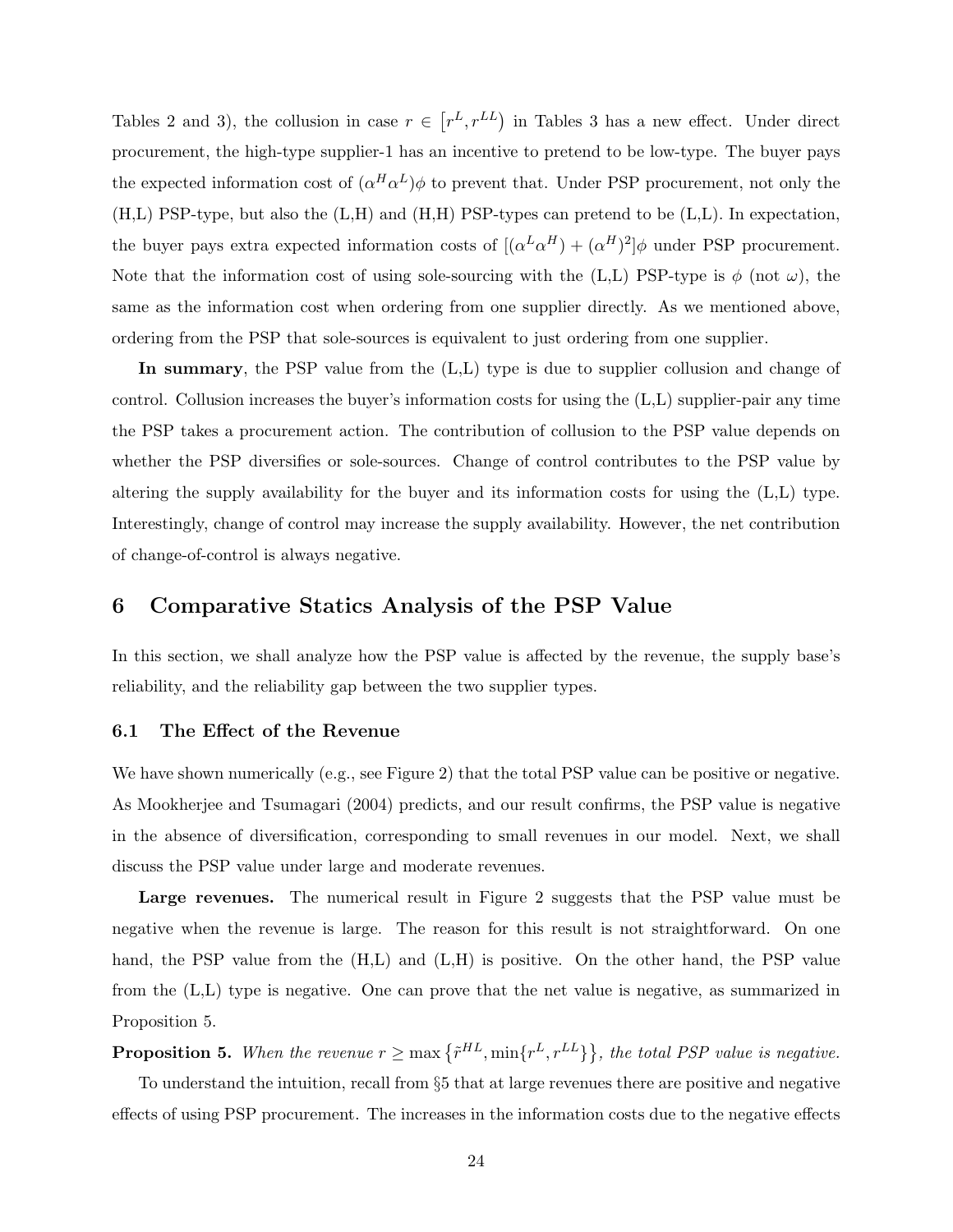of change-of-control and supplier-collusion are larger than the reduction in the information costs due to the positive effect of supplier collusion. Therefore, the total PSP value is negative.

Moderate revenues. We now characterize the condition for the total PSP value to be strictly positive at moderate revenues  $r \in [r^{HL}, \max\{\tilde{r}^{HL}, \min\{r^L, r^{LL}\}\}\)$ . Numerical studies suggest that when  $\alpha^H$  is large, and thus  $\tilde{r}^{HL} \ll \min\{r^L, r^{LL}\}\$ , the total PSP value is positive. See Figure 3 for an example.

The total PSP value is positive, if under PSP procurement the buyer uses diversification with the (H,L) and (L,H) PSP-types, but stops ordering from the (L,L) PSP-type. Using diversification with the (H,L) and (L,H) PSP-types, the buyer enjoys one of the following two benefits over direct procurement: a reduction in the information costs of using diversification, or an increase in the supply availability of the  $(H,L)$  and  $(L,H)$  pairs. (See discussion in §5.1.) On the other hand, by not ordering from the (L,L) PSP-type, the buyer avoids a cost of using the PSP, i.e., the cost of supplier collusion, but does not earn any revenues either. So, there is a negative PSP value associated with  $(L,L)$  type. If  $\alpha^H$  is large, the probability of drawing the low type for both suppliers simultaneously is negligible, and so is the buyer's cost from the (L,L) type. It is much more likely that the buyer will collect a benefit from using diversification with the  $(H,L)$  and  $(L,H)$  types.

This highlights the importance of risk management strategies in procurement and their interactions with information. Only if the PSP-procurement system uses diversification but the direct-procurement system does not with some supplier types, the PSP is valuable for the buyer.

#### 6.2 The Effect of the Supply Base's Reliability

A salient feature of our model is supply disruption risk and the supply base's reliability. An interesting question is whether an improvement in the supply base's reliability is a substitute for, or a complement to using PSP procurement. To explore this question, we measure the supply base's reliability using  $\alpha^H$ , the probability of drawing a high-reliability type, and analyze the marginal change of the PSP value as  $\alpha^H$  increases for a fixed revenue r (but not how the breakpoints in r change). We assume  $r^L > r^{LL} > \tilde{r}^{HL}$ , under which the PSP values are illustrated in Figures 2 and 3, and their expressions are available from Tables 1 and 2. In Figure 4, we illustrate the directions of change of the PSP values.

One may think that, as the supply base becomes more reliable, it is less important for the buyer to take advantage of the PSP's knowledge of the suppliers' risk. Interestingly, Figure 4 shows that the total PSP value may increase in  $\alpha^H$  at moderate and small revenues (i.e.  $r < r^{LL}$ ).

The managerial takeaway is that the increasing reliability of the supply base may encourage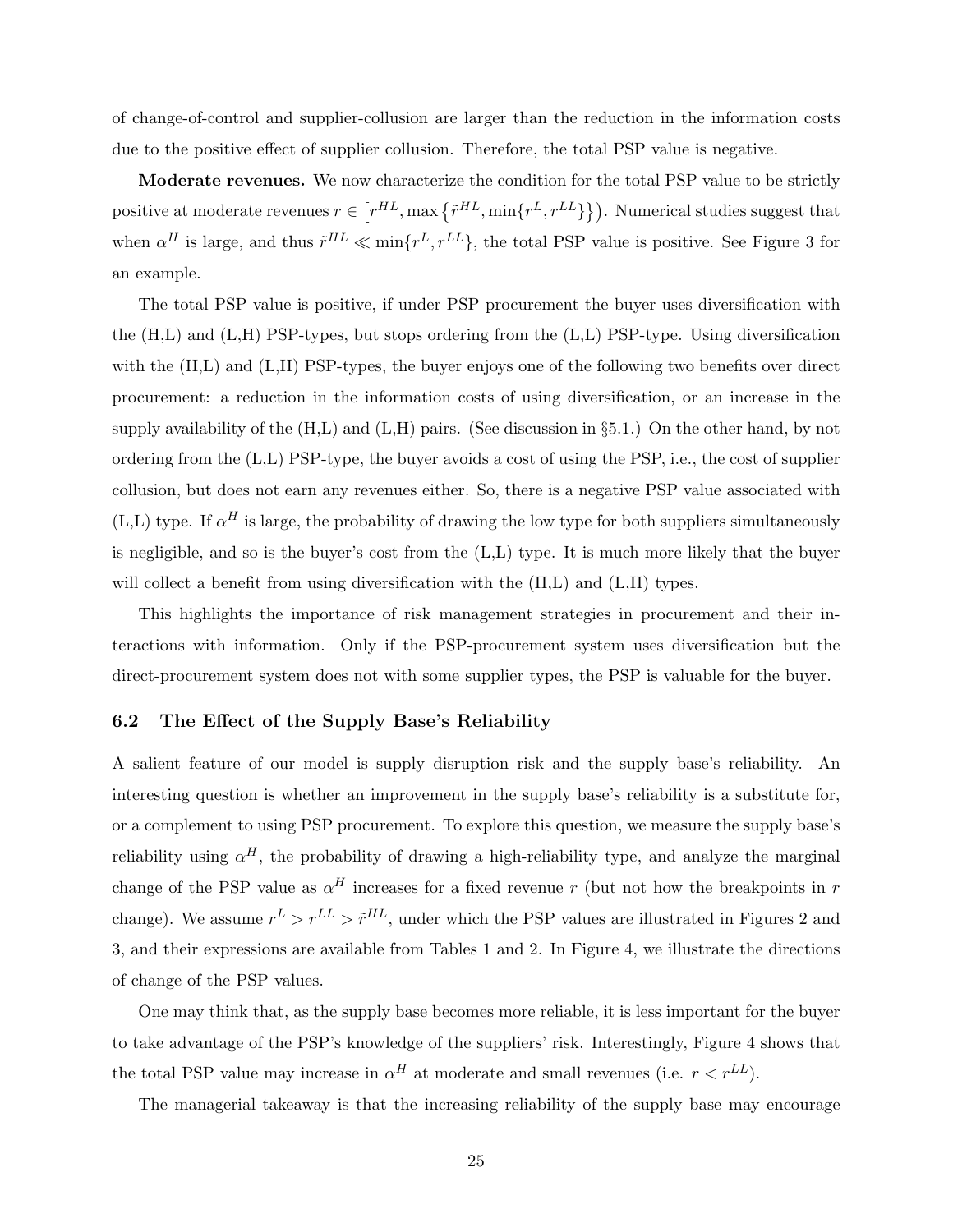

The solid black arrows indicate the directions of change of the PSP values by the PSP-type. The arrows filled white indicate the direction of change of the total PSP value. The arrow pointing upward by a line segment indicates that the PSP value (by type) is increasing in  $\alpha^H$  and h for the range of  $r$  that apply to the line segment. The arrow pointing downward indicates that the PSP value is decreasing in  $\alpha^H$  and h. The bi-directional arrow indicate that the PSP value may be increase or decreasing in  $\alpha^H$  and h.

Figure 4: The directions of change in  $\alpha^H$  and h of the PSP value. (The directions of change in h coincide with those in  $\alpha^H$ .) **Legend:** The parameter values are such that  $r^L > r^{LL} > \tilde{r}^{HL}$ .

PSP procurement, even if the PSP value is negative. In this paper, we focus on the informational and risk-management costs and benefits of using PSP procurement. In practice, the manager might also consider other costs and benefits (e.g., transactional). The decreasing informational and riskmanagement costs (or increasing benefits) of using the PSP enhance other positive benefits, and may make PSP procurement a better choice than direct procurement.

The key driver of this behavior is the reduction of the supply availability of the (L,L) type due to change of control, which occurs only at moderate and low revenues. Recall from the discussion in §5.2.1 that switching to PSP procurement causes the buyer to forgo ordering from the (L,L) pair and the opportunity to earn a profit. The likelihood of incurring the profit loss decreases, as the supply base's reliability increases. In contrast, at large revenues the PSP value decreases in  $\alpha^H$ . This highlights the need to understand the driving economic forces that determine the PSP value at different revenue levels, which we explored in §5.

#### 6.3 The Effect of the Reliability Gap between the Two Types

We have quantified the PSP value for the buyer when the reliabilities of the two supplier-types are fixed. A natural question to follow up is whether the PSP becomes more, or less, valuable, when the reliability gap between the high and low type widens. To investigate this question, we increase h (or decrease  $l$ ), while fixing  $l$  (or fixing h), and monitor the marginal change of the PSP value. (We do not analyze how the breakpoints in r change.) We assume  $r^L > r^{LL} > \tilde{r}^{HL}$ , under which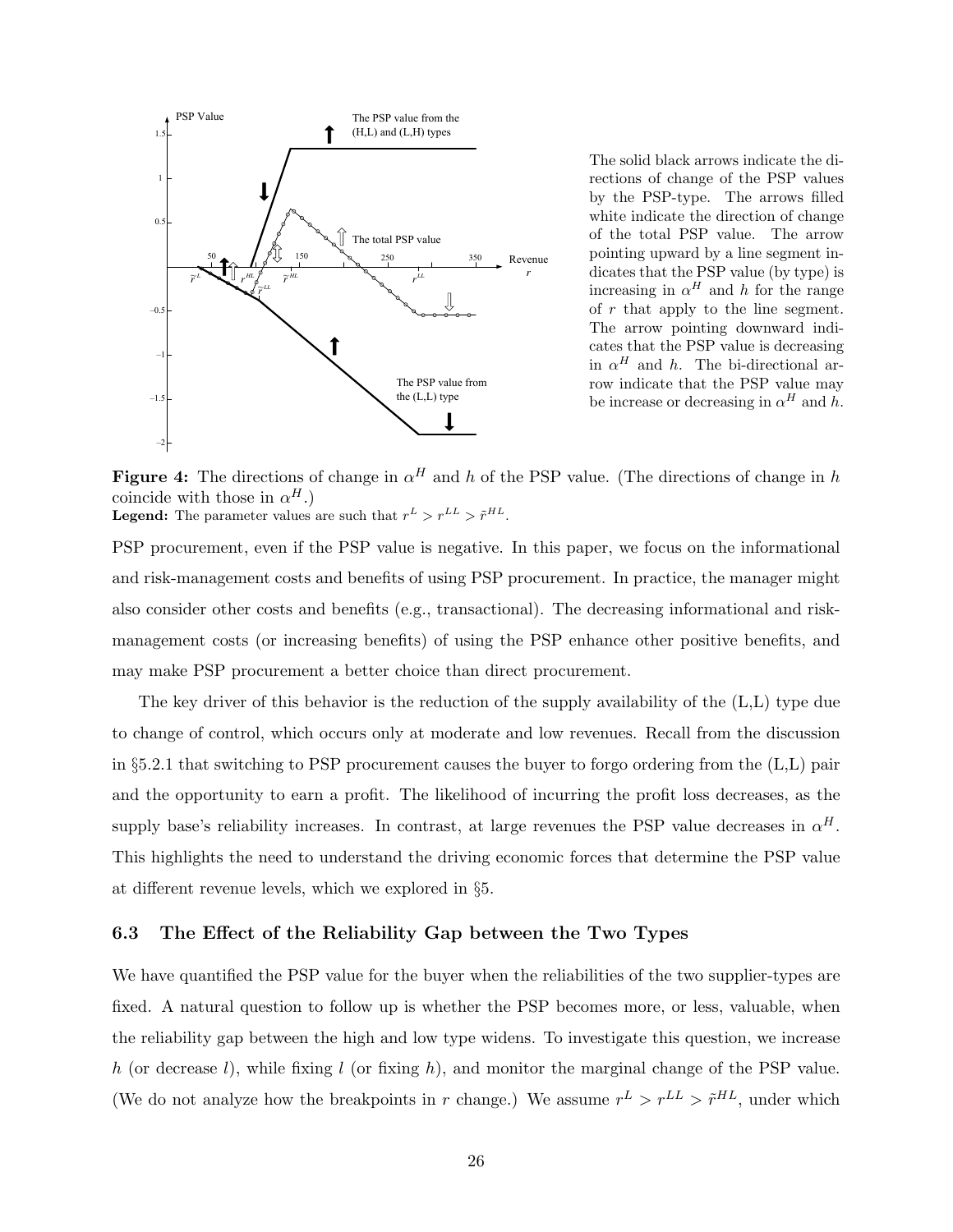the expressions for the PSP values are available from Tables 1 and 2. The directions of change in  $h$ are illustrated in Figure 4, and the directions of change in  $l$  are opposite to those in  $h$ . The findings are summarized in Proposition 6.

**Proposition 6.** Suppose  $r^L > r^{LL} > \tilde{r}^{HL}$ . As h increases (or, as l decreases) by a small value  $\varepsilon > 0$ , the total PSP value (17) decreases for  $r \geq r^{LL}$ , increases for  $\tilde{r}^{HL} \leq r < r^{LL}$ , and may increase or decrease for  $r^{HL} \leq r < \tilde{r}^{HL}$ .

Intuitively, as the reliability gap widens, getting the right supplier matters more. Hence, one may think that the PSP's information about the the suppliers' reliabilities should become more valuable. Interestingly, Proposition 6 shows that the PSP value may decrease in h for large revenues (i.e.,  $r \geq r^{LL}$ ) and moderate revenues (i.e.,  $r^{HL} \leq r < \tilde{r}^{HL}$ ).

The managerial takeaway from Proposition 6 is that the reliability gap cannot be used as a sole indicator for choosing PSP procurement over direct procurement.

We identify two causes for why the PSP value may decreases. First, recall from §6.1 that at large revenues, by switching to PSP procurement, the buyer's profit decreases due to the extra information costs for eliciting the more reliable types' truthful reports. The greater the reliability gap, the more the buyer has to pay in the information costs. Second, at moderate revenues, by switching to PSP procurement, the buyer may enjoy an improvement in supply availability of the (H,L) and (L,H) pairs, from using diversification with these pairs versus sole-sourcing. As the high type becomes more reliable, the relative benefit of using the second supplier (low-type) decreases. This intuition sheds light on the interaction between risk, information and intermediation, which is a unique feature of our model.

## 7 Managerial Takeaways

What can we tell managers of a buyer firm, who are contemplating whether to hire a procurement service provider? Contrary to naïve intuition about informational benefits that PSPs bring, the PSP value can be negative. But also contrary to the earlier results in the economics literature, the PSP value can be positive as well.

We provide intuitive explanations how various economic forces affect the PSP value for the buyer by breaking the PSP value into positive and negative components (benefits and costs). This paper demonstrates supplier collusion may have both negative and positive effect on PSP value. The benefits of collusion are surprising, a priori. They are accrued because the system with a PSP may have fewer credible ways of deceiving the buyer about the true reliabilities of the suppliers. This paper also shows that changing direct control to PSP control over procurement may have both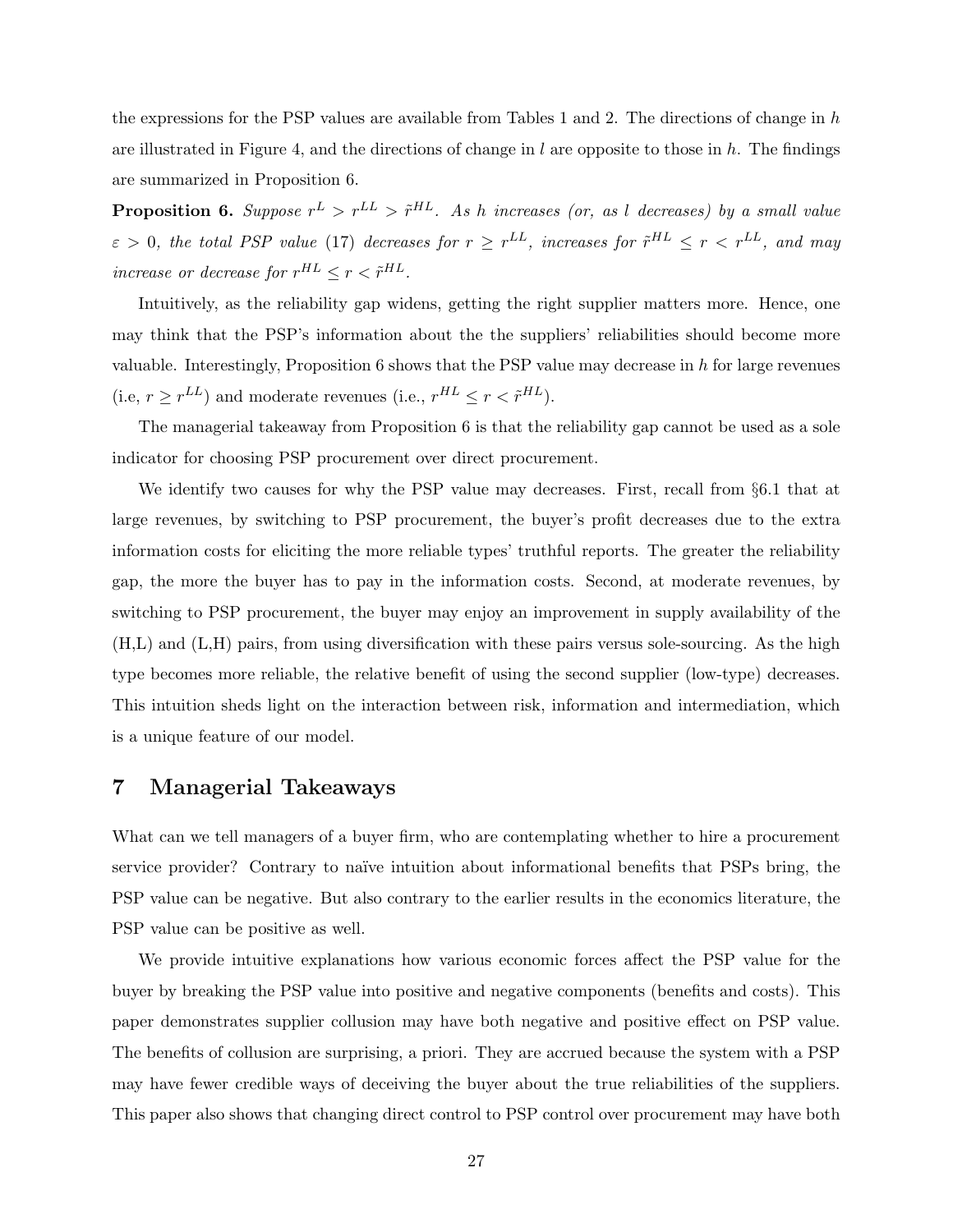positive and negative consequences for supply availability. On one hand, with some combinations of suppliers, diversification is cheaper for the PSP to implement, and, hence, the buyer enjoys increased supply availability. On the other hand, with other combinations of suppliers, using diversification (or even ordering) is more expensive via PSP, and supply availability is reduced.

Our findings indicate that hiring a PSP is not the solution to the problem of unreliable supply base. As the fraction of more reliable suppliers in the economy decreases, the value of PSP procurement may decrease or increase. In fact, numerical analysis indicates that in order for the PSP value to be positive the fraction of the reliable suppliers in the economy must be quite high.

Similarly, the increasing reliability gap between high and low reliability suppliers is not a reason to hire a PSP, as the value of PSP may actually decrease in this gap.

This paper focuses on informational and risk management aspects of using a PSP. Besides these aspects, there are other benefits and costs the buyers can experience with PSPs (transactional, relational). Combining some of those other benefits (e.g., reduction of search costs, reduction in logistics costs) with the insights we developed in this paper should be straightforward. On the other hand, some benefits and costs (e.g., order aggregation, relational benefits) might interact with risk management and informational considerations in a non-trivial way and can be interesting subjects for future studies.

The results in this paper are derived using a static game. In a dynamic game, the interactions between information and supply risk would be complicated by the inter-temporal effects of the players' decisions. These interactions are interesting, but are beyond of our study. In future studies, the insights from our model can be used as a benchmark for exploring the informational benefits of using the PSP in dynamic settings.

In this paper, the buyer and the PSP use diversification for supply risk management. In practice, there are other risk management measures, such as backup production option (e.g., see Yang et al., 2009) and process improvement. These risk management measures allow for new forms of interactions between information, supply risk and intermediation. These can be interesting subjects for future studies.

## References

Adida, E., N. Bakshi, V. DeMiguel 2012. Supply chain intermediation when retailers lead. Working paper. London Business School.

Aydin, G., V. Babich, D. R. Beil, Z. Yang 2012. Decentralized supply risk management. in P. Kou-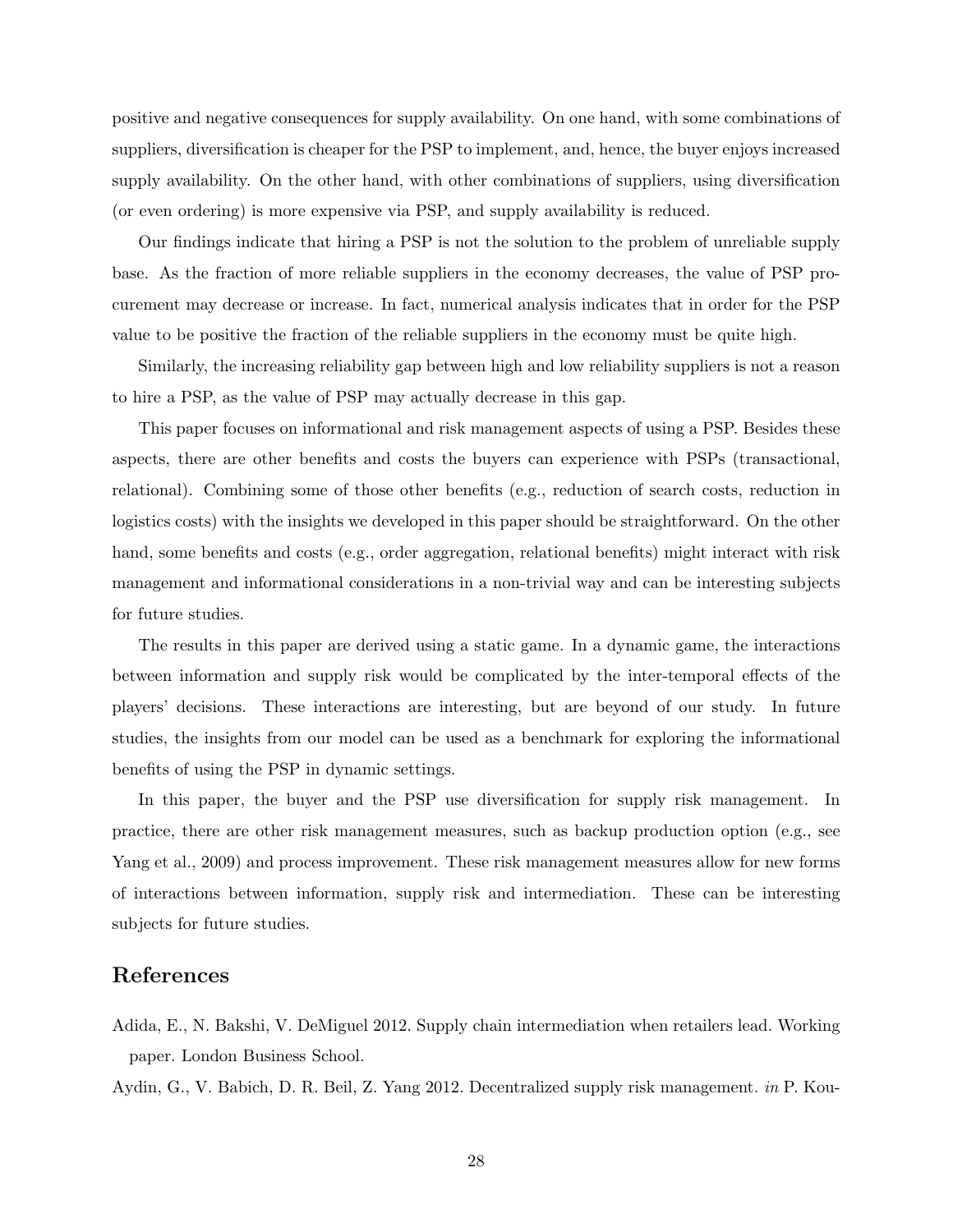velis, O. Boyabatli, L. Dong and R. Li (eds). Handbook of Integrated Risk Management in Global Supply Chains. John Wiley & Sons, Inc. New York. chapter 14. pp. 389–424.

- Belavina, E., K. Girotra 2012. The relational advantages of intermediation. To apear in Man. Sci.
- Chaturvedi, A., V. Martínez-de Albéniz 2011. Optimal procurement design in the presence of supply risk. Manufacturing & Service Operations Management  $13(2)$  227–243.
- Gümüş, M., S. Ray, H. Gurnani 2012. Supply side story: Risks, guarantees, competition and information asymmetry. Management Science 58(9) 1694–1714.
- Laffont, J.-J., D. Martimort 2002. The Theory of Incentives. Princeton University Press. Princeton, New Jersey, USA.
- Mookherjee, D., M. Tsumagari 2004. The organization of supplier networks: effects of delegation and intermediation. *Econometrica*  $72(4)$  1179 – 1219.
- Myerson, R. B. 1981. Optimal auction design. Math. of Operations Research 6(1) 58–73.
- Wu, S. D. 2004. Supply chain intermediation: A barganing theoretic framework. *in* D. Simchi-Levi, S. D. Wu and Z. M. Shen (eds). Handbook of Quantitative Supply Chain Analysis: Modeling in the E-Business Era. Kluwer Academic Publishers. chapter 3. pp. 67 – 115.
- Yang, Z., G. Aydin, V. Babich, D. Beil 2012. Using a dual-sourcing option in the presence of asymmetric information about supplier reliability: Competition vs. diversification. M&SOM 14(2) 202–217.
- Yang, Z., G. Aydın, V. Babich, D. R. Beil 2009. Supply disruptions, asymmetric information, and a backup production option. *Man. Sci.*  $55(2)$  192–209.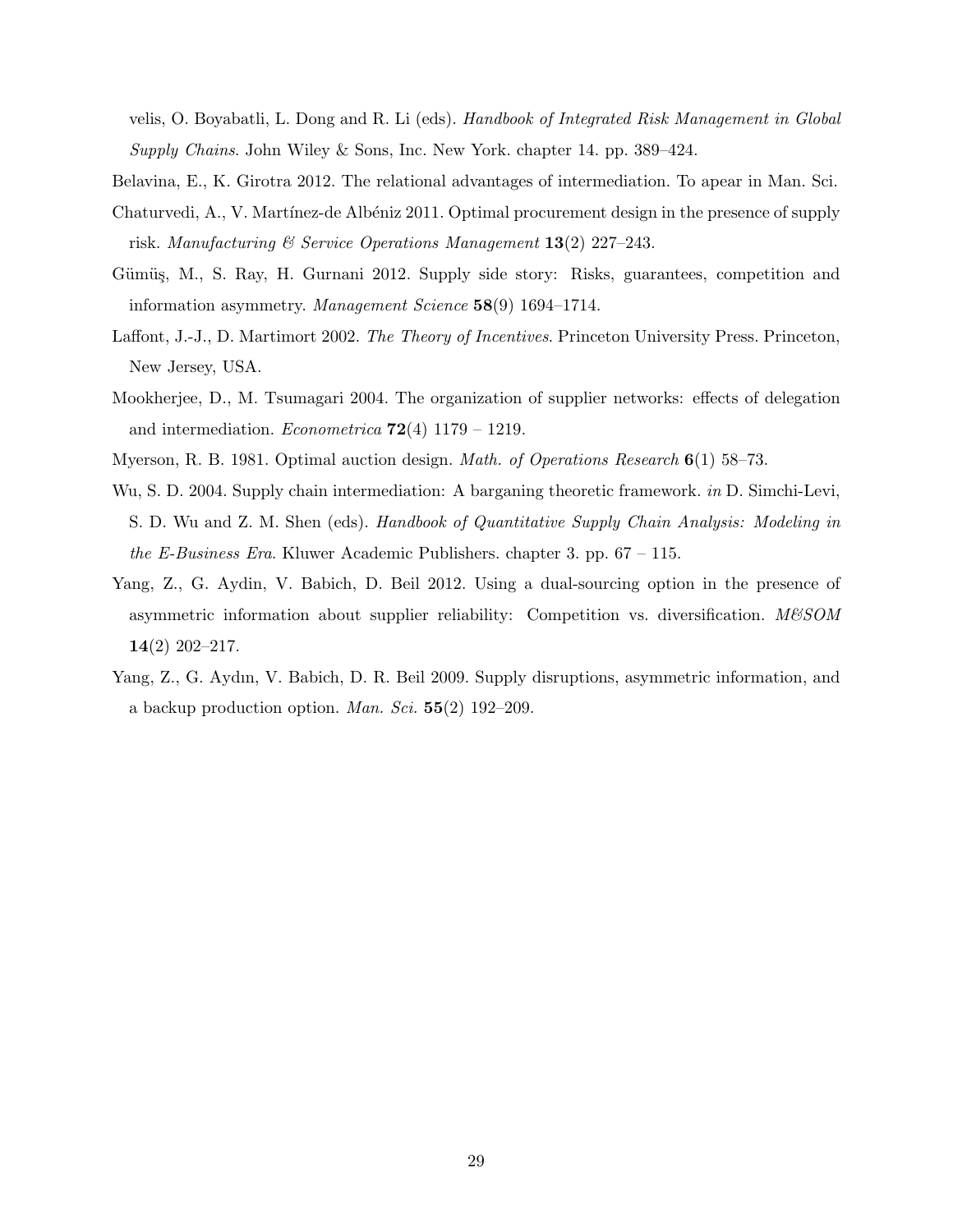| <b>Term</b>                       | Definition                                                                                                                                                                          | Reference |
|-----------------------------------|-------------------------------------------------------------------------------------------------------------------------------------------------------------------------------------|-----------|
| $\theta = h, l$                   | the probability of successful production run by the high- and low-reliability<br>supplier-types                                                                                     | $\S2$     |
| $\alpha^H$ , $\alpha^L$           | the probability of drawing the high and low supplier-types; $\alpha^H + \alpha^L = 1$                                                                                               | $\S 2$    |
| $c^H$ , $c^L$                     | the unit cost of running production by the high and low supplier-types                                                                                                              | $\S 2$    |
| $\boldsymbol{D}$                  | the buyer's market demand; we assume $D=1$                                                                                                                                          | $\S 2$    |
| $\boldsymbol{r}$                  | revenue per unit of market demand satisfied                                                                                                                                         | $\S 2$    |
| X, q, p                           | payment, required quantity and penalty per unit of shortfall                                                                                                                        | $\S3.1$   |
| $(X, q, p)(t_1, t_2)$             | the contract intended for the $(t_1, t_2)$ PSP-type in the contract menu                                                                                                            | $\S3.1$   |
| $\pi^{t_1,t_2}(X,q,p)$            | optimal expected profit of the $(t_1, t_2)$ PSP-type, under contract $(X, q, p)$                                                                                                    | (1)       |
| $(z_1^*, z_2^*)(q, p)$            | the PSP's production assignments to the suppliers under $(q, p)$                                                                                                                    | §3.2      |
| $\psi^t(q,p)$                     | $\stackrel{\text{def}}{=} (\theta^t p - c^t)q$ , the PSP's benefit of sole-sourcing from a supplier of type t,<br>under given $(q, p)$                                              | (2)       |
| $\psi^{t_1,t_2}(q,p)$             | $\stackrel{\text{def}}{=} [\theta^{t_2}(1-\theta^{t_1})p-c^{t_2}]q$ , the PSP's benefit of diversification with a pair of<br>suppliers of types $(t_1, t_2)$ , under given $(q, p)$ | (3)       |
| $\Gamma^{\frac{HH}{HL}}(q,p)$     | $\stackrel{\text{def}}{=} \pi^{HH}(X, q, p) - \pi^{HL}(X, q, p)$ , the reliability advantage of the (H,H) PSP-type<br>over the $(H,L)$ type, under given $(q, p)$                   | (5)       |
| $\Gamma^{\frac{HL}{LL}}(q,p)$     | $\stackrel{\text{def}}{=} \pi^{HL}(X, q, p) - \pi^{LL}(X, q, p)$ , the reliability advantage of the (H,L) PSP-type<br>over the $(L,L)$ type, under given $(q, p)$                   | (5)       |
| $\pi^{t_1,t_2}(s_1,s_2)$          | $\stackrel{\text{def}}{=} \pi^{t_1,t_2}((X,q,p)(s_1,s_2)),$ the optimal profit of the $(t_1,t_2)$ PSP-type under the<br>contract intended for the $(s_1, s_2)$ type                 | §3.4      |
| $(z_1^*, z_2^*)(t_1, t_2)$        | $(z_1^*, z_2^*)((q, p)(t_1, t_2))$                                                                                                                                                  | §3.4      |
| $\Gamma^{\frac{HH}{HL}}(t_1,t_2)$ | $\stackrel{\text{def}}{=} \Gamma^{\frac{HH}{HL}}((q,p)(t_1,t_2))$                                                                                                                   | (33)      |
| $\Gamma^{\frac{HL}{LL}}(t_1,t_2)$ | $\stackrel{\text{def}}{=} \Gamma^{\frac{HL}{LL}}((q,p)(t_1,t_2))$                                                                                                                   | (33)      |
| $\psi^t$                          | $\stackrel{\text{def}}{=} \psi^t(q, p)$ at $(q, p) = (1, r)$                                                                                                                        | (9)       |
| $\psi^{t_1,t_2}$                  | $\stackrel{\text{def}}{=} \psi^{t_1,t_2}(q,p)$ at $(q,p) = (1,r)$                                                                                                                   | (9)       |
| $\tilde{p}$                       | the optimal penalty $p^*(L, L)$ that induces the (L,L) PSP-type to diversify                                                                                                        | (10a)     |
| $\phi$                            | $\stackrel{\rm def}{=} \Gamma^{\frac{HL}{LL}}\left(1, \frac{c^L}{l}\right)$ , information cost, the (L,L) PSP-type sole-sources                                                     | (10b)     |
|                                   | $\stackrel{\text{def}}{=} \Gamma^{\frac{HH}{HL}}\left(1, \frac{c^L}{l(1-h)}\right)$ , information cost, the (H,L) PSP-type diversifies                                              | (10b)     |
|                                   | $\stackrel{\text{def}}{=} \Gamma^{\frac{H}{L}}(1, \frac{c^L}{l})$ , information cost of a low-type supplier, direct procurement                                                     | (14)      |
| $\omega$                          | $\stackrel{\text{def}}{=} \Gamma^{\frac{HL}{LL}}(1,\tilde{p})$ , information cost, the (L,L) PSP-type diversifies                                                                   | (10c)     |
| $r^{HL}$                          | the value of revenue, above which it is optimal for the buyer to induce the<br>$(H,L)$ PSP-type to diversify                                                                        | (12a)     |
| $r^L$                             | the value of revenue, above which it is optimal for the buyer to induce the $(L,L)$<br>PSP-type to sole-source                                                                      | (12b)     |
| $r^{LL}$                          | the value of revenue, above which it is optimal for the buyer to induce the $(L,L)$<br>PSP-type to diversify                                                                        | (12c)     |
| $\tilde{r}^{HL}$                  | the value of revenue, above which it is optimal for the buyer to diversify with<br>the (H,L) supplier pair in the direct procurement model                                          | (16a)     |
| $\tilde{r}^L$                     | the value of revenue, above which it is optimal for the buyer to sole-sourcing<br>from a low-type supplier in the direct procurement model                                          | (16b)     |
| $\tilde{r}^{LL}$                  | the value of revenue, above which it is optimal for the buyer to diversify with<br>the (L,L) supplier pair in the direct procurement model                                          | (16c)     |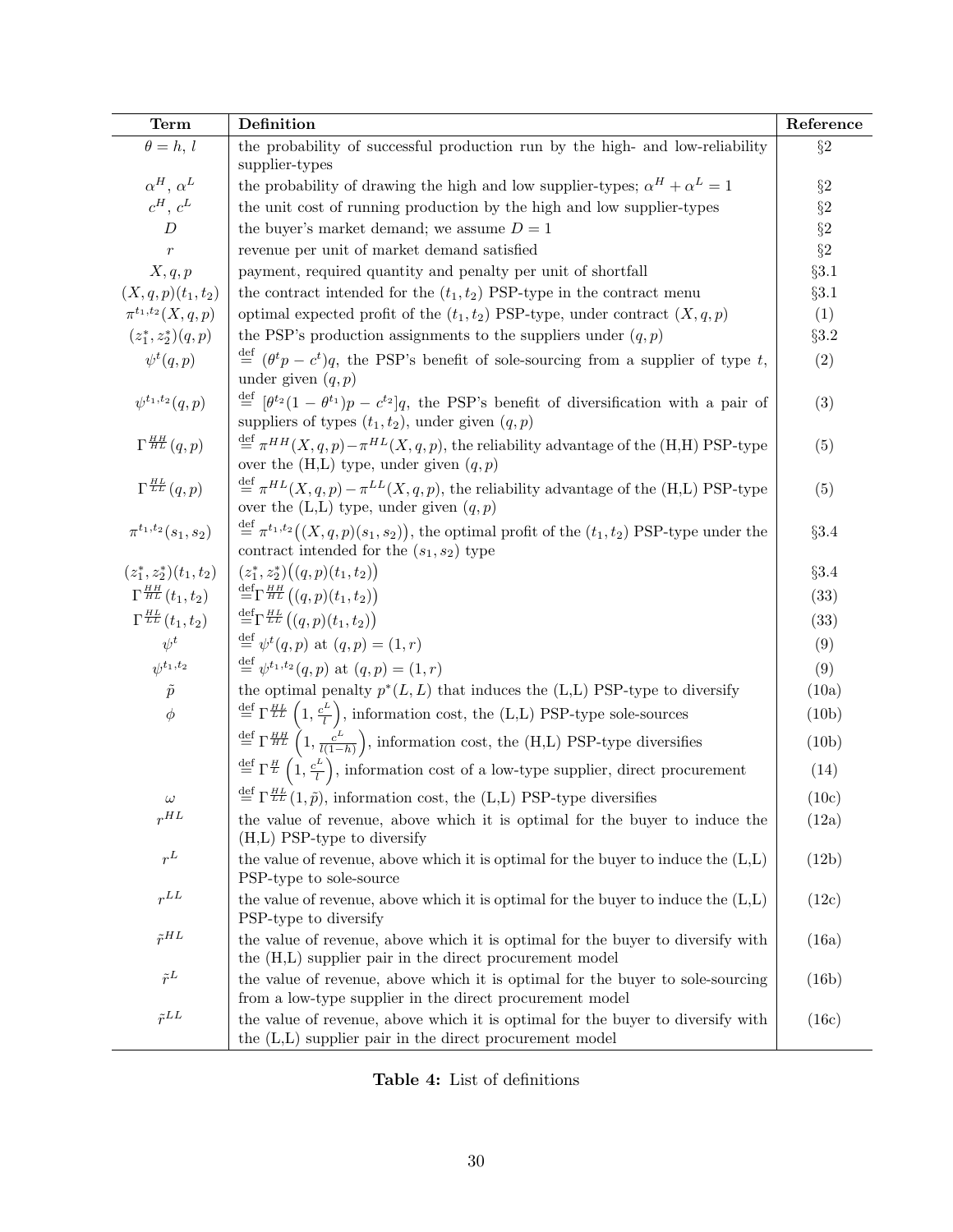## A Appendix - Supporting Materials for Proposition 1

Condition 1. The model parameters satisfy the following conditions:

- **1.a** If  $2(\alpha^H\alpha^L)\psi^{HL} (\alpha^H)^2 \phi \geq 0$ , then no additional restrictions are imposed on the model parameters.
- **1.b** If  $2(\alpha^H\alpha^L)\psi^{HL} (\alpha^H)^2\phi < 0$ , then  $\frac{c^H}{h(1-h)}$  must satisfy an additional restriction that is specified in the following table:

| Model parameters satisfy                                                                                                                                         | Restriction on $\frac{c^n}{h(1-h)}$          |
|------------------------------------------------------------------------------------------------------------------------------------------------------------------|----------------------------------------------|
| $(\alpha^{L})^{2}\psi^{L} - [1 - (\alpha^{L})^{2}]\phi < 0$ and<br>$(\alpha^{L})^2(\psi^L + \psi^{LL}) - [1 - (\alpha^{L})^2]\omega < 0$                         | no additional restriction                    |
| $(\alpha^L)^2 \psi^L - [1 - (\alpha^L)^2] \phi >$<br>$\{(\alpha^L)^2(\psi^L+\psi^{LL})-[1-(\alpha^L)^2]\omega\}^+$                                               | $\frac{c^H}{h(1-h)} \geq \frac{c^L}{l}$      |
| $(\alpha^{L})^{2}(\psi^{L} + \psi^{LL}) - [1 - (\alpha^{L})^{2}]\omega >$<br>$\{(\alpha^L)^2\psi^L - [1 - (\alpha^L)^2]\phi\}^+$<br>and $(1-l)^2 - (1-h) \geq 0$ | $\frac{c^H}{h(1-h)} \geq \frac{c^L}{l(1-l)}$ |

where  $\phi$  and  $\omega$  are defined in (10b) and (10c).

**Remark 1.** Under Condition 1, the optimal transfer payment,  $X^*(t_1, t_2)$ , can be derived from the following equations:

$$
X^*(L, L) = p^*(L, L)q^*(L, L) - \left[\psi^L((q^*, p^*)(L, L))\right]^+ - \left[\psi^{LL}((q^*, p^*)(L, L))\right]^+,
$$
  
\n
$$
X^*(H, L) = p^*(H, L)q^*(H, L) - \left[\psi^H((q^*, p^*)(H, L))\right]^+
$$
  
\n
$$
- \left[\psi^{HL}((q^*, p^*)(H, L))\right]^+ + \Gamma^{\frac{HL}{LL}}(L, L), \text{ and}
$$
  
\n
$$
X^*(H, H) = p^*(H, H)q^*(H, H) - \left[\psi^H((q^*, p^*)(H, H))\right]^+
$$
  
\n
$$
- \left[\psi^{HH}((q^*, p^*)(H, H))\right]^+ + \Gamma^{\frac{HH}{HL}}(H, L) + \Gamma^{\frac{HL}{LL}}(L, L),
$$
  
\n
$$
H^L = \mathbb{E}[Q^L] = \mathbb{E}[Q^L] = \mathbb{E}[Q^L] = \mathbb{E}[Q^L] = \mathbb{E}[Q^L] = \mathbb{E}[Q^L] = \mathbb{E}[Q^L] = \mathbb{E}[Q^L] = \mathbb{E}[Q^L] = \mathbb{E}[Q^L] = \mathbb{E}[Q^L] = \mathbb{E}[Q^L] = \mathbb{E}[Q^L] = \mathbb{E}[Q^L] = \mathbb{E}[Q^L] = \mathbb{E}[Q^L] = \mathbb{E}[Q^L] = \mathbb{E}[Q^L] = \mathbb{E}[Q^L] = \mathbb{E}[Q^L] = \mathbb{E}[Q^L] = \mathbb{E}[Q^L] = \mathbb{E}[Q^L] = \mathbb{E}[Q^L] = \mathbb{E}[Q^L] = \mathbb{E}[Q^L] = \mathbb{E}[Q^L] = \mathbb{E}[Q^L] = \mathbb{E}[Q^L] = \mathbb{E}[Q^L] = \mathbb{E}[Q^L] = \mathbb{E}[Q^L] = \mathbb{E}[Q^L] = \mathbb{E}[Q^L] = \mathbb{E}[Q^L] = \mathbb{E}[Q^L] = \mathbb{E}[Q^L] = \mathbb{E}[Q^L] = \mathbb{E}[Q^L] = \mathbb{E}[Q^L] = \mathbb{
$$

where  $\Gamma^{\frac{HL}{LL}}(L,L) \stackrel{def}{=} \Gamma^{\frac{HL}{LL}}((q^*,p^*)(L,L))$  and  $\Gamma^{\frac{HH}{HL}}(H,L) \stackrel{def}{=} \Gamma^{\frac{HH}{HL}}((q^*,p^*)(H,L)).$ 

## B Appendix - Technical Results

**Lemma 5.** Given that  $c^L/l > c^H/h$  and  $h > l$ , the following inequalities are true:

$$
\frac{c^L}{l(1-h)} > \frac{c^H}{h(1-h)} > \frac{c^H}{h} \text{ and } \frac{c^L}{l(1-h)} > \frac{c^L}{l(1-l)} > \frac{c^L}{l} > \frac{c^H}{h}.
$$
 (19)

*Proof.* The results follow from the inequalities  $c^L/l > c^H/h$  and  $h > l$ .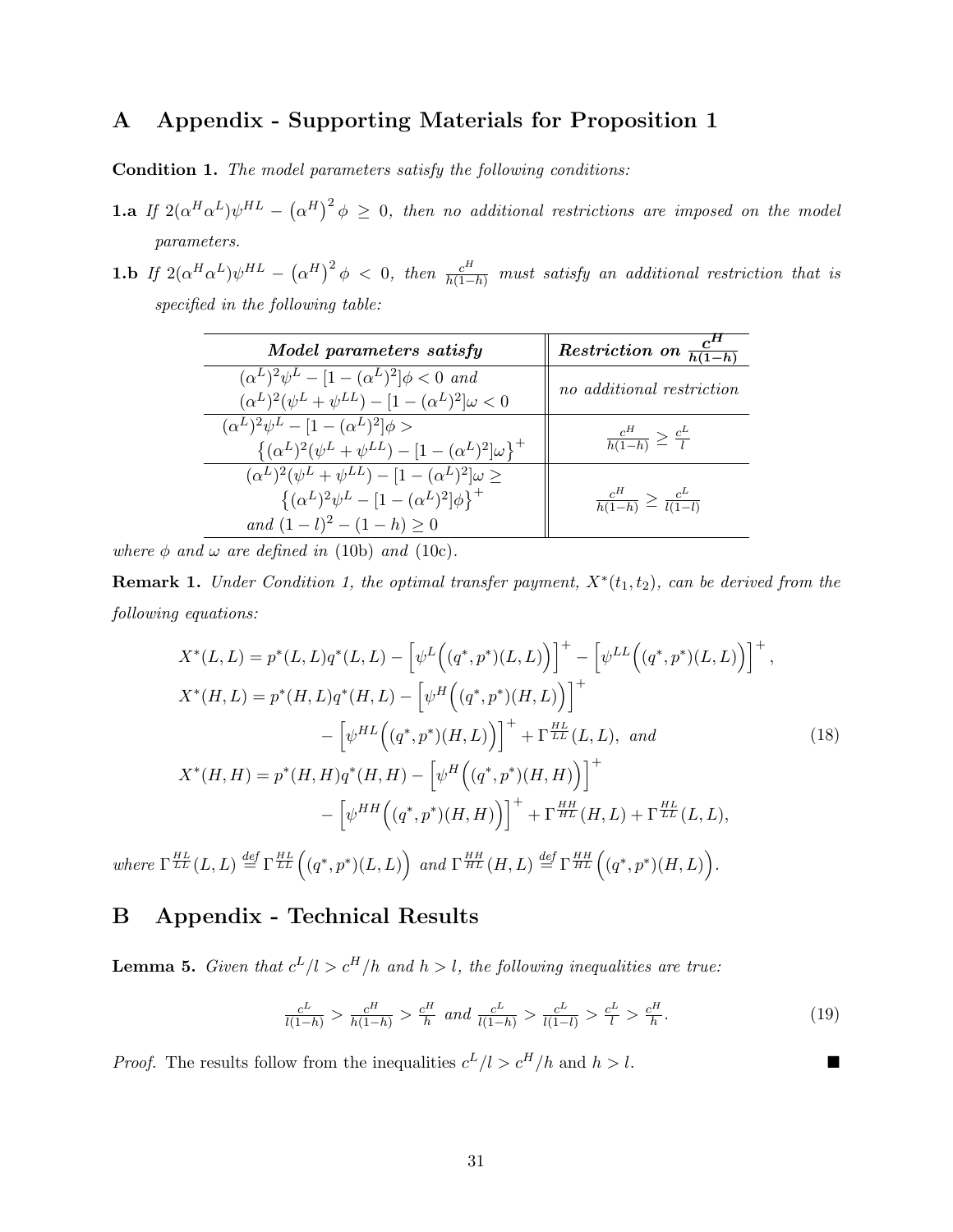**Lemma 6.** Under order quantity, q, and shortfall penalty, p, the  $(H,H)$  PSP-type's reliability advantage over the  $(H,L)$  type is:

$$
\Gamma^{\frac{HH}{HL}}(q,p) = \begin{cases} 0 & p < \frac{c^H}{h(1-h)} \\ [h(1-h)p - c^H]q & \frac{c^H}{h(1-h)} \le p < \frac{c^L}{l(1-h)} \\ [(h-l)(1-h)p - (c^H - c^L)]q & p \ge \frac{c^L}{l(1-h)} \end{cases} \tag{20}
$$

The  $(H,L)$  PSP-type's reliability advantage over the  $(L,L)$  type is:

$$
\Gamma^{\frac{HL}{LL}}(q,p) = \begin{cases}\n0 & p < \frac{c^H}{h} \\
(hp - c^H)q & \frac{c^H}{h} \leq p < \frac{c^L}{l} \\
[(h - l)p - (c^H - c^L)]q & \frac{c^L}{l} \leq p < \frac{c^L}{l(1-l)} \\
\{[(1 - l)^2 - (1 - h)]p - c^H + 2c^L\}q & \frac{c^L}{l(1-l)} \leq p < \frac{c^L}{l(1-h)} \\
[(h - l)(1 - l)p - (c^H - c^L)]q & p \geq \frac{c^L}{l(1-h)}\n\end{cases} (21)
$$

Both  $\Gamma^{\frac{HL}{LL}}(q,p)$  and  $\Gamma^{\frac{HH}{HL}}(q,p)$  are nonnegative and continuous in q and p, and are linearly increasing in q.  $\Gamma^{HH}_{HL}(q,p)$  is monotonic increasing in the penalty p.  $\Gamma^{HL}_{LL}(q,p)$  is monotonic increasing in p if and only if  $(1 - l)^2 - (1 - h) \geq 0$ . Under  $(1 - l)^2 - (1 - h) < 0$ ,  $\Gamma^{\frac{HL}{LL}}(q, p)$  decreases in  $p \in \left[\frac{c^L}{l(1-\epsilon)}\right]$  $\frac{c^L}{l(1-l)}, \frac{c^L}{l(1-l)}$  $\frac{c^L}{l(1-h)}\bigg).$ 

*Proof.* To derive the expressions in (20) and (21), one can apply the expressions for  $\psi^H(q, p)$ ,  $\psi^L(q,p)$  (defined in (2)),  $\psi^{H,H}(q,p)$ ,  $\psi^{H,L}(q,p)$  and  $\psi^{L,L}(q,p)$  (defined in (3)) to (7a) and (7b). Details are omitted.

Lemma 7. The following inequalities are true:

$$
\tilde{r}^{HL} > \tilde{r}^{LL} > \tilde{r}^L; \tag{22a}
$$

$$
r^{L} > \tilde{r}^{L}, \tilde{r}^{HL} > r^{HL}; \text{ and } r^{HL} > \tilde{r}^{L} \text{ under } h \ge \frac{1}{2}.
$$
 (22b)

*Proof.* The inequalities in (22a) follow from the definitions of  $\tilde{r}^{HL}$ ,  $\tilde{r}^{LL}$  and  $\tilde{r}^L$  (see (16a), (16c) and (16b)). In (22b), inequality  $r^L > \tilde{r}^L$  follows from the definitions of  $r^L$  (see (12b)) and  $\tilde{r}^L$ , and inequality  $\tilde{r}^{HL} > r^{HL}$  follows from the definitions of  $\tilde{r}^{HL}$  and  $r^{HL}$  (see (12a)).

Now, we prove  $r^{HL} > \tilde{r}^L$  under  $h \geq 1/2$ . We shall show that if  $(\alpha^L)^2 \psi^L - (\alpha^L \alpha^H) \phi \leq 0$ (i.e.,  $r \leq \tilde{r}^L$ ), then  $2(\alpha^H \alpha^L) \psi^{HL} - (\alpha^H)^2 \phi < 0$  (i.e.,  $r < r^{HL}$ ). Recall the definitions  $\psi^L =$  $lr - c^L$  and  $\psi^{HL} = l(1-h)r - c^L$ . One can verify that  $\psi^L > 2\psi^{HL}$  under  $h \geq 1/2$ . Therefore,  $2(\alpha^H\alpha^L)\psi^{HL}-(\alpha^H)^2\phi<(\alpha^H/\alpha^L)\left[(\alpha^L)^2\psi^L-(\alpha^L\alpha^H)\phi\right]\leq 0.$  The result follows.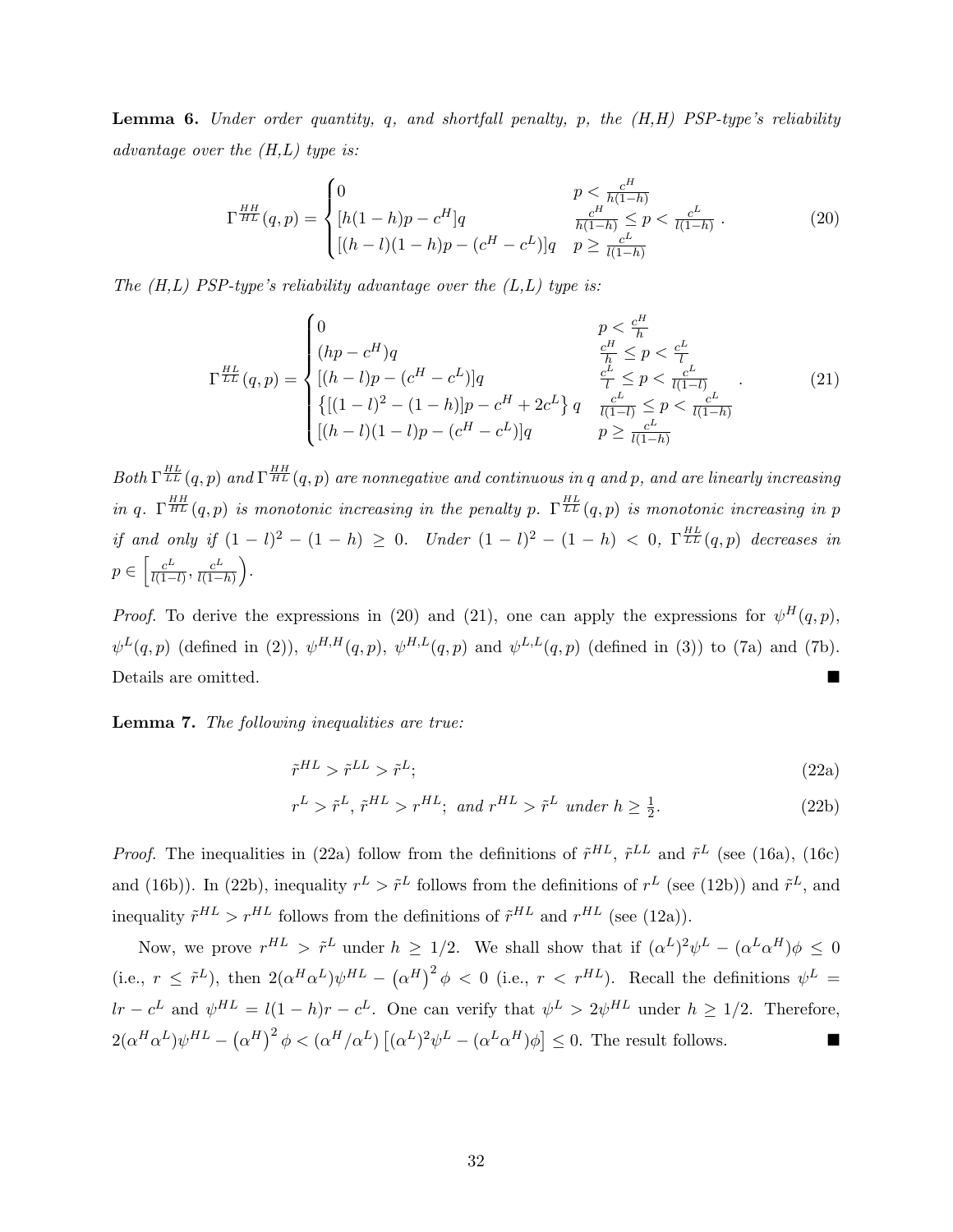## C Appendix - Proofs (to appear in the online appendix)

Proof of Lemma 1. The PSP's profit (1) can be written as

$$
\pi^{t_1,t_2}(X,q,p) = (X - pq) + \max_{z_1 \ge 0, z_2 \ge 0} \left\{ pE \left[ \min \left( q, \rho_1^{t_1} z_1 + \rho_2^{t_2} z_2 \right) \right] - c^{t_1} z_1 - c^{t_2} z_2 \right\} \tag{23}
$$

We define the terms in the maximization operation in (23) as  $\xi^{t_1,t_2}(z_1, z_2, q, p)$ , and expand the expectation in it, obtaining

$$
\xi^{t_1, t_2}(z_1, z_2, q, p) = p \left[ \theta^{t_1} \theta^{t_2} \min(q, z_1 + z_2) + \theta^{t_1} (1 - \theta^{t_2}) \min(q, z_1) + (1 - \theta^{t_1}) \theta^{t_2} \min(q, z_2) \right] - c^{t_1} z_1 - c^{t_2} z_2
$$
\n(24)

To find the optimal  $(z_1, z_2)$ , we solve  $\max_{z_1 \geq 0, z_2 \geq 0} \xi^{t_1,t_2}(z_1, z_2, q, p)$ .  $\xi^{t_1,t_2}(z_1, z_2, q, p)$  is piecewise linear in  $(z_1, z_2)$ , with four corner solutions:  $(z_1, z_2) = (0, 0), (q, 0), (0, q)$  and  $(q, q)$ . At these corners, the objective values are:

$$
\xi^{t_1, t_2}(0, 0, q, p) = 0\tag{25a}
$$

$$
\xi^{t_1, t_2}(q, 0, q, p) = (\theta^{t_1} p - c^{t_1}) q \tag{25b}
$$

$$
\xi^{t_1, t_2}(0, q, q, p) = (\theta^{t_2}p - c^{t_2})q
$$
\n(25c)

$$
\xi^{t_1, t_2}(q, q, q, p) = \left[ \left( \theta^{t_1} + \theta^{t_2} - \theta^{t_1} \theta^{t_2} \right) p - c^{t_1} - c^{t_2} \right] q \tag{25d}
$$

To find the optimal  $(z_1, z_2)$ , it suffices to compare the values of  $\xi^{t_1,t_2}(z_1, z_2, q, p)$  at the four corner solutions. We use  $(t_1, t_2) = (H, L)$  to illustrate the comparison. The values of  $\xi^{HL}(z_1, z_2, q, p)$  at the four corner solutions are

$$
\xi^{HL}(0,0,q,p) = 0 \tag{26a}
$$

$$
\xi^{HL}(q,0,q,p) = \left(hp - c^H\right)q\tag{26b}
$$

$$
\xi^{HL}(0, q, q, p) = (lp - c^L) q \tag{26c}
$$

$$
\xi^{HL}(q, q, q, p) = [(hp - c^H) + (l(1-h)p - c^L)] q \qquad (26d)
$$

First, consider  $p < c^H/h$ . At  $(z_1, z_2) = (0, 0)$ , the objective  $\xi^{HL}(0, 0, q, p) = 0$ . It follows from  $p < c^H/h$  that at  $(z_1, z_2) = (q, 0)$  the objective  $\xi^{HL}(q, 0, q, p) < 0$ . At  $(z_1, z_2) = (0, q),$  $\xi^{HL}(0,q,q,p) = l(p - c^L/l)q$ . From the assumption  $c^L/l > c^H/h$ , we have  $\xi^{HL}(0,q,q,p) < l(p - c^L/l)q$ .  $c^H/h$ )q < 0. Now, compare  $\xi^{HL}(q, q, q, p)$  to 0. Because  $(l(1-h)p - c^L)q < \xi^{HL}(0, q, q, p) < 0$  and  $hp - c^H < 0$ , it follows  $\xi^{HL}(q, q, q, p) < 0$ . Therefore,  $(z_1, z_2) = (0, 0)$  is the optimal solution.

Second, we consider  $p \geq c^H/h$ . It follows immediately that  $(z_1, z_2) = (q, 0)$  dominates  $(0, 0)$ . Furthermore, we show that  $(z_1, z_2) = (q, 0)$  dominates  $(0, q)$  as well. The difference between their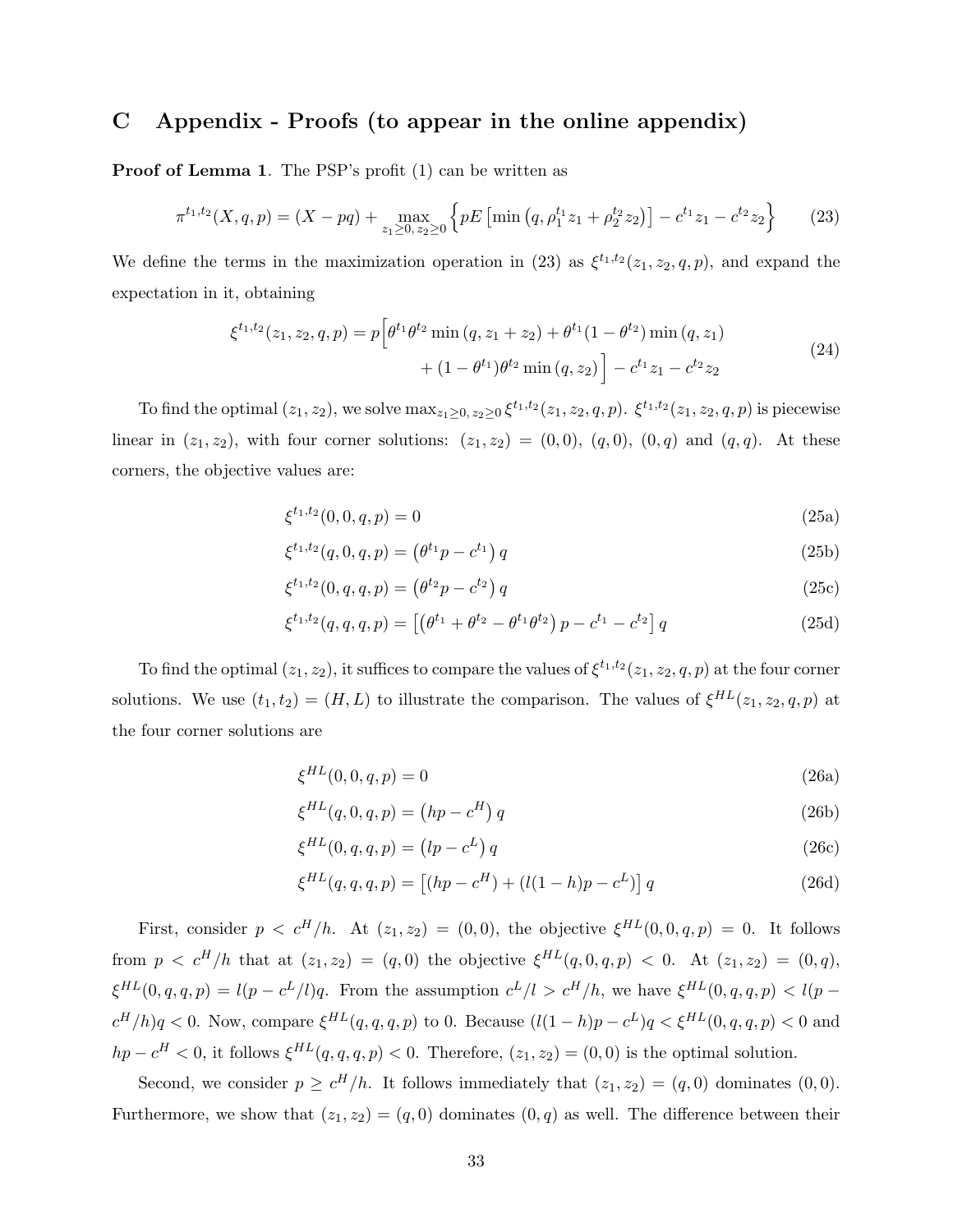objective values is:

$$
\xi^{HL}(q,0,q,p) - \xi^{HL}(0,q,q,p) = [h(p - c^H/h) - l(p - c^L/l)]q.
$$
\n(27)

From the assumption  $c^L/l > c^H/h$ , it follows  $\xi^{HL}(q, 0, q, p) - \xi^{HL}(0, q, q, p) > (h - l)(p - c^H/h)q$ . The right-hand-side of this inequality is positive, because  $h > l$  and  $p \geq c^H/h$ .

Therefore, under  $p \geq c^H/h$ , the optimal solution is between  $(z_1, z_2) = (q, 0)$  and  $(q, q)$ . The difference between their objective values is:

$$
\xi^{HL}(q,q,q,p) - \xi^{HL}(q,0,q,p) = [l(1-h)p - c^{L}]q.
$$
\n(28)

Under  $p \ge c^L/[l(1-h)], \xi^{HL}(q,q,q,p) - \xi^{HL}(q,0,q,p) \ge 0$ . The optimal solution is  $(z_1, z_2) = (q, q)$ . Conversely, under  $c^H/h \leq p < c^L/[l(1-h)], (z_1, z_2) = (q, 0)$  is optimal (note, from Lemma 5,  $c^L/[l(1-h)] > c^H/h$ .

The proofs for the cases of  $(t_1, t_2) = (H, H), (L, H)$  and  $(L, L)$  are identical to  $(t_1, t_2) = (H, L),$ and thus are omitted.

**Proof of Lemma 2.** We use  $(t_1, t_2) = (H, L)$  to illustrate the proof. From (23) and (26) in the proof of Lemma 1, the PSP's optimal profit is:

$$
\pi^{t_1, t_2}(q, p) = (X - pq) + \begin{cases} 0 & p < c^H/h \\ (hp - c^H)q & c^H/h \le p < c^L[l(1 - h)] \\ \left[ (hp - c^H) + (l(1 - h)p - c^L) \right] q & p \ge c^L/[l(1 - h)] \end{cases} \tag{29}
$$

First, we show this is equivalent to

$$
\pi^{t_1, t_2}(q, p) = (X - pq) + [(hp - c^H)q]^+ + \{[(l(1 - h)p - c^L)]q\}^+ \tag{30}
$$

Specifically, we shall show for each of the three cases of  $p$  that the value in (30) equal to (29). Under  $p < c^H/h$ , from (30), the PSP profit is  $\pi^{t_1,t_2}(q,p) = (X - pq)$ . Under  $c^H/h \leq p < c^L[l(1-h)]$ , we have  $(hp - c^H)q \ge 0$  but  $[(l(1-h)p - c^L)]q < 0$ . From (30),  $\pi^{t_1,t_2}(q,p) = (X - pq) + (hp - c^H)q$ . Under  $p \geq c^L/[(1-h)]$ , we have  $(hp - c^H)q > 0$  and  $[(1/(1-h)p - c^L)]q \geq 0$ . From (30),  $\pi^{t_1,t_2}(q,p) = (X - pq) + (hp - c^H)q + [(l(1-h)p - c^L)]q.$ 

Next, we apply the definitions of  $\psi^H(q, p) \stackrel{\text{def}}{=} (hp - c^H)q$  (see (2)) and  $\psi^{HL}(q, p) \stackrel{\text{def}}{=} [l(1-h)p - c^L]q$ (see  $(3)$ ) to  $(30)$ . The results follows.

The proofs for the cases of  $(t_1, t_2) = (H, H)$  and  $(L, L)$  are identical to  $(t_1, t_2) = (H, L)$ , and thus are omitted.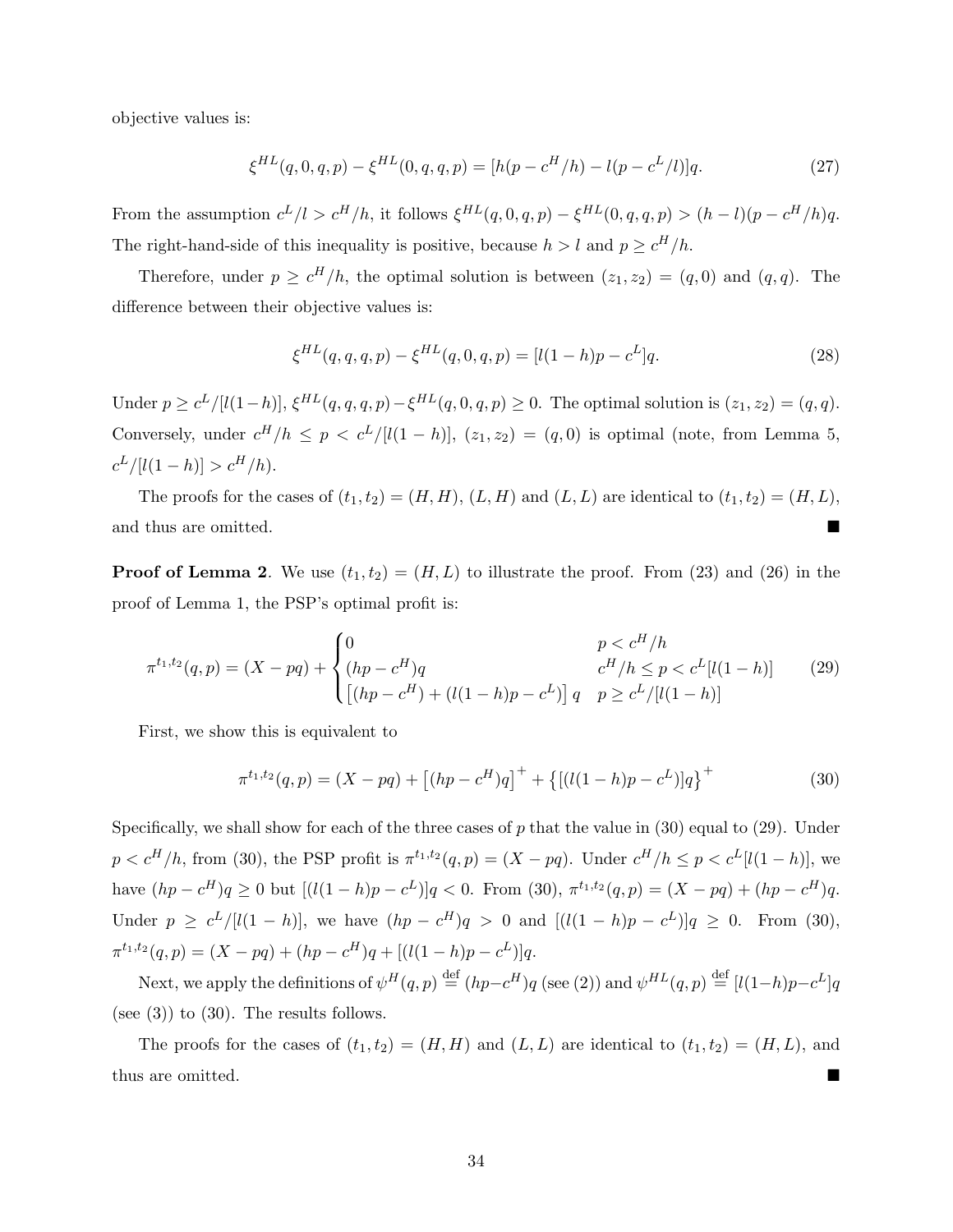**Proof of Lemma 4.** From the definitions (10b) and (10c),  $\omega - \phi = \Gamma_{LL}^{HL}(1,\tilde{p}) - \Gamma_{LL}^{HL}(1,\frac{c^L}{l})$  $\left(\frac{L}{l}\right)$ . We consider two cases:  $(1 - l)^2 - (1 - h) \ge 0$  and the opposite case.

Under  $(1 - l)^2 - (1 - h) \ge 0$ , from  $(10a) \tilde{p} = c^L[l(1 - l)] > c^L/l$ . From Lemma 6, Γ<sup>HL</sup> $(q, p)$ increases in p for all  $p \geq 0$ . It follows that  $\Gamma_{LL}^{HL}(1,\tilde{p}) - \Gamma_{LL}^{HL}(1,\frac{c^L}{l})$  $\left(\frac{L}{l}\right) > 0.$ 

Under  $(1 - l)^2 - (1 - h) < 0$ , from Proposition 1,  $\tilde{p} = \min\{r, c^L/|l(1 - h)|\}$ . Because  $\tilde{p} >$  $c^L/[l(1-l)]$  must be true for inducing the (L,L) PSP-type to diversify at the optimal solution, it follows  $\tilde{p} \in [c^L/[(1-l)], c^L/[(1-h)]]$ . From Lemma 6, one can verify that  $\Gamma^{\frac{HL}{LL}}(q, c^L/[[(1-l)]) >$  $\Gamma_{LL}^{HL}(q, c^L/l)$  and  $\Gamma_{LL}^{HL}(q, c^L/[l(1-h)]) > \Gamma_{LL}^{HL}(q, c^L/l)$ . The result follows from the fact that  $\Gamma_{LL}^{HL}(q, p)$  is linear in p for  $p \in [c^L/[l(1-l)], c^L/[l(1-h)]$ .

**Proof of Proposition 1.** To begin, we express the buyer's objective in program (8) as the difference between the total channel profit and the PSP's profit. To do that, using the expression for the PSP's expected profit (1), we derive the following equality for the  $(t_1, t_2)$  PSP-type:

$$
X(t_1, t_2) - p(t_1, t_2)E\left[q(t_1, t_2) - \rho_1^{t_1} z_1^*(t_1, t_2) - \rho_2^{t_2} z_2^*(t_1, t_2)\right]^+\n= c^{t_1} z_1^*(t_1, t_2) + c^{t_2} z_2^*(t_1, t_2) + \pi^{t_1, t_2}(t_1, t_2)
$$
\n(31)

The left-hand-side of this equality is the buyer's total cost of using the PSP of the  $(t_1, t_2)$  type. The right-hand-side is the sum of the PSP's production costs and its profit. We apply this equality to the buyer's objective in (8), converting it into the following:

$$
\max_{\substack{(X,q,p)(t_1,t_2),\\t_1 \text{ and } t_2 \in \{H,L\}}}\sum_{t_1,t_2 \in \{H,L\}} (\alpha^{t_1} \alpha^{t_2}) \left[ rE \min \left\{D, \min \left\{q(t_1,t_2), \rho_1^{t_1} z_1^*(t_1,t_2) + \rho_2^{t_2} z_2^*(t_1,t_2)\right\}\right\} - c^{t_1} z_1^*(t_1,t_2) - c^{t_2} z_2^*(t_1,t_2) - \pi^{t_1,t_2}(t_1,t_2) \right]
$$
\n
$$
(32)
$$

Hereafter, without loss of optimality, we replace the buyer's objective in (8) with (32).

Furthermore, we note that the (H,L) and (L,H) PSP-types are identical for the PSP and the buyer. The buyer designs the contracts for these two types to be identical, and collects the same expected profits from these contracts. Therefore, in this proof we drop the notion that the PSP may be of type (L,H), but assume that the PSP may be of type (H,L) with probability  $2(\alpha^H \alpha^L)$ .

From this point, the proof takes four major steps to complete. First, we apply the definitions of reliability advantage to the incentive compatibility (IC) constraints. To facilitate presentation, we use the following notation:

$$
\pi^{t_1, t_2}(s_1, s_2) \stackrel{\text{def}}{=} \pi^{t_1, t_2}((q, p)(s_1, s_2))
$$
\n
$$
\Gamma^{\frac{HH}{HL}}(s_1, s_2) \stackrel{\text{def}}{=} \Gamma^{\frac{HH}{HL}}((q, p)(s_1, s_2))
$$
\n
$$
\Gamma^{\frac{HL}{LL}}(s_1, s_2) \stackrel{\text{def}}{=} \Gamma^{\frac{HH}{HL}}((q, p)(s_1, s_2))
$$
\n(33)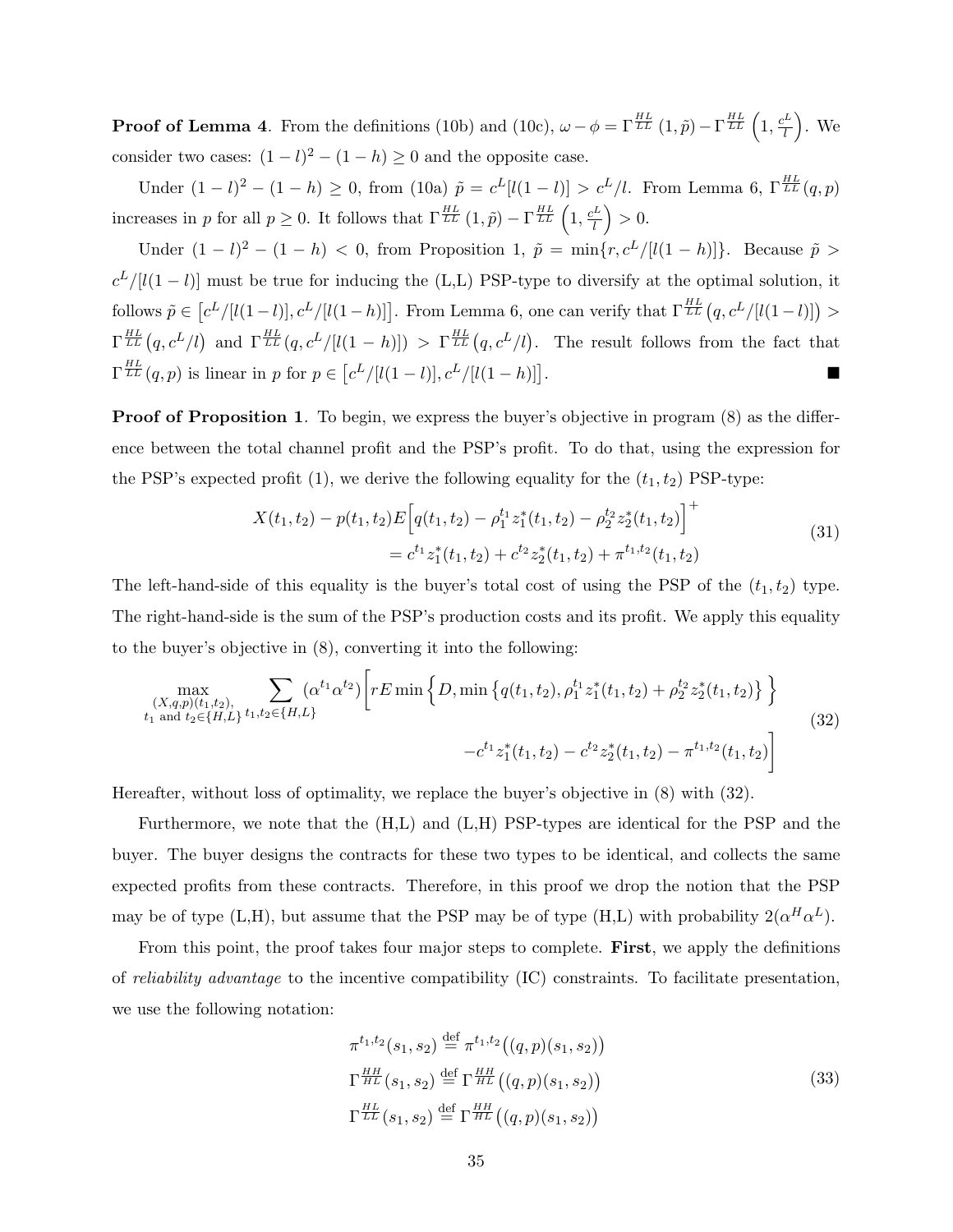From the definition of the reliability advantage of the (H,H) PSP-type over the (H,L) type under the contract for the (H,L) type,  $\pi^{HH}(H, L) = \pi^{HL}(H, L) + \Gamma^{\frac{HH}{HL}}(H, L)$ . We apply this equality to IC constraint (8a), obtaining  $\pi^{HH}(H, H) - \pi^{HL}(H, L) \ge \Gamma_{HL}^{HH}(H, L)$ . Similarly,  $\pi^{HL}(H, H) =$  $\pi^{HH}(H,H) - \Gamma^{\frac{HH}{HL}}(H,H)$ . Applying this equality to IC constraint (8c), we express it as  $\Gamma^{\frac{HH}{HL}}(H,H) \geq$  $\pi^{HH}(H, H) - \pi^{HL}(H, L)$ . This pair of local IC constraints can be combined into the following form:

$$
\Gamma^{\frac{HH}{HL}}(H,H) \ge \pi^{HH}(H,H) - \pi^{HL}(H,L) \ge \Gamma^{\frac{HH}{HL}}(H,L). \tag{34}
$$

Similarly, from the definition of the reliability advantage of the (H,L) over the (L,L) type  $\Gamma^{\frac{HH}{HL}}(s_1,s_2)$ , the pair of local IC constraints between the (H,L) and (L,L) type becomes

$$
\Gamma^{\frac{HL}{LL}}(H,L) \ge \pi^{HL}(H,L) - \pi^{LL}(L,L) \ge \Gamma^{\frac{HL}{LL}}(L,L). \tag{35}
$$

Now, consider the pair of global IC constraints between the (H,H) type and the (L,L) type. Under the contract designed for the  $(s_1, s_2)$  PSP-type, the reliability advantage of the  $(H,H)$  type over the (L,L) type is

$$
\pi^{HH}(s_1, s_2) - \pi^{LL}(s_1, s_2) = \left[\pi^{HH}(s_1, s_2) - \pi^{HL}(s_1, s_2)\right] + \left[\pi^{HL}(s_1, s_2) - \pi^{LL}(s_1, s_2)\right]
$$
\n
$$
= \Gamma^{\frac{HH}{HL}}(s_1, s_2) + \Gamma^{\frac{HL}{LL}}(s_1, s_2)
$$
\n(36)

Using this equality under the contracts for the (H,H) and (L,L) types, respectively, we express the pair of global IC constraints as

$$
\Gamma^{\frac{HH}{HL}}(H,H) + \Gamma^{\frac{HL}{LL}}(H,H) \ge \pi^{HH}(H,H) - \pi^{LL}(L,L) \ge \Gamma^{\frac{HH}{HL}}(L,L) + \Gamma^{\frac{HL}{LL}}(L,L) \tag{37}
$$

Second, we shall use IC constraints in the forms of (34), (35) and (37) and the IR constraints to derive the forms of all PSP-types' profits at the optimal solution. We shall then apply the results to program (8). The result is presented in program (43).

We begin this step with a key observation: the buyer's objective function in the form of (32) decreases in the PSP's profits,  $\pi^{t_1,t_2}(t_1,t_2)$ . At the optimal solution, the PSP's profits must be minimized. With this observation in mind, we identify the lower bounds on the PSP-types' profits from the IR and IC constraints.

From the IR constraints on the (L,L) types, at the optimality we must have

$$
\pi^{LL}(L, L) = 0.\tag{38}
$$

The rightmost inequality in the IC constraints (35) imposes a lower bound on the profit of the (H,L) PSP-types,  $\pi^{HL}(H, L)$ . Using this lower bound and the result of  $\pi^{LL}(L, L) = 0$ , we conclude that at the optimal solution

$$
\pi^{HL}(H,L) = \Gamma^{\frac{HL}{LL}}(L,L) \ge 0.
$$
\n(39)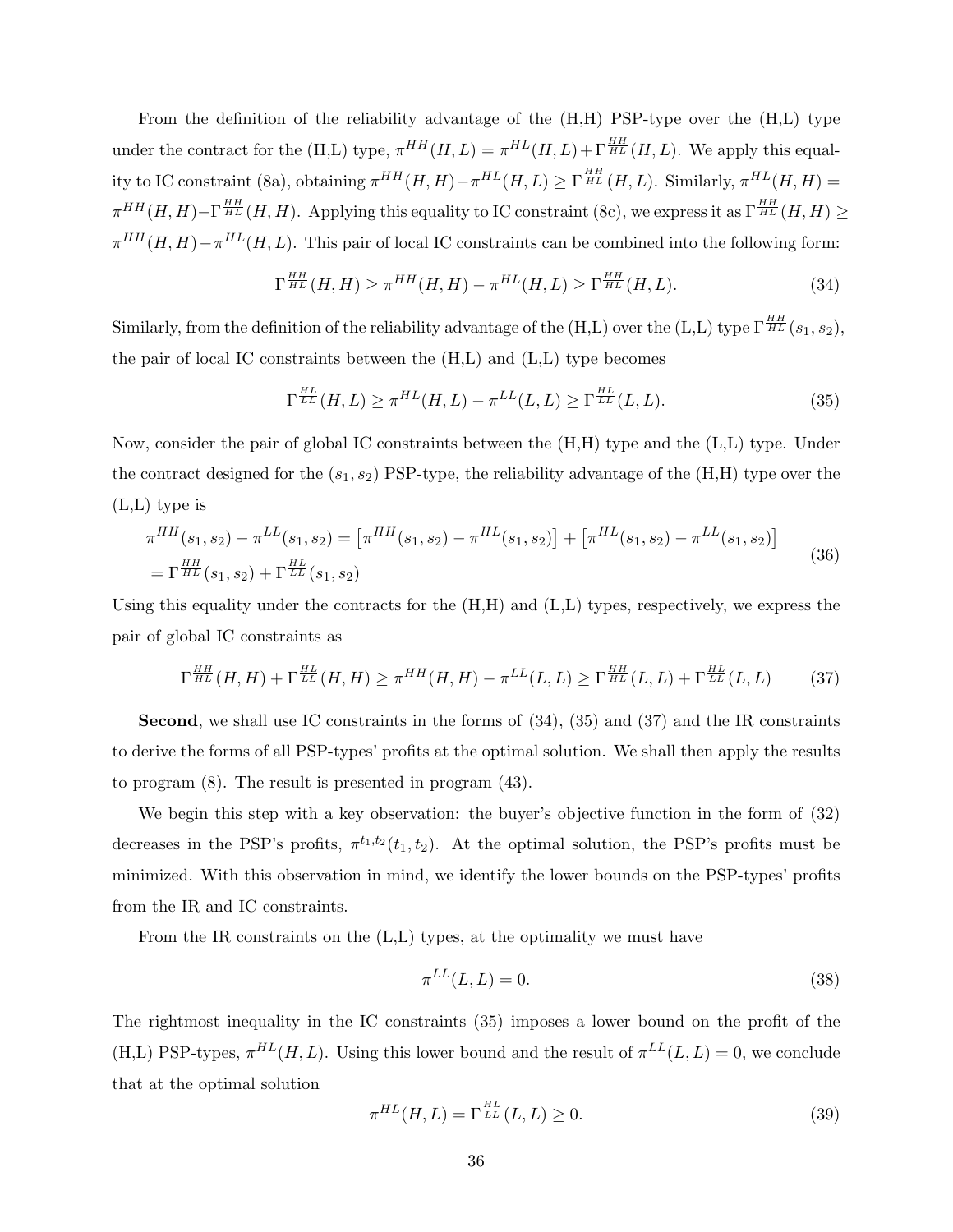The rightmost inequalities in (34) and (37) provide two possible lower bounds on the profit of the (H,H) PSP-types,  $\pi^{HH}(H, H)$ . Applying  $\pi^{HL}(H, L) = \Gamma_{LL}^{\frac{HL}{LL}}(L, L)$  and  $\pi^{LL}(L, L) = 0$  to these inequalities, we conclude that at the optimality we must have

$$
\pi^{HH}(H, H) = \max\left\{\Gamma^{\frac{HH}{HL}}(H, L), \Gamma^{\frac{HH}{HL}}(L, L)\right\} + \Gamma^{\frac{HL}{LL}}(L, L) \ge 0.
$$
\n(40)

We apply (38), (39) and (40), to the leftmost inequalities in the IC constraints (34), (35) and (37). Then, at optimality the IC constraints take the forms of

$$
\Gamma^{\frac{HH}{HL}}(H,H) \ge \max\{\Gamma^{\frac{HH}{HL}}(H,L),\Gamma^{\frac{HH}{HL}}(L,L)\}\tag{41a}
$$

$$
\Gamma^{\frac{HL}{LL}}(H,L) \ge \Gamma^{\frac{HL}{LL}}(L,L)
$$
\n(41b)

$$
\Gamma^{\frac{HH}{HL}}(H,H) + \Gamma^{\frac{HL}{LL}}(H,H) \ge \max\{\Gamma^{\frac{HH}{HL}}(H,L),\Gamma^{\frac{HH}{HL}}(L,L)\} + \Gamma^{\frac{HL}{LL}}(L,L) \tag{41c}
$$

We apply (38), (39) and (40) to the objective (32), obtaining

$$
(\alpha^{H})^{2} \left[ rE \min \left\{ D, \min \left\{ q(t_{1}, t_{2}), \rho^{H} z_{1}^{*}(H, H) + \rho^{H} z_{2}^{*}(H, H) \right\} \right\} - c^{H} z_{1}^{*}(H, H) - c^{H} z_{2}^{*}(H, H) - \max \left\{ \Gamma^{\frac{HH}{HL}}(H, L), \Gamma^{\frac{HH}{HL}}(L, L) \right\} - \Gamma^{\frac{HL}{LL}}(L, L) \right\}
$$
\n
$$
+ 2(\alpha^{H} \alpha^{L}) \left[ rE \min \left\{ D, \min \left\{ q(t_{1}, t_{2}), \rho^{H} z_{1}^{*}(H, L) + \rho^{H} z_{2}^{*}(H, L) \right\} \right\} \right]
$$
\n
$$
(42a)
$$

$$
-c^{H}z_{1}^{*}(H,L) - c^{L}z_{2}^{*}(H,L) - \Gamma^{\frac{HL}{LL}}(L,L)
$$
\n(42b)

$$
+(\alpha^L)^2 \bigg[ rE \min \Big\{ D, \min \Big\{ q(t_1, t_2), \rho^L z_1^*(L, L) + \rho^L z_2^*(L, L) \Big\} \Big\} - c^L z_1^*(L, L) - c^L z_2^*(L, L) \bigg]. \tag{42c}
$$

For any  $(q, p)(t_1, t_2)$ , we can make the IR constraints true, by choosing appropriate values for the payments  $X(t_1, t_2)$ . The non-negativity constraints on  $X(t_1, t_2)$  are true from (38), (39), (40), and the reliability advantages  $\Gamma^{\frac{HH}{HL}}(q, p)$  and  $\Gamma^{\frac{HL}{LL}}(q, p)$  being non-negative. Then program (8) is equivalent to

$$
\max_{\substack{(q,p)(H,H),\\(q,p)(H,L),(q,p)(L,L)}} \text{objective (42)}
$$
\nsubject to IC constraints (41a), (41b) and (41c) (43)

$$
q(t_1, t_2) \ge 0, r \ge p(t_1, t_2) \ge 0, \text{ for } (t_1, t_2) \in \{(H, H), (H, L), (L, L)\}.
$$

The solution to program (43) depends on whether  $\Gamma^{\frac{HH}{HL}}(H,L) \geq \Gamma^{\frac{HH}{HL}}(L,L)$  or not. In Lemma 10, we shall show that the optimal solution satisfies this inequality. Therefore, in the rest of the proof, without loss of optimality we assume

$$
\Gamma^{\frac{HH}{HL}}(H,L) \ge \Gamma^{\frac{HH}{HL}}(L,L). \tag{44}
$$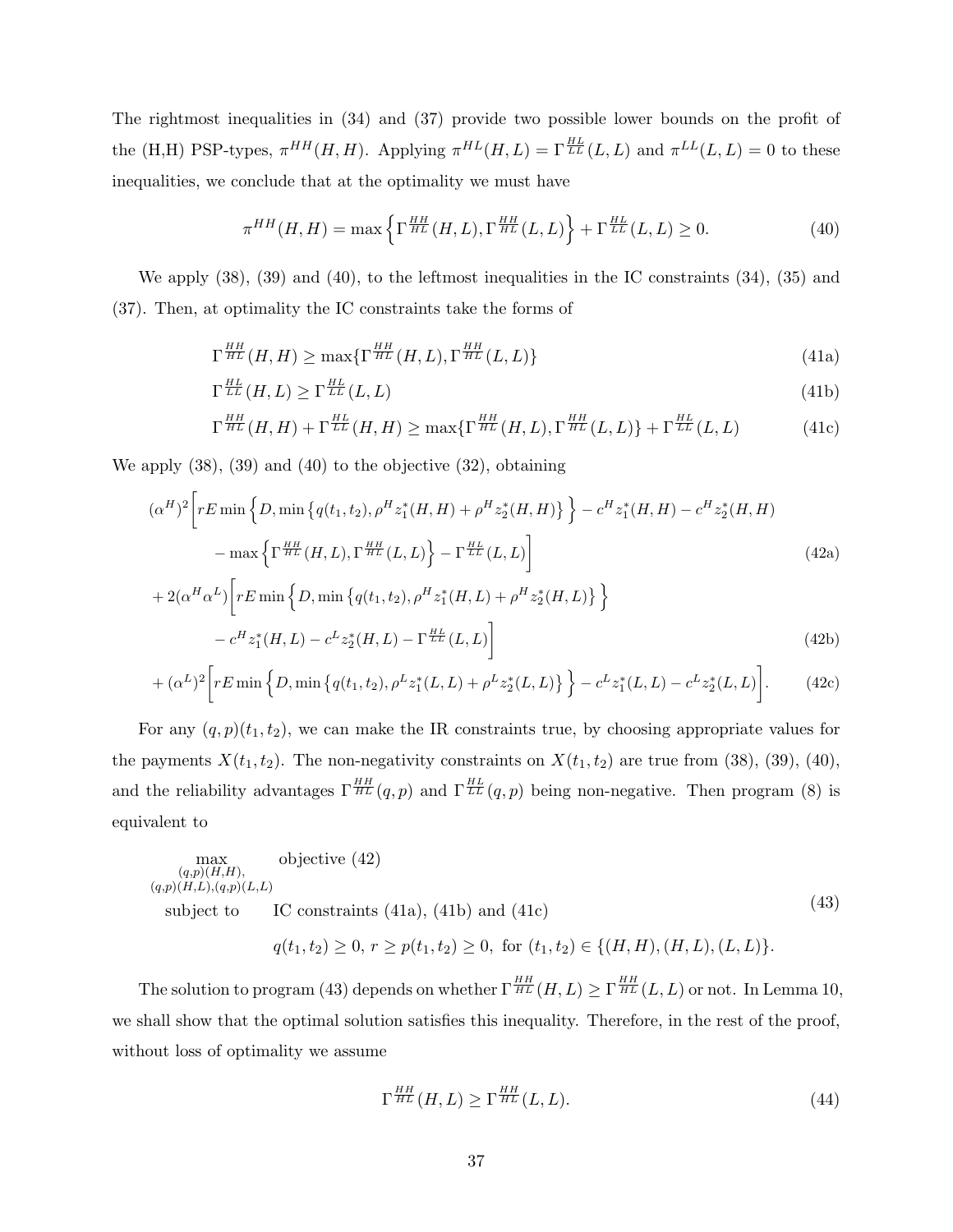In the third step, we apply the additional constraint (44) to program (43) and group the terms in the objective by the PSP's type, leading to program (45):

$$
\max_{(q,p)(H,H), (q,p)(L,L)} (\alpha^{H})^{2} \Bigg[ rE \min \Big\{ D, \min \Big\{ q(H,H), \rho^{H} z_{1}^{*}(H,H) + \rho^{H} z_{2}^{*}(H,H) \Big\} \Big\} \n- c^{H} z_{1}^{*}(H,H) - c^{H} z_{2}^{*}(H,H) \Bigg]
$$
\n(45a)  
\n+ 2( $\alpha^{H} \alpha^{L}$ )  $\Bigg[ rE \min \Big\{ D, \min \Big\{ q(H,L), \rho^{H} z_{1}^{*}(H,L) + \rho^{L} z_{2}^{*}(H,L) \Big\} \Big\} \n- c^{H} z_{1}^{*}(H,L) - c^{L} z_{2}^{*}(H,L) \Bigg] - (\alpha^{H})^{2} \Gamma^{\frac{HH}{HL}}(H,L)$ \n(45b)  
\n+ ( $\alpha^{L}$ )<sup>2</sup>  $\Bigg[ rE \min \Big\{ D, \min \Big\{ q(L,L), \rho^{L} z_{1}^{*}(L,L) + \rho^{L} z_{2}^{*}(L,L) \Big\} \Big\} \n- c^{L} z_{1}^{*}(L,L) - c^{L} z_{2}^{*}(L,L) \Bigg] - [(\alpha^{H})^{2} + 2(\alpha^{H} \alpha^{L})] \Gamma^{\frac{HL}{LL}}(L,L).$  (45c)  
\nsubject to IC constraints (44), (41b), and

$$
\Gamma^{\frac{HH}{HL}}(H,H) \ge \Gamma^{\frac{HH}{HL}}(H,L),\tag{45d}
$$

$$
\Gamma^{\frac{HH}{HL}}(H,H) + \Gamma^{\frac{HL}{LL}}(H,H) \ge \Gamma^{\frac{HH}{HL}}(H,L) + \Gamma^{\frac{HL}{LL}}(L,L),\tag{45e}
$$

$$
q(t_1, t_2) \ge 0, r \ge p(t_1, t_2) \ge 0, \text{ for } (t_1, t_2) \in \{(H, H), (H, L), (L, L)\}.
$$

In the fourth and last step, we solve program (45). We first relax all IC constraints, (44), (45d), (41b) and (45e), obtaining

$$
\max_{\substack{(q,p)(H,H),\\(q,p)(H,L),(q,p)(L,L)}} \text{objective (45a) + (45b) + (45c)} \tag{46}
$$
\n
$$
\text{subject to} \quad q(t_1, t_2) \ge 0, \ r \ge p(t_1, t_2) \ge 0, \text{ for } (t_1, t_2) \in \{(H, H), (H, L), (L, L)\} \tag{46}
$$

The set of  $(q, p)(t_1, t_2)$  optimal to relaxation (46) is presented in Lemma 8. If a solution in this set satisfies all IC constraints (44), (45d), (41b) and (45e), then the solution is also optimal to program (45), and to the original program (8).

From the solutions in Lemma 8, we select a subset of solutions by imposing the following restrictions:  $p^*(H, H) \geq p^*(H, L) \geq p^*(L, L)$ . Lemma 9 establishes that under Condition 1 the subset of solutions obtained by applying these restrictions is non-empty, and all solutions in this subset satisfy the IC constraints (44), (45d), (41b) and (45e). Therefore, these solutions are optimal to program (8). In presenting the results in this proposition, without loss of optimality, we choose  $p^*(H, H)$  and  $p^*(H, L)$  to be fixed at their upper bounds.

Finally, we show how the optimal transfer payments,  $X^*(t_1, t_2)$ , can be computed from  $(q^*, p^*)(t_1, t_2)$ .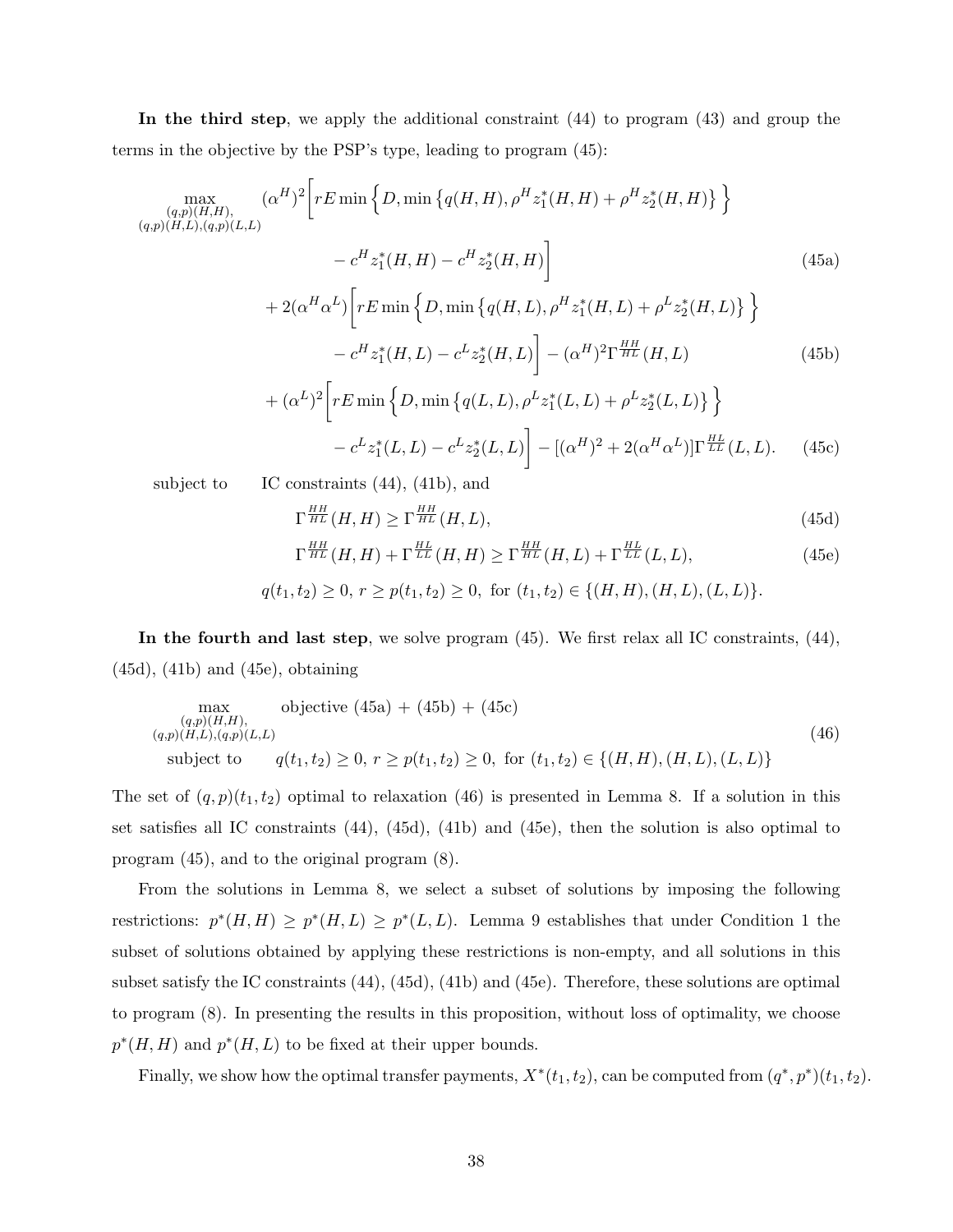From Lemma 2, we have

$$
X^*(t_1, t_2) = p^*(t_1, t_2)q^*(t_1, t_2) - \left[\psi^{t_1}\Big((q^*, p^*)(t_1, t_2)\Big)\right]^+\n- \left[\psi^{t_1, t_2}\Big((q^*, p^*)(t_1, t_2)\Big)\right]^+\n+ \pi^{t_1, t_2}\Big((X^*, q^*, p^*)(t_1, t_2)\Big),
$$
\n(47)

where the expressions for  $\pi^{t_1,t_2}((X^*,q^*,p^*)(t_1,t_2))$  are given in (38), (39) and (40), respectively, depending on types. Furthermore, under the additional constraint (44), equation (40) becomes

$$
\pi^{HH}(H, H) = \Gamma^{\frac{HH}{HL}}(H, L) + \Gamma^{\frac{HL}{LL}}(L, L). \tag{48}
$$

We apply (38), (39) and (48) to equation (47), obtaining the expressions for  $X^*(t_1, t_2)$ . The results are presented in equations (18) in Appendix A. We can substitute the optimal  $(q^*, p^*)(t_1, t_2)$ (presented in this proposition) in (18) to compute  $X^*(t_1, t_2)$ .

| Name   | Model parameters satisfy                                                                                                                     | $q^*(t_1,t_2)$ | $p^*(t_1,t_2)$                                                        | $(z_1^*, z_2^*)$ |
|--------|----------------------------------------------------------------------------------------------------------------------------------------------|----------------|-----------------------------------------------------------------------|------------------|
|        | $(t_1, t_2) = (H,H)$                                                                                                                         |                |                                                                       |                  |
| (HH.1) | $(\alpha^H)^2 \psi^{HH} < 0$                                                                                                                 | 1              | any $p \in \left[\frac{c^H}{h}, r\right]$                             | (1,0)            |
| (HH.2) | $(\alpha^H)^2 \psi^{HH} > 0$                                                                                                                 |                | any $p \in \left\lceil \frac{c^H}{h(1-h)}, r \right\rceil$            | (1, 1)           |
|        | $(t_1, t_2) = (H,L)$                                                                                                                         |                |                                                                       |                  |
| (HL.1) | $2(\alpha^H \alpha^L) \psi^{HL} - (\alpha^H)^2 \phi < 0$                                                                                     | $\mathbf{1}$   | any $p \in \left[\frac{c^H}{h}, \min\{r, \frac{c^H}{h(1-h)}\}\right]$ | (1,0)            |
| (HL.2) | $\frac{2(\alpha^H\alpha^L)\psi^{HL}-(\alpha^H)^2}{\phi\geq 0}$                                                                               |                | $c^L$<br>$\overline{l(1-h)}$                                          | (1, 1)           |
|        | $(t_1, t_2) = (L, L)$                                                                                                                        |                |                                                                       |                  |
| (LL.1) | $({\alpha}^L)^2 {\psi}^L - [1 - ({\alpha}^L)^2] \phi < 0$ and<br>$(\alpha^{L})^{2}(\psi^{L} + \psi^{LL}) - [1 - (\alpha^{L})^{2}]\omega < 0$ | $\overline{0}$ | $\overline{0}$                                                        | (0, 0)           |
| (LL.2) | $(\alpha^L)^2 \psi^L - [1 - (\alpha^L)^2] \phi >$<br>$\{(\alpha^L)^2(\psi^L+\psi^{LL})-[1-(\alpha^L)^2]\omega\}^+$                           |                | $rac{c^L}{l}$                                                         | (1,0)            |
| (LL.3) | $(\alpha^{L})^{2}(\psi^{L} + \psi^{LL}) - [1 - (\alpha^{L})^{2}]\omega \ge$<br>$\{(\alpha^L)^2\psi^L - [1 - (\alpha^L)^2]\phi\}^+$           |                | $\tilde{p}$                                                           | (1, 1)           |

Lemma 8. The optimal solutions to relaxation program (46) are:

where

$$
\tilde{p} \stackrel{\text{def}}{=} \begin{cases}\n\frac{c^L}{l(1-l)} & \text{if } (1-l)^2 - (1-h) \ge 0 \\
\min\left\{r, \frac{c^L}{l(1-h)}\right\} & \text{if } (1-l)^2 - (1-h) < 0 \text{ and } r \ge \frac{c^L}{l(1-l)}\n\end{cases}
$$
\n
$$
n.a. \qquad \text{otherwise}
$$

$$
\phi = h\left(\frac{c^L}{l} - \frac{c^H}{h}\right), \text{ and } \omega = \Gamma^{\frac{HL}{LL}}(1, \tilde{p}).
$$

Proof. The optimization program (46) can be treated as the sum of three independent optimization programs:

$$
\left\{\max_{r\geq p(H,H)\geq 0, q(H,H)\geq 0} \text{ objective (45a)}\right\} \tag{49a}
$$

$$
+\left\{\max_{r\geq p(H,L)\geq 0, q(H,L)\geq 0} \text{ objective (45b)}\right\} \tag{49b}
$$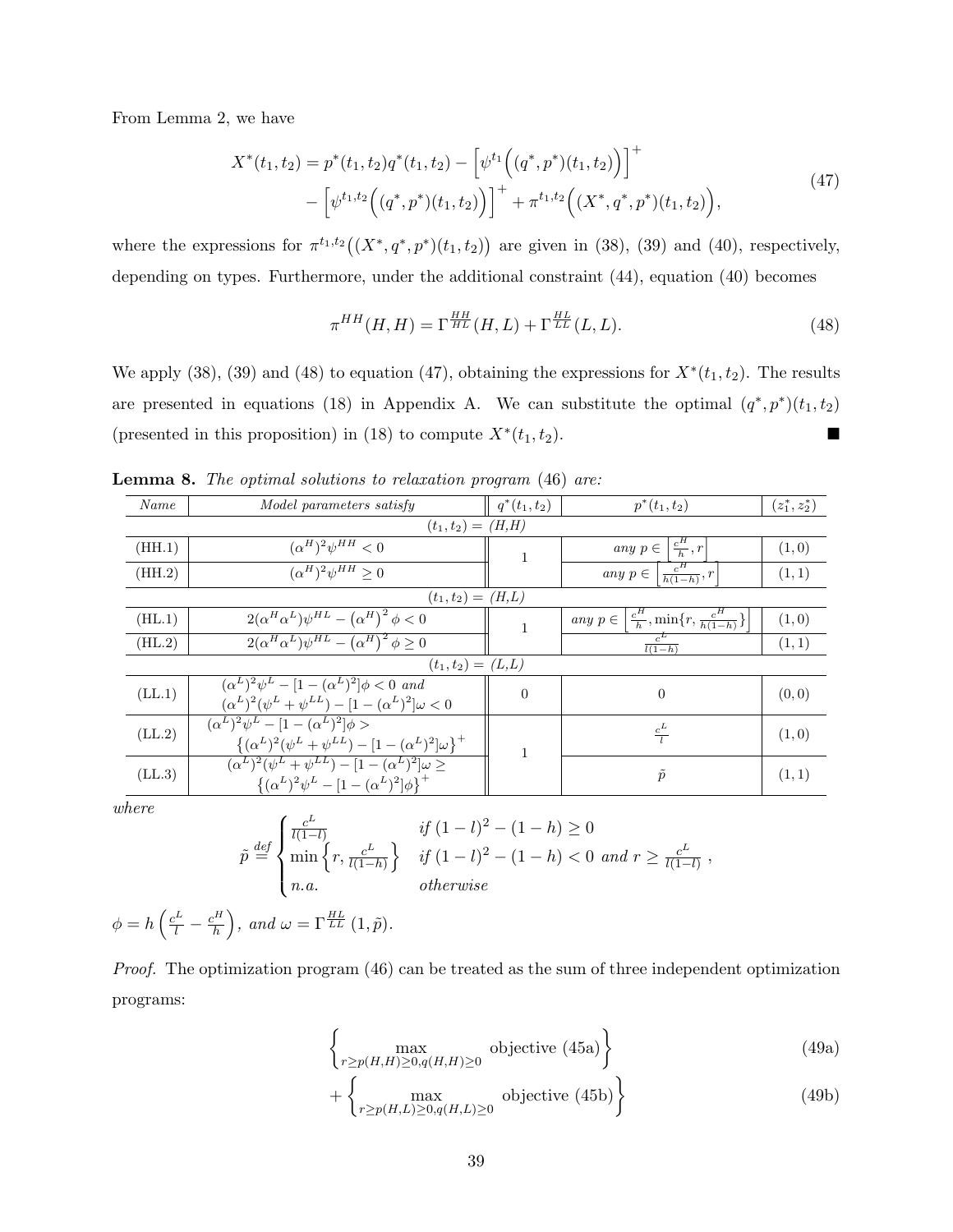$$
+\left\{\max_{r\geq p(L,L)\geq 0, q(L,L)\geq 0} \text{ objective (45c)}\right\} \tag{49c}
$$

We shall solve each of these programs, starting with (49c).

The solution procedure for (49c). First, we shall show that without loss of optimality we can focus on solutions such that  $q(L, L) = D = 1$ .

From Lemma 1, for any given  $q(L, L)$ , the (L,L) PSP-type's optimal production assignments  $(z_1^*, z_2^*)(L, L)$  are  $(0, 0)$ ,  $(q(L, L), 0)$  or  $(q(L, L), q(L, L))$ . Specifically, if the buyer sets the penalty  $p(L, L) \geq c^L/[l(1-l)]$ , the PSP's production assignments are  $(z_1^*, z_2^*)(L, L) = (q(L, L), q(L, L))$ . Objective (45c) becomes

$$
(\alpha^{L})^{2}\Big(rE\min\Big\{D,\min\big\{1,\rho_{1}^{L}+\rho_{2}^{L}\big\}\,q(L,L)\Big\}-2c^{L}q(L,L)\Big)-[(\alpha^{H})^{2}+2(\alpha^{H}\alpha^{L})]\Gamma^{\frac{HL}{LL}}(L,L),\tag{50}
$$

where min  $\left\{1, \rho_1^L + \rho_2^L\right\} q(L, L)$  is the random quantity delivered by the (L,L) PSP-type. The buyer receives  $q(L, L)$  with probability  $1 - (1 - l)^2$  (when one, or both, of  $\rho_1^L$  and  $\rho_2^L$  equals 1), and receives zero with probability  $(1-l)^2$  (when  $\rho_1^L = \rho_2^L = 0$ ). The buyer's expected quantity sold to the market is  $[1-(1-l)^2]$  min  $\{D,q(L,L)\}\$ . Then, objective (45c) becomes

$$
(\alpha^{L})^{2}\Big(r\left[1-(1-l)^{2}\right]\min\left\{D,q(L,L)\right\}-2c^{L}q(L,L)\Big)-\left[(\alpha^{H})^{2}+2(\alpha^{H}\alpha^{L})\right]\Gamma^{\frac{HL}{LL}}(L,L). \tag{51}
$$

From Lemma 6, for a given  $p(L, L)$ ,  $\Gamma^{\frac{HL}{LL}}(L, L) \stackrel{\text{def}}{=} \Gamma^{\frac{HL}{LL}}((q, p)(L, L))$  is linear in  $q(L, L)$ . Therefore, objective (51) is piece-wise linear and concave in  $q(L, L)$  with two corners being  $q(L, L) = 0$  and  $q(L, L) = D = 1.$ 

Furthermore, we can discard  $q(L, L) = 0$ , because this solution is attainable by setting the requirement to be  $q(L, L) = 1$  and making the penalty  $p(L, L)$  sufficiently low, so that the PSP makes no production (i.e.,  $(z_1^*, z_2^*)(L, L) = (0, 0)$ ) and information cost (if any) is zero. Thus,  $q(L, L) = 1$  at optimality.

**Next**, we apply  $q(L, L) = 1$  to objective (45c), and search for the optimal penalty  $p(L, L)$ . The buyer chooses the penalty to induce one of the following production assignments:  $(z_1^*, z_2^*)(L, L)$  $(0,0), (1,0)$  and  $(1,1)$  (see Lemma 1 for the penalty values that induces these assignments). In the following analysis, we identify the locally optimal penalties that induces these assignments, and then identify the global optimal penalty.

To induce a void production assignment,  $(z_1^*, z_2^*)(L, L) = (0, 0)$ , from Lemma 1, the buyer selects any  $p(L, L) < c^L/l$ . The buyer collects zero profit from the market, but incurs a positive information cost,  $[(\alpha^H)^2 + 2(\alpha^H \alpha^L)] \Gamma_{LL}^{HL}(1, p(L, L))$  for any  $p(L, L) > c^H/h$ . Therefore, the buyer sets  $p(L, L)$  to be any values less than  $c^H/h$ , so that the information cost equals zero, and so does objective (45c).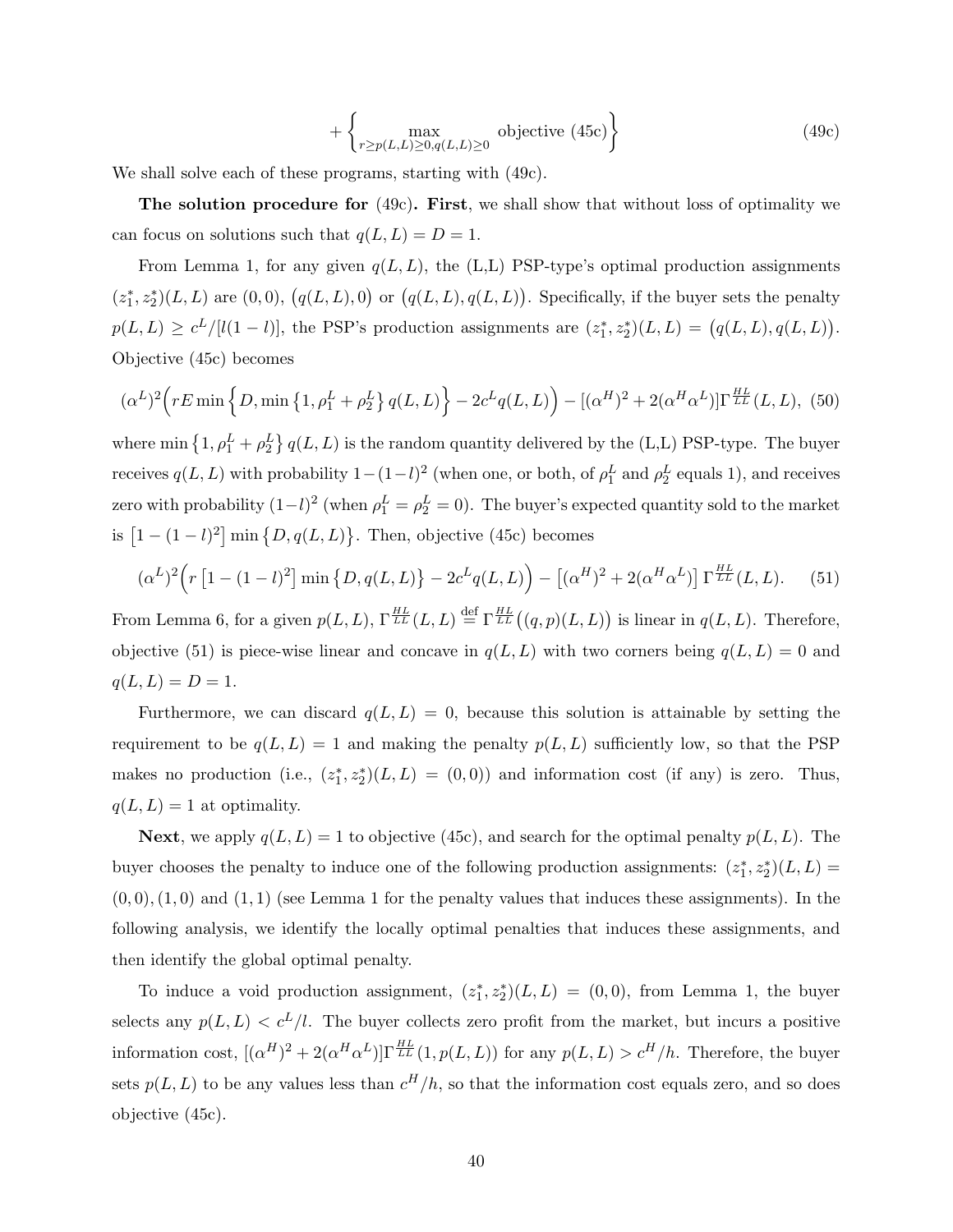To induce assignment  $(z_1^*, z_2^*)(L, L) = (1, 0)$ , the buyer selects the penalty  $p(L, L)$  from the interval  $[c^L/l, c^L/[l(1-l)])$ . Because  $\Gamma^{\frac{HL}{LL}}(1, p(L, L))$  is increasing in  $p(L, L)$  in this interval (see Lemma 6), to minimize the information cost, we fix  $p(L, L)$  at its lower bound  $c^L/l$ . At this penalty,  $\Gamma_{LL}^{HL}(1, c^L/l) = \phi$  (defined in (10b)). The buyer satisfies the market demand  $D = 1$  with probability l, and collects expected profit of  $lr - c^L$  from the market. Recall that we defined  $\psi^L \stackrel{\text{def}}{=} \psi^L(1,r) = lr - c^L$  (see (9)). Thus, objective (45c) equals

$$
(\alpha^L)^2 \psi^L - [(\alpha^H)^2 + 2(\alpha^H \alpha^L)]\phi.
$$
\n
$$
(52)
$$

To induce  $(z_1^*, z_2^*)(L, L) = (1, 1)$ , the buyer sets the penalty  $p(L, L)$  to be in the interval  $[c^{L}/[l(1-l)],\infty)$ . To choose a penalty from this interval while satisfying  $p(L,L) \leq r$ . We must have  $r \geq c^L/[(1-l)]$ . The optimal value of  $p(L,L)$  depends on whether  $(1-l)^2 - (1-h) \geq 0$ or not. If  $(1 - l)^2 - (1 - h) \geq 0$ , the information cost term  $\Gamma^{HL}_{LL}(1, p(L,L))$  is increasing in  $p(L, L) \in [c^L/[(l-1)], \infty)$  (see Lemma 6). Therefore, we fix  $p(L, L) = c^L/[(l-1)]$  to minimize the information cost. The limited liability constraint,  $p(L, L) \leq r$ , follows from the fact that the revenue r must exceed  $c^L/[(1 - l)]$  for the buyer to collect a positive benefit by using diversification with the  $(L,L)$  type. If  $(1-l)^2 - (1-h) < 0$ , then  $\Gamma^{\frac{HL}{LL}}(1, p(L,L))$  is decreasing in  $p \in [c^L/[l(1-l)], c^L/[l(1-h)]$ , and is increasing in  $p \in [c^L/[l(1-h)], \infty)$  (see Lemma 6). The optimal penalty  $p(L, L)$  is the smaller value of  $c^L/[(1-h)]$  and r. We define the optimal penalty for the (L,L) PSP-type to diversify to be  $\tilde{p}$ , formalized in (10a).

We now compute the value of (45c). Under the optimal penalty  $p(L, L) = \tilde{p}$ , the minimum information cost of diversifying with the (L,L) type is  $\omega \stackrel{\text{def}}{=} \Gamma^{\frac{HL}{LL}}(1,\tilde{p})$ , presented in (10c). Under  $\text{production assignment } (z_1^*, z_2^*)(L, L) = (1, 1), \text{ the buyer collects expected profit of } [1 - (1 - l)^2]r - 2c^L$ from the market. Note that  $[1 - (1 - l)^2]r - 2c^L = (lr - c^L) + [l(1 - l)r - c^L] = \psi^L + \psi^{LL}$ , where  $\psi^{LL} \stackrel{\text{def}}{=} \psi^{LL}(1,r) = l(1-l)r - c^L$  (see (9)). Objective (45c) equals

$$
(\alpha^L)^2(\psi^L + \psi^{LL}) - [(\alpha^H)^2 + 2(\alpha^H\alpha^L)]\omega.
$$
\n
$$
(53)
$$

Finally, we compare the local values of objective (45c), under the three scenarios of penaltyproduction assignments, to identify the global optimal penalty  $p(L, L)$ . When (52) and (53) are both negative, it is optimal to set  $p(L,L) \leq c^H/h$ , which induces no production assignment  $(z_1^*, z_2^*)(L, L) = (0, 0)$ . This is equivalent to  $q(L, L) = 0$  and  $p(L, L) = 0$ . When (52) is greater than both zero and (53), the optimal penalty is  $p(L, L) = c<sup>L</sup>/l$ , which induces production assignment  $(z_1^*, z_2^*)(L, L) = (1, 0)$ . When (53) is greater than both zero and (52), the optimal penalty is  $p(L, L) = c^L/[l(1-l)]$ , which induces production assignment  $(z_1^*, z_2^*)(L, L) = (1, 1)$ . Finally, we can verify that the optimal  $p(L, L)$  derived from this procedure is less than r, and hence are feasible.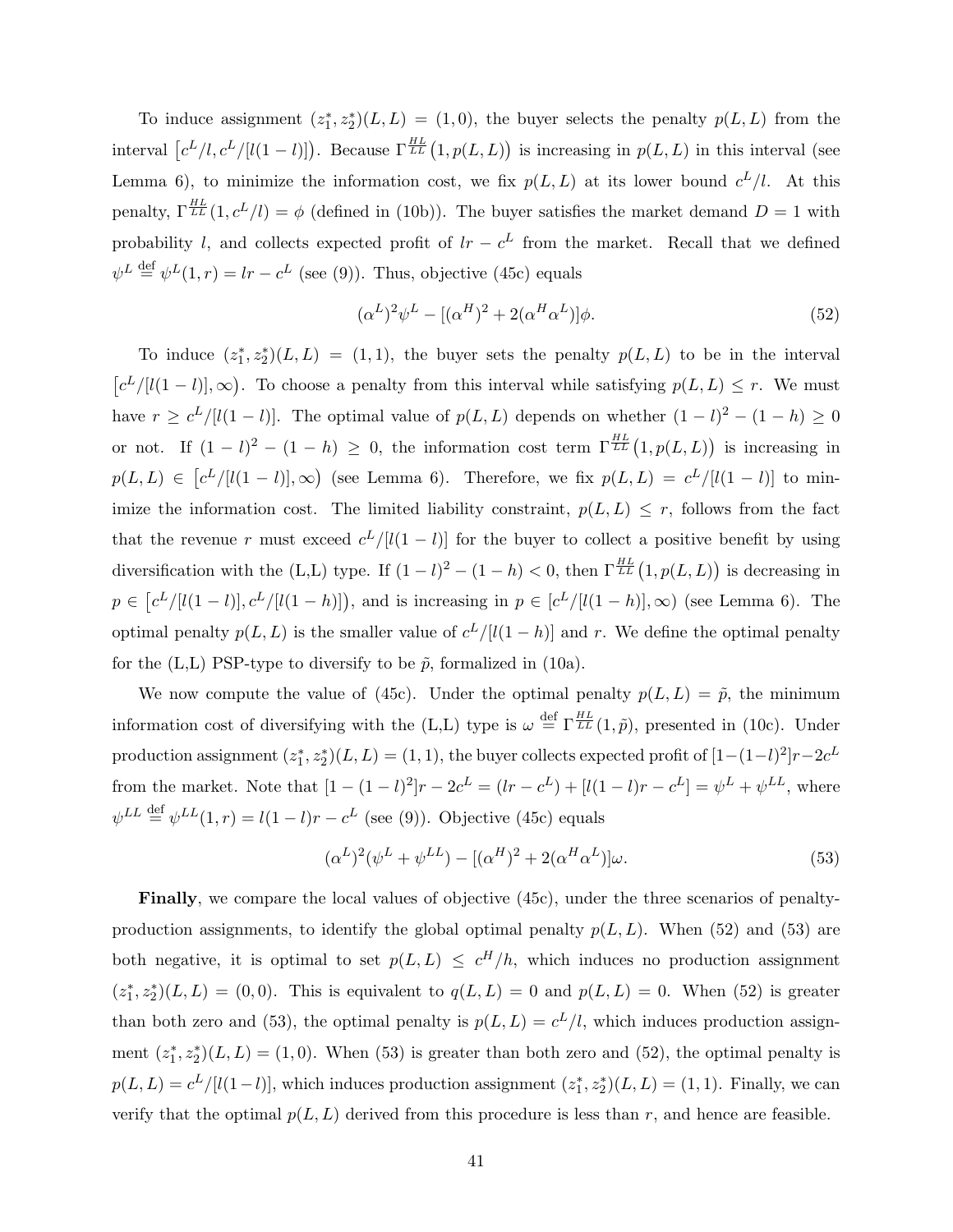The solution procedure for (49b). Because  $r > c^H/h$  (see Assumption 1), the profit of inducing sole-sourcing (from the high-type supplier),  $\psi^H \stackrel{\text{def}}{=} hr - c^H$ , is positive. Hence, it is suboptimal to induce the (H,L) type to make no production assignment. We focus on the other two cases:  $(z_1^*, z_2^*)(H, L) = (1, 0)$  and  $(z_1^*, z_2^*)(H, L) = (1, 1)$ .

From Lemma 1, to induce assignments  $(z_1^*, z_2^*)(H, L) = (1, 0)$ , the buyer selects the penalty  $p(H, L)$  from interval  $[c^H/h, c^L/[l(1-h)]$ . From Lemma 6, the information cost  $\Gamma^{HH}_{HL}(1, p(H, L))$ is minimized (to zero), if  $p(H, L) \leq c^H/[h(1-h)]$ . Note from Lemma 5 that the model parameters must satisfy  $c^H/h < c^H/[h(1-h)] < c^L/[l(1-h)]$ . Any  $p(L,L) \in [c^H/h, c^H/[h(1-h)]]$  is feasible. With the production assignments  $(z_1^*, z_2^*)(H, L) = (1, 0)$ , the buyer collects the expected profit of  $\psi^H \stackrel{\text{def}}{=} hr - c^H$  from the market, and objective (45b) equals  $2(\alpha^H \alpha^L) \psi^H$ .

From Lemma 1, to induce  $(z_1^*, z_2^*)(H, L) = (1, 1)$ , the penalty should satisfy  $p(H, L) \geq c^L / [l(1$ h). From Lemma 6, the information cost  $\Gamma^{\frac{HH}{HL}}(1, p(H, L))$  is increasing in  $p(H, L)$  for  $p(H, L) \ge$  $c^L/[(1-h)]$ . Therefore, we set  $p(H, L) = c^L/[(1-h)]$  to minimize the information cost, obtaining  $\Gamma^{\frac{HH}{HL}}(1,p(H,L)) = \phi$  (defined in (10b)). Under the production assignments  $(z_1^*, z_2^*)(H,L) = (1,1)$ , the buyer collects the expected profit of  $\psi^H + \psi^{HL}$ , and objective (45b) equals  $2(\alpha^H \alpha^L) \psi^H +$  $[2(\alpha^H\alpha^L)\psi^{HL}-(\alpha^H)^2\phi].$ 

We compare the two local values of objective (45b) to identify the global optimal  $p(H, L)$  and impose the limited liability constraint. If  $2(\alpha^H \alpha^L) \psi^{HL} - (\alpha^H)^2 \phi < 0$ , the optimal penalty is any  $p(L,L) \in [c^H/h, c^H/[h(1-h)]]$ . Under the limited liability constraint,  $p(H,L) \leq r$ , the set of feasible  $p(H, L)$  is  $[c^H/h, \min\{r, c^H/[h(1-h)]\}]$ . If  $2(\alpha^H\alpha^L)\psi^{HL} - (\alpha^H)^2\phi \geq 0$ , the optimal penalty is  $p(H, L) = c^L/[(1-h)]$ . Note that  $2(\alpha^H \alpha^L) \psi^{HL} - (\alpha^H)^2 \phi \ge 0$  implies  $r > c^L/[(1-h)]$ . Therefore,  $p(H, L) = c^L / [l(1-h)]$  satisfies  $p(H, L) \leq r$ .

The solution procedure for problem (49a). Following the solution procedure for (49b) and (49c), we obtain the following results: when  $({\alpha}^H)^2 \psi^{HH} \leq 0$ , the optimal penalty  $p(H, H) \in$  $[c^{H}/h, c^{H}/[h(1-h)]]$ ; otherwise,  $p(H, H) \ge c^{H}/[h(1-h)]$ .

We impose constraint  $p(H, H) \leq r$  to ensure the feasibility of  $p(H, H)$ . Inequality  $(\alpha^H)^2 \psi^{HH} \leq$ 0 implies  $r \leq c^H/|h(1-h)|$ . Therefore, under  $(\alpha^H)^2 \psi^{HH} \leq 0$ , the optimal penalty must be  $p(H, H) \in [c^H/h, r]$ . Inequality  $(\alpha^H)^2 \psi^{HH} > 0$  implies  $r > c^H/[h(1-h)]$ . Under  $p(H, H) \leq r$ , the optimal penalty must be  $p(H, H) \in [c^H/[h(1-h)], r]$ .

**Lemma 9.** There exist  $p(H, H)$ ,  $p(H, L)$  and  $p(L, L)$  that belong to the set of optimal penalties in Lemma 8, such that  $p(H, H) \geq p(H, L) \geq p(L, L)$ . For such penalties, IC constraints (44), (45d), (41b) and (45e) are satisfied.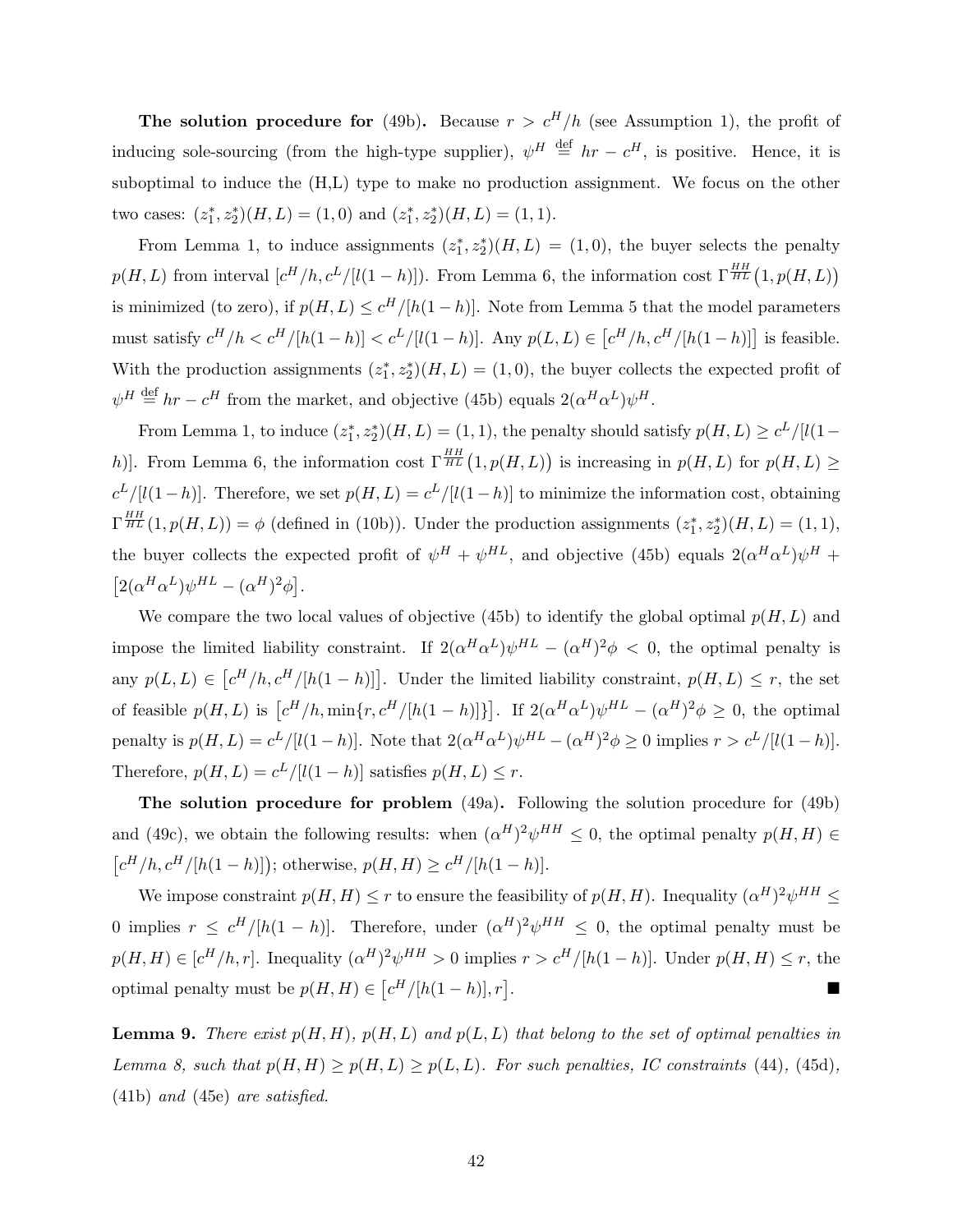Proof. The proof comprises two steps.

In step 1, we prove the existence of optimal penalties satisfying  $p(H, H) \geq p(H, L) \geq p(L, L)$ .

For that we first prove that (a) for any  $p(H, L)$ , there exists  $p(H, H) \geq p(H, L)$ , and (b) for any  $p(L, L)$  there exists  $p(H, L) \geq p(L, L)$ . Let's begin with the proof of (a). From Lemma 8, it is true that  $p(H, L) \leq r$ , and r belongs to the interval of the optimal  $p(H, H)$ . Therefore,  $p(H, H) = r$ guarantees  $p(H, H) \geq p(H, L)$ .

Next, we prove (b). From Lemma 8,  $p(L, L)$  can take three possible values. First, suppose that condition (LL.1) is satisfied and  $p(L, L) = 0$ . Observe that the possible values of  $p(H, L)$  are  $c^L/[l(1-h)]$  and any value in the non-empty interval  $[c^H/h, \min\{r, c^H/[h(1-h)]\}]$ . Therefore,  $p(H, L) > 0.$ 

Second, suppose that condition (LL.2) is satisfied and  $p(L, L) = c^L/l$ . The value of  $p(H, L)$ depends on which condition, (HL.1) or (HL.2), is true. If (HL.2) holds, then  $p(H, L) = c^L/|l(1 |h| > c^L/l = p(L, L)$ . If (HL.1) holds, then from Condition 1,  $c^H/[h(1-h)] \geq c^L/l$ . Therefore, there exists a  $p(H, L) \geq p(L, L)$ .

Lastly, suppose there condition (LL.3) is satisfied and  $p(L, L) = \tilde{p}$ . Following the analysis similar to the one for the case of (LL.2), and invoking Condition 1 when necessary, we prove that there exists  $p(H, L) \geq p(L, L)$ .

In step 2, we show the subset of solutions obtained under restriction  $p(H, H) \geq p(H, L) \geq$  $p(L, L)$  satisfy all IC constraints. We shall divide the proof into two parts:  $(1 - l)^2 - (1 - h) \geq 0$  and the converse condition. If  $(1-l)^2 - (1-h) \ge 0$ , then  $\Gamma^{\frac{HH}{HL}}(q, p)$  and  $\Gamma^{\frac{HL}{LL}}(q, p)$  are both monotonic and increasing in p (see Lemma 6). Therefore,  $\Gamma^{HL}_{LL}(1, p(H, L)) \geq \Gamma^{HL}_{LL}(1, p(L, L))$ , which is the IC constraint (41b). Similarly, we show the IC constraints (45d), (41b) and (45e) are satisfied.

On the contrary, if  $(1 - l)^2 - (1 - h) < 0$ , then only  $\Gamma^{\frac{HH}{HL}}(q, p)$  is monotonic and increasing in p. Constraints (44) and (45d) still follow from ranking  $p(H, H) \geq p(H, L) \geq p(L, L)$ . However, we need to prove (41b) and (45e) using a different approach.

Consider constraint (41b). From Lemma 8, under (HL.2),  $p(H, L) = \frac{c^L}{l(1 - L)}$  $\frac{c^L}{l(1-h)}$ . From Lemma 6, we can verify that  $\Gamma_{LL}^{HL}$   $\left(1, \frac{c^L}{l(1-\epsilon)}\right)$  $\left(\frac{c^L}{l(1-h)}\right) \ge \Gamma^{\frac{HL}{LL}}(1, p(L,L))$  for any value of  $p(L,L)$  in Lemma 8. On the other hand, under (HL.1), we have  $p(H, L) \in [p(L, L), \min\{r, \frac{c^H}{h(1-h)}\}]$ . If (LL.1) is true and  $p(L, L) = 0$ , then constraint (41b) holds trivially. If (LL.2) is true and  $p(L, L) = c<sup>L</sup>/l$ , then from Lemma 6, one can verify that for all  $p \geq c^L/l$ ,  $\Gamma^{\frac{HL}{LL}}_{LL}(1,p) \geq \Gamma^{\frac{HL}{LL}}_{LL}(1,c^L/l)$ . Hence, (41b) follows from  $p(H, L) \geq p(L, L) = c^L/l$ . Finally, observe that  $(1 - l)^2 - (1 - h) < 0$  and (LL.3) cannot hold at the same time.

Consider constraint (45e). Given that (45d) holds, a sufficient condition for (45e) is  $\Gamma^{HL}_{LL}(1, p(H, H)) \geq$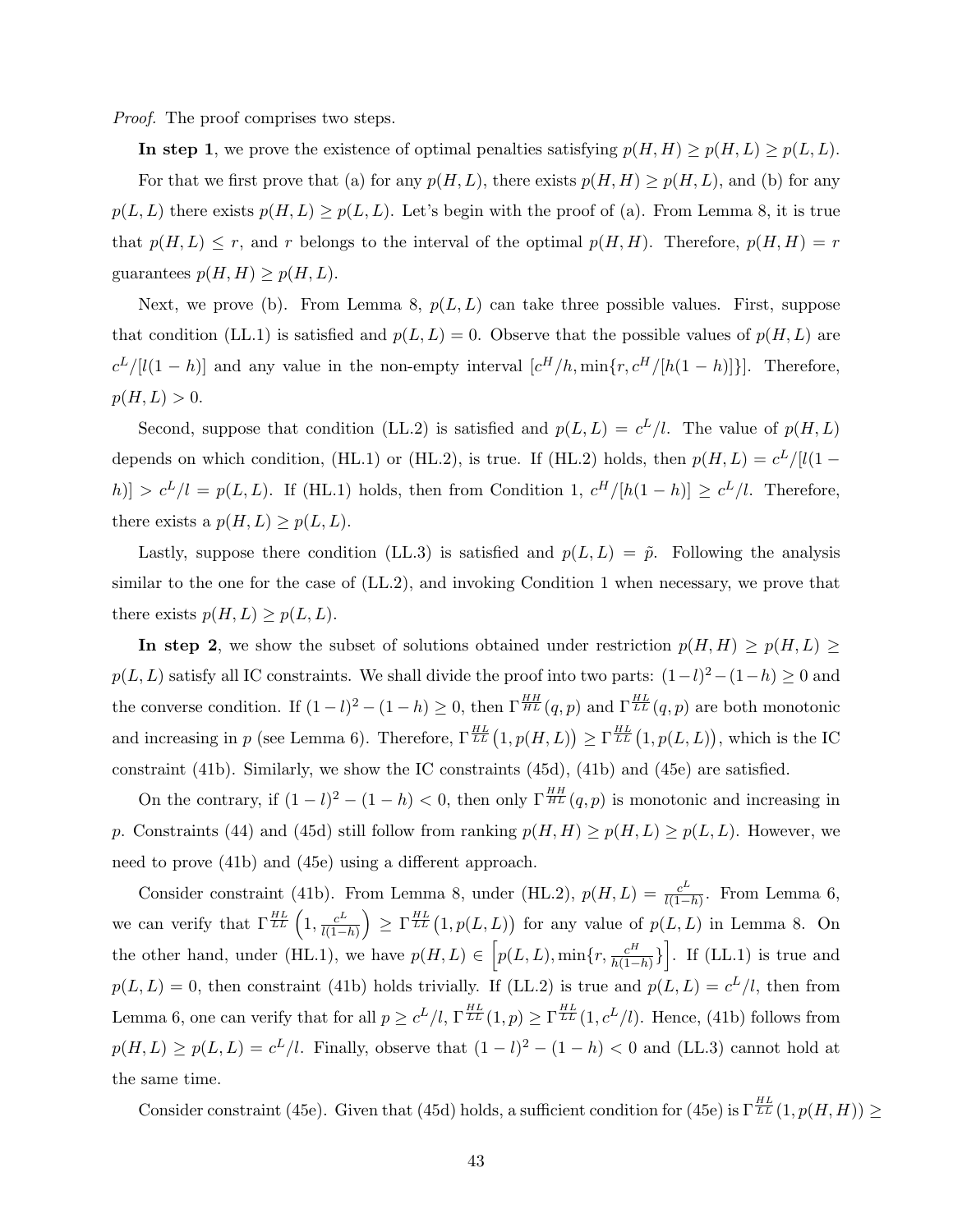$\Gamma_{LL}^{HL}(1,p(L,L))$ . We now prove this inequality. From Lemma 8, under (HL.2),  $p(H,L) = \frac{c^L}{l(1-L)}$  $\frac{c^D}{l(1-h)}$ . From Lemma 6, because  $\Gamma_{LL}^{HL}(1,p)$  is increasing in p for  $p \geq \frac{c^L}{l(1-p)}$  $\frac{c^{\omega}}{l(1-h)}$  and  $p(H, H) \geq p(H, L)$  =  $c^L$  $\frac{c^L}{l(1-h)}$ , we have  $\Gamma^{\frac{HL}{LL}}(1,p(H,H)) \geq \Gamma^{\frac{HL}{LL}}(1,p(H,L))$ . This and (41b) together imply inequality  $\Gamma_{LL}^{HL}(1,p(H,H)) \geq \Gamma_{LL}^{HL}(1,p(L,L))$ , which is the sufficient condition for constraint (45e). On the other hand, under (HL.1), we have  $p(H, L) \in [p(L, L), \min\{r, \frac{c^H}{h(1-h)}\}]$ . If (LL.1) is true, then  $p(L, L) = 0$ . Inequality  $\Gamma^{\frac{HL}{LL}}(1, p(H, H)) \geq \Gamma^{\frac{HL}{LL}}(1, p(L, L))$  holds trivially. If (LL.2) is true, then  $p(L, L) = c^L/l$ . From Lemma 6, for all  $p \ge c^L/l$ ,  $\Gamma_{LL}^{\frac{HL}{LL}}(1,p) \ge \Gamma_{LL}^{\frac{HL}{LL}}(1,c^L/l)$  Because  $p(H, H) \geq p(H, L) \geq p(L, L) = c^L/l$ , we must have  $\Gamma^{\frac{HL}{LL}}(1, p(H, H)) \geq \Gamma^{\frac{HL}{LL}}(1, p(L, L))$ . Finally, observe that  $(1 - l)^2 - (1 - h) < 0$  and (LL.3) cannot hold at the same time. ■

**Lemma 10.** The optimal solution to program (43) with an additional constraint  $\Gamma^{\frac{HH}{HL}}(H,L) \geq$  $\Gamma^{HH}_{HL}(L,L)$  dominates the solution of the problem with an additional constraint  $\Gamma^{HH}_{HL}(H,L)$  <  $\Gamma^{\frac{HH}{HL}}(L,L).$ 

*Proof.* In preparation for the proof, we first simplify program  $(43)$  using the additional constraint (54):

$$
\Gamma^{\frac{HH}{HL}}\big((q,p)(H,L)\big) \le \Gamma^{\frac{HH}{HL}}\big((q,p)(L,L)\big),\tag{54}
$$

obtaining:

$$
\max_{\substack{(q,p)(t_1,t_2),\\t_1,t_2\in\{H,L\}}} (q,p)(t_1,t_2),
$$
\n
$$
(\alpha^H)^2 \left[ rE \min \left\{ D, \min \left\{ q(H,H), \rho^H z_1^*(H,H) + \rho^H z_2^*(H,H) \right\} \right\} - c^H z_1^*(H,H) - c^H z_2^*(H,H) \right\} \right]
$$
\n(55a)

$$
+2(\alpha^H\alpha^L)\left[rE\min\left\{D,\min\left\{q(H,L),\rho^Hz_1^*(H,L)+\rho^Hz_2^*(H,L)\right\}\right\}-c^Hz_1^*(H,L)-c^Lz_2^*(H,L)\right\}\right]
$$
(55b)

$$
+(\alpha^{L})^{2}\left[rE \min\left\{D, \min\left\{q(L, L), \rho^{L} z_{1}^{*}(L, L)+\rho^{L} z_{2}^{*}(L, L)\right\}\right\}-c^{L} z_{1}^{*}(L, L)-c^{L} z_{2}^{*}(L, L)\right]
$$
\n
$$
-(\alpha^{H})^{2}\Gamma^{\frac{HH}{HL}}((q, p)(L, L)) - [(\alpha^{H})^{2} + 2(\alpha^{H}\alpha^{L})]\Gamma^{\frac{HL}{LL}}((q, p)(L, L))
$$
\n
$$
(55c)
$$

Subject to

$$
\Gamma^{\frac{HH}{HL}}\big((q,p)(H,L)\big) \le \Gamma^{\frac{HH}{HL}}\big((q,p)(L,L)\big) \tag{55d}
$$

$$
\Gamma^{\frac{HH}{HL}}\big((q,p)(H,H)\big) \ge \Gamma^{\frac{HH}{HL}}\big((q,p)(L,L)\big) \tag{55e}
$$

$$
\Gamma^{\frac{HL}{LL}}((q,p)(H,L)) \ge \Gamma^{\frac{HL}{LL}}((q,p)(L,L))
$$
\n(55f)

$$
\Gamma^{\frac{HH}{HL}}((q,p)(H,H)) + \Gamma^{\frac{HL}{LL}}((q,p)(H,H)) \ge \Gamma^{\frac{HH}{HL}}((q,p)(L,L)) + \Gamma^{\frac{HL}{LL}}((q,p)(L,L))
$$
\n
$$
q(t_1, t_2) \ge 0, r \ge p(t_1, t_2) \ge 0, \text{ for } (t_1, t_2) \in \{(H, H), (H, L), (L, L)\}.
$$
\n(55g)

Note that the constraint (55d) is identical to (54). We denote a solution (contract menu) to be  $\sigma \stackrel{\text{def}}{=} ((q,p)(H,H),(q,p)(H,L),(q,p)(L,L)).$  We use  $\tau^{HH}((q,p)(H,H)), \tau^{HL}((q,p)(H,L))$  and  $\tau^{LL}((q,p)(L,L))$  to denote the three parts of the objective at solution  $\sigma$ , (55a), (55b) and (55c),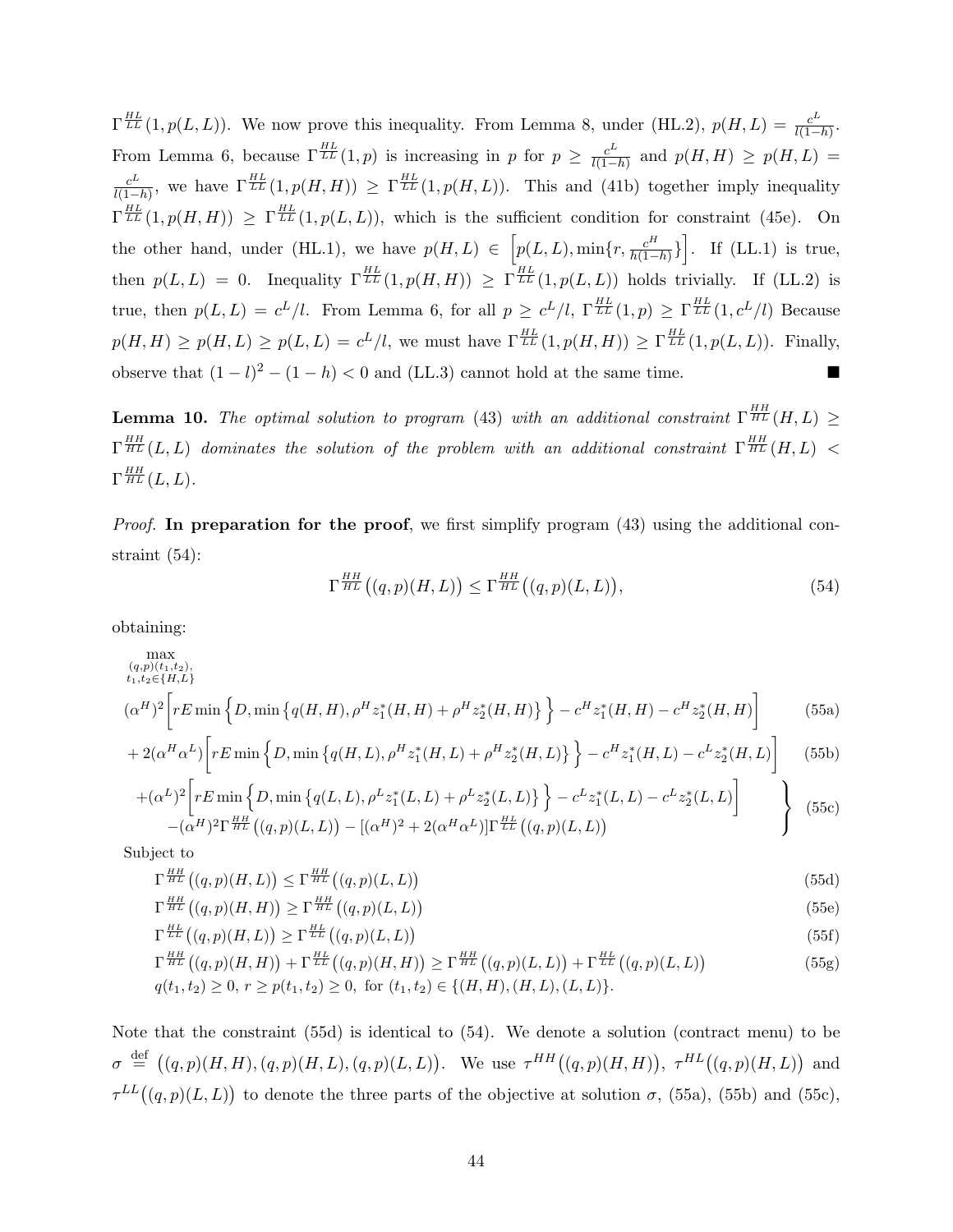and use  $\Pi(\sigma)$  to denote the total value of the objective:

$$
\Pi(\sigma) = \tau^{HH}((q,p)(H,H)) + \tau^{HL}((q,p)(H,L)) + \tau^{LL}((q,p)(L,L)).
$$
\n(56)

We define the feasible region of program  $(55)$  to be  $F$ .

We now sketch the plan for the proof. To prove this lemma, we shall show that there exists an optimal solution of program (55) that satisfies the binding constraint (55d).

Lemma 11 shows that at any  $\sigma \in F_N$  inequality (55d) is binding, where

$$
F_N \stackrel{\text{def}}{=} F \cap \Big( \{ \sigma : 0 \le p(H, L) \le c^H/h \} \cup \{ \sigma : q(H, L) = 0 \}
$$
  

$$
\cup \{ \sigma : 0 \le p(L, L) \le c^H / [h(1 - h)] \} \cup \{ \sigma : q(L, L) = 0 \} \Big). \tag{57}
$$

If there exists  $\sigma \in F_N$  that is optimal to program (55), then the lemma is proved. Otherwise, in search for optimality all points in  $F_N$  are irrelevant, and we study set  $F \setminus F_N$ , defined as:

$$
F^* \stackrel{\text{def}}{=} F \cap \left\{ \sigma : p(H, L) > \frac{c^H}{h}, p(L, L) > \frac{c^H}{h(1 - h)}, q(L, L) > 0, q(H, L) > 0 \right\}.
$$
 (58)

Hereafter, the proof will be done by contradiction. We make the following assumption: Assumption (a1): Assume that all optimal solutions to program (55) must be in set

$$
F_a^* \stackrel{\text{def}}{=} F^* \cap \left\{ \sigma : \Gamma^{\frac{HH}{HL}}\big((q,p)(H,L)\big) < \Gamma^{\frac{HH}{HL}}\big((q,p)(L,L)\big) \right\} . \tag{59}
$$

We shall show that for any  $\sigma_0 \in F_a^*$ , one of the following two statements must be true:

- 1. There exists a solution  $\sigma_1 \in F_a^*$ , such that  $\Pi(\sigma_1) > \Pi(\sigma_0)$ .
- 2. There exists a solution  $\sigma_1$  in set

$$
F_b^* \stackrel{\text{def}}{=} F^* \cap \left\{ \sigma : \Gamma^{\frac{HH}{HL}}((q,p)(H,L)) = \Gamma^{\frac{HH}{HL}}((q,p)(L,L)) \right\},\tag{60}
$$

such that  $\Pi(\sigma_1) \geq \Pi(\sigma_0)$ .

Thus, we shall arrive at a contradiction to Assumption (a1).

Let's proceed with the proof. Region  $F_a^*$  is further partitioned into six regions:

$$
F_{a1}^* \stackrel{\text{def}}{=} F_a^* \cap \{ \sigma : q(L, L) > 1 \}
$$
\n
$$
(61a)
$$

$$
F_{a2}^* \stackrel{\text{def}}{=} F_a^* \cap \{ \sigma : q(H, L) < 1 \} \tag{61b}
$$

$$
F_{a3}^* \stackrel{\text{def}}{=} F_a^* \cap \left\{ \sigma : q(L, L) \le 1 \le q(H, L), p(H, L) \le \frac{c^L}{l(1-h)}, p(L, L) \le \frac{c^L}{l(1-h)} \right\} \tag{61c}
$$

$$
F_{a4}^* \stackrel{\text{def}}{=} F_a^* \cap \left\{ \sigma : q(L, L) \le 1 \le q(H, L), p(H, L) \le \frac{c^L}{l(1 - h)}, p(L, L) > \frac{c^L}{l(1 - h)} \right\} \tag{61d}
$$

$$
F_{a5}^* \stackrel{\text{def}}{=} F_a^* \cap \left\{ \sigma : q(L, L) \le 1 \le q(H, L), p(H, L) > \frac{c^L}{l(1 - h)}, p(L, L) \le \frac{c^L}{l(1 - h)} \right\} \tag{61e}
$$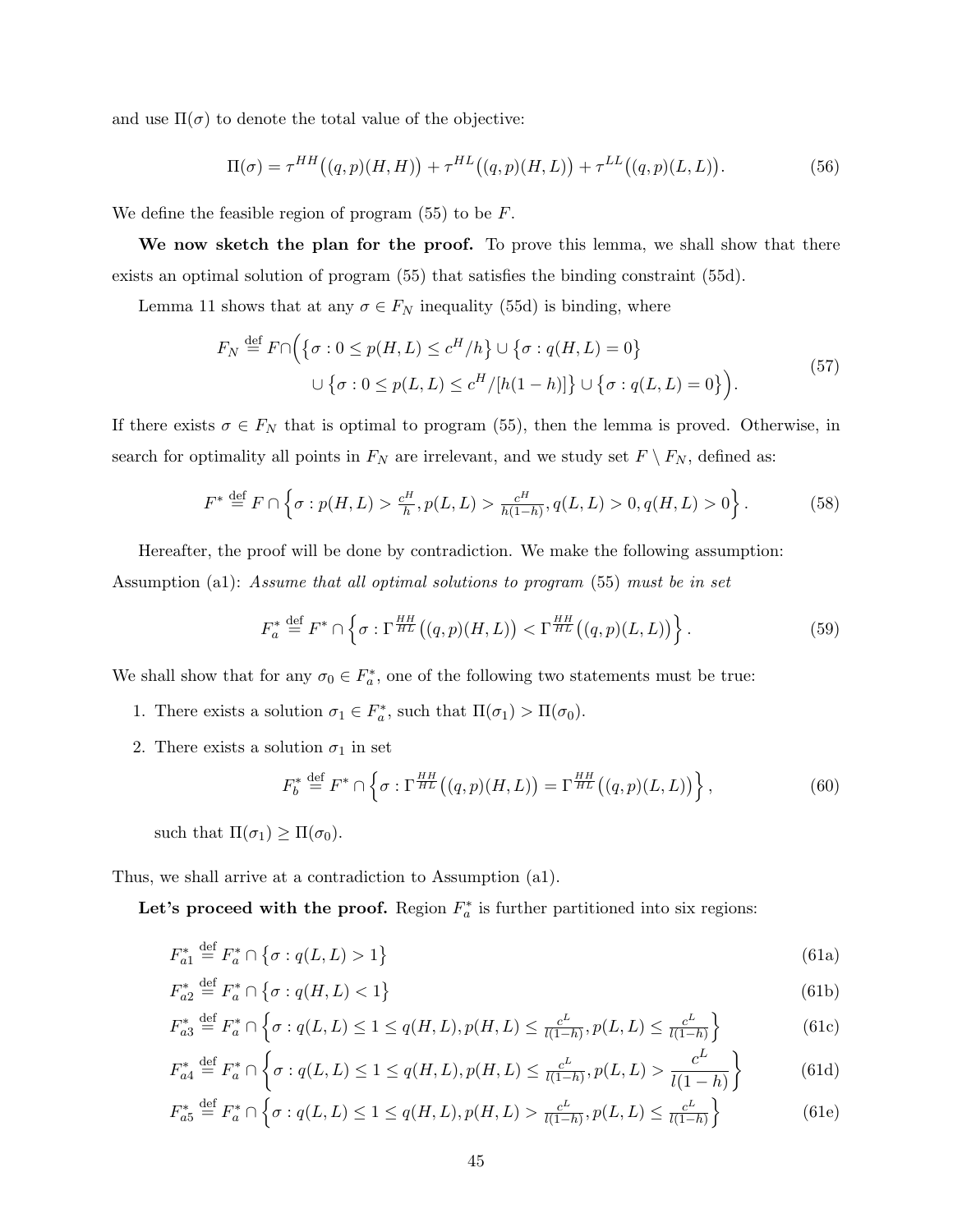$$
F_{a6}^* \stackrel{\text{def}}{=} F_a^* \cap \left\{ \sigma : q(L, L) \le 1 \le q(H, L), p(H, L) > \frac{c^L}{l(1 - h)}, p(L, L) > \frac{c^L}{l(1 - h)} \right\}.
$$
 (61f)

Lemmas 12 establishes a contradiction to Assumption (a1) for all  $\sigma \in F_{a1}^*$ . Lemma 14 establishes a contradiction to Assumption (a1) for all  $\sigma \in F_{a2}^*$ . Lemmas 16 establishes a contradiction to Assumption (a1) for all  $\sigma \in F_{a3}^*$ . Lemma 17 establishes a contradiction to Assumption (a1) for all  $\sigma \in F_{a4}^*$ . Lemma 18 shows that region  $F_{a5}^*$  is empty. Lemma 19 establishes a contradiction to Assumption (a1) for all  $\sigma \in F_{a6}^*$ .

#### **Lemma 11.** Any  $\sigma \in F_N$  satisfies the binding constraint (55d).

*Proof.* From its definition, set  $F_N$  is the union of the following two subsets:

$$
F_N^{(1)} \stackrel{\text{def}}{=} F \cap \left( \{ \sigma : 0 \le p(H, L) \le c^H / h \} \cup \{ \sigma : q(H, L) = 0 \} \right), \text{ and} \tag{62a}
$$

$$
F_N^{(2)} \stackrel{\text{def}}{=} F \cap (\{\sigma : 0 \le p(L, L) \le c^H/[h(1-h)]\} \cup \{\sigma : q(L, L) = 0\}).
$$
 (62b)

Thus, the proof has two parts.

First, we show that any  $\sigma \in F_N^{(1)}$  $N^{(1)}$  satisfies the binding constraint (54). Given that  $0 \leq$  $p(H, L) \leq c^H/h$  or  $q(H, L) = 0$ , from Lemma 6, solution  $\sigma$  satisfies  $\Gamma_{LL}^{\frac{HL}{LL}}((q, p)(H, L)) = 0$ . Applying  $\Gamma^{\frac{HL}{LL}}((q,p)(H,L))=0$  and the fact that  $\Gamma^{\frac{HL}{LL}}((q,p)(L,L))\geq 0$  (see Lemma 6) to constraint (55e), we conclude that  $\sigma$  must satisfy  $\Gamma^{HL}_{LL}((q,p)(L,L)) = 0$ . For this equality to be true at solution  $\sigma$ , from Lemma 6, we must have  $q(L, L) = 0$  or  $p(L, L) \leq c^H/h$ . In either case,  $\Gamma^{\frac{HH}{HL}}((q,p)(L,L))=0$  (see Lemma 6). Furthermore, because  $c^H/h < c^H/[h(1-h)]$  (see Lemma 5), it follows  $p(H, L) \leq c^H/[h(1-h)]$ . under  $0 \leq p(H, L) \leq c^H/[h(1-h)]$  or  $q(H, L) = 0$ , from Lemma 6, it follows that solution  $\sigma$  also satisfies  $\Gamma^{HH}_{HL}((q,p)(H,L)) = 0$ . Therefore, it follows  $\Gamma^{\frac{HH}{HL}}((q,p)(H,L)) = \Gamma^{\frac{HH}{HL}}((q,p)(L,L)).$  This is the binding (54) at  $\sigma$ .

Second, we show that at any  $\sigma \in F_N^{(2)}$  $N^{(2)}$ , the constraint (54) must be binding. From Lemma 6, because  $p(L,L) \leq c^H/[h(1-h)]$  or  $q(L,L) = 0$ , it follows that  $\Gamma^{\frac{HH}{HL}}((q,p)(L,L)) = 0$  at solution σ. The result follows from the fact  $\Gamma^{\frac{HH}{HL}}((q,p)(H,L)) \geq 0$  for all  $q(H,L) \geq 0$  and  $p(H,L) \geq 0$ .

Lemma 12 (Region  $F_{a1}^*$ ). Define solution  $\sigma_0 \stackrel{def}{=} ((q_0, p_0)(H, H), (q_0, p_0)(H, L), (q_0, p_0)(L, L)).$ Suppose  $\sigma_0 \in F_{a1}^*$ . Define

$$
\sigma_1 \stackrel{def}{=} ((q_0, p_0)(H, H), (q_0, p_0)(H, L), (q_1, p_0)(L, L)).
$$
\n(63)

Then, there exists a  $q_1(L,L) < q_0(L,L)$ , such that the following statements are true: (a)  $\sigma_1 \in F_{a1}^*$ , and (b)  $\Pi(\sigma_1) > \Pi(\sigma_0)$  (strict).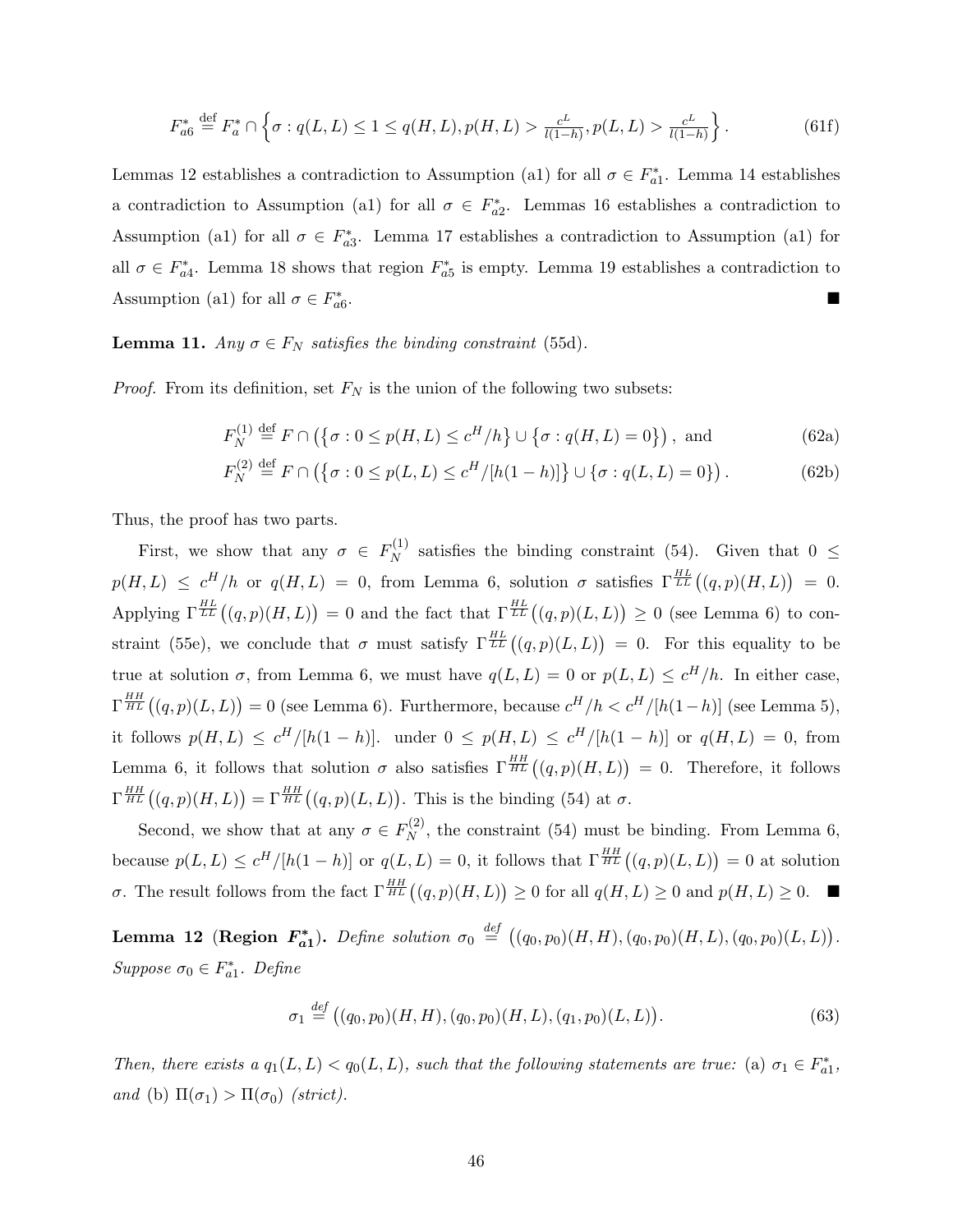*Proof.* First, we establish that there exists a  $q_1(L, L)$  such that solution  $\sigma_1 \in F_{a_1}^*$ . Because solution  $\sigma_1$  deviates from  $\sigma_0$  only by the value of  $q(L, L)$ , we verify whether or not  $\sigma_1$  satisfies the constraints that are relevant to  $q(L, L)$ : the non-binding (55d), (55e), (55f), (55g), and  $q(L, L) > 1$ . Because at solution  $\sigma_0$  constraint (55d) is strict and  $q_0(L, L) > 1$ , from the continuity of  $\Gamma^{\frac{HH}{HL}}(q, p)$ and the fact  $\Gamma^{\frac{HH}{HL}}(q,p)$  is increasing in q, it follows that there exists a  $q_1(L,L) < q_0(L,L)$ , such that  $\Gamma^{\frac{HH}{HL}}((q_0, p_0)(H, L)) < \Gamma^{\frac{HH}{HL}}((q_1, p_0)(L, L))$  (i.e., constraint (55d) at  $\sigma_1$ ), and  $q_1(L, L) > 1$ . Furthermore, because  $\Gamma^{\frac{HH}{HL}}(q,p)$  and  $\Gamma^{\frac{HL}{LL}}(q,p)$  are increasing in q, and  $q_1(L,L) < q_0(L,L)$ , (55e), (55f) and (55g) continue to be true for  $\sigma_1$ . Therefore, solution  $\sigma_1 \in F_{a1}^*$ .

**Second**, we show that for  $q_1(L, L) < q_0(L, L)$  such that  $\sigma_1 \in F_{a_1}^*$ , we have objective  $\Pi(\sigma_1)$  $\Pi(\sigma_0)$  strict. Because solutions  $\sigma_0$  to  $\sigma_1$  differ only in the value of  $q(L, L)$ , in the objective only the value of (55c) changes between the two solutions. Therefore, it suffices to show  $\tau^{LL}((q_1, p_0)(L, L)) >$  $\tau^{LL}((q_0, p_0)(L, L))$ . Lemma 13 shows that  $\tau^{LL}((q, p)(L, L))$  is strictly decreasing in  $q(L, L)$  for  $q(L, L) > 1$ . The result follows from  $1 < q_1(L, L) < q_0(L, L)$ .

**Lemma 13.** For  $p(L,L) > c^H/h$ , the value of (55c) (i.e.,  $\tau^{LL}((q,p)(L,L))$ ) is strictly decreasing in  $q(L, L)$  for  $q(L, L) > 1$ .

*Proof.* Because the production assignments for the  $(L,L)$  type depend on the value of  $p(L, L)$ , we consider three cases.

**Case** (1),  $p(L, L) \geq c^L/[l(1 - l)]$ . From Lemma 1, the (L,L) type's production assignments are  $(z_1^*, z_2^*)(L, L) = (q(L, L), q(L, L))$ . Substituting such  $(z_1^*, z_2^*)(L, L)$  into (55c), and applying  $q(L, L) > 1$ , we derive

$$
\tau^{LL}((q,p)(L,L)) = (\alpha^L)^2 [(2l - l^2)r - 2c^L q(L,L)]
$$
  
 
$$
- (\alpha^H)^2 \Gamma^{\frac{HH}{HL}}((q,p)(L,L)) - [(\alpha^H)^2 + 2(\alpha^H \alpha^L)] \Gamma^{\frac{HL}{LL}}((q,p)(L,L)).
$$
 (64)

From Lemma 6,  $\Gamma^{HH}_{HL}((q,p)(L,L))$  and  $\Gamma^{HL}_{LL}((q,p)(L,L))$  are both increasing in  $q(L,L)$ . The result follows.

**Case** (2),  $c^L/l \leq p(L, L) < c^L/[l(1 - l)]$ . The proof is identical to that for case (1), except that, under such  $p(L, L)$ , the production assignments are  $(z_1^*, z_2^*)(L, L) = (q(L, L), 0)$ , and the value of (55c) is

$$
\tau^{LL}((q,p)(L,L)) = (\alpha^L)^2 [lr - c^L q(L,L)] - (\alpha^H)^2 \Gamma^{\frac{HH}{HL}}((q,p)(L,L)) - [(\alpha^H)^2 + 2(\alpha^H \alpha^L)] \Gamma^{\frac{HL}{LL}}((q,p)(L,L)).
$$
\n(65)

**Case** (3),  $c^H/h < p(L, L) < c^L/l$ . Under such  $p(L, L)$ , the production assignments are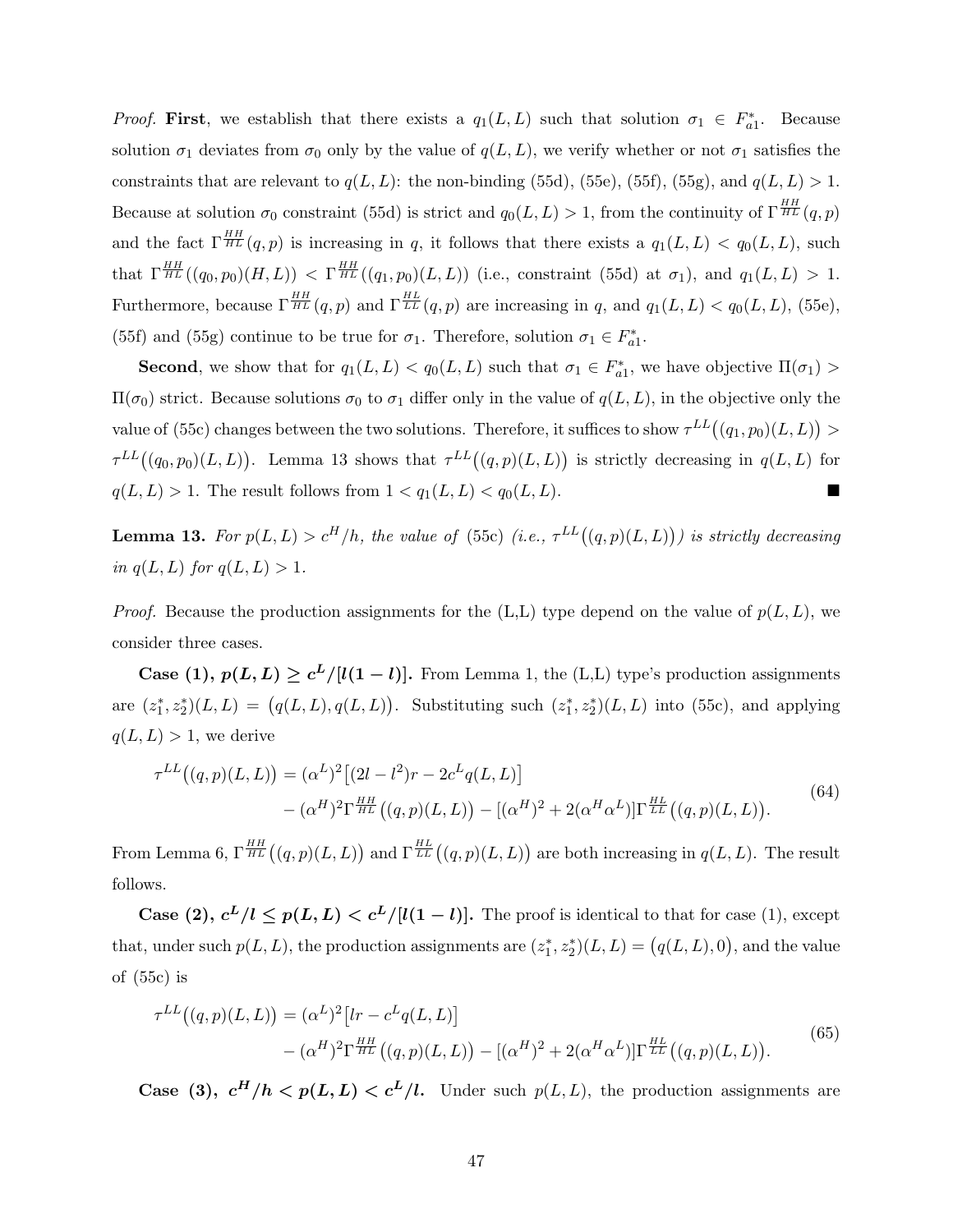$(z_1^*, z_2^*)(L, L) = (0, 0)$ , and the value of (55c) is

$$
\tau^{LL}((q,p)(L,L)) = -(\alpha^H)^2 \Gamma^{\frac{HH}{HL}}((q,p)(L,L)) - [(\alpha^H)^2 + 2(\alpha^H \alpha^L)] \Gamma^{\frac{HL}{LL}}((q,p)(L,L)).
$$
 (66)

From Lemma 6, for  $p(L, L)$  in this interval,  $\Gamma^{HH}_{HL}((q, p)(L, L))$  is strictly increase in  $q(L, L)$ , and  $\Gamma^{\frac{HL}{LL}}((q,p)(L,L))$  is increasing in  $q(L,L)$  (strictly or weakly). The result follows.

Lemma 14 (Region  $F_{a2}^*$ ). Define solution  $\sigma_0 \stackrel{def}{=} ((q_0, p_0)(H, H), (q_0, p_0)(H, L), (q_0, p_0)(L, L)).$ Suppose  $\sigma_0 \in F_{a2}^*$ . Define

$$
\sigma_1 \stackrel{def}{=} ((q_0, p_0)(H, H), (q_1, p_0)(H, L), (q_0, p_0)(L, L)).
$$
\n(67)

Then, there exists a  $q_1(H, L) > q_0(H, L)$ , such that the following statements are true: (a)  $\sigma_1 \in F_{a2}^*$ , and (b)  $\Pi(\sigma_1) > \Pi(\sigma_0)$ .

*Proof.* First, we establish that there exists a  $q_1(H, L)$  such that solution  $\sigma_1 \in F_{a2}^*$ . Because solution  $\sigma_1$  deviates from  $\sigma_0$  only by the value of  $q(H, L)$ , we only have to verify whether or not  $\sigma_1$  satisfies the constraints that are relevant to  $q(H, L)$ : the non-binding (55d), (55f), and  $q(H, L) < 1$ . Because at solution  $\sigma_0$  constraint (55d) is strict and  $0 < q_0(H,L) < 1$ , from the continuity of  $\Gamma^{\frac{HH}{HL}}(q,p)$ and the fact  $\Gamma^{\frac{HH}{HL}}(q, p)$  is increasing in q, it follows that there exists a  $q_1(H, L) > q_0(H, L)$ , such  $\text{that } \Gamma^{\frac{HH}{HL}}((q_1, p_0)(H, L)) < \Gamma^{\frac{HH}{HL}}((q_0, p_0)(L, L)) \text{ (i.e., constraint (55d) at } \sigma_1), \text{ and } q_1(H, L) < 1.$ Furthermore, because  $\Gamma^{HL}_{LL}(q, p)$  is increasing in q, and  $q_1(H, L) > q_0(H, L)$ , (55f) continue to be true for  $\sigma_1$ . Therefore, solution  $\sigma_1 \in F_{a2}^*$ .

**Second**, we show that for  $q_1(H, L) > q_0(H, L)$  such that  $\sigma_1 \in F_{a2}^*$ , we have objective  $\Pi(\sigma_1)$  $\Pi(\sigma_0)$  strict. Because only  $q(H, L)$  is changed as we move from solution  $\sigma_0$  to  $\sigma_1$ , in the objective only the value of (55b) changes between the two solutions. Therefore, it suffices to show  $\tau^{HL}((q_1, p_0)(H, L)) > \tau^{HL}((q_0, p_0)(H, L))$ . Lemma 15 shows that  $\tau^{HL}((q, p)(H, L))$  is strictly increasing in  $q(H, L)$  for  $q(H, L) < 1$ . The result follows from  $1 > q_1(H, L) > q_0(H, L)$ .

**Lemma 15.** For  $p(H, L) > c^H/h$ , the value of (55b) (i.e.,  $\tau^{HL}((q, p)(H, L))$ ) is strictly increasing in  $q(H, L)$  for  $0 \leq q(H, L) < 1$ .

*Proof.* Because the production assignments for the  $(H, L)$  type depend on the value of  $p(H, L)$ , we consider two cases.

**Case** (1),  $p(H, L) \geq c^L/[l(1-h)]$ . From Lemma 1, the (H,L) type's production assignments are  $(z_1^*, z_2^*)(H, L) = (q(H, L), q(H, L))$ . Substituting such  $(z_1^*, z_2^*)(H, L)$  into (55b), and applying  $q(H, L) < 1$ , we derive

$$
\tau^{HL}((q,p)(H,L)) = 2(\alpha^H \alpha^L) [(hr - c^H) + (l(1-h)r - c^L)] q(H,L)
$$
\n(68)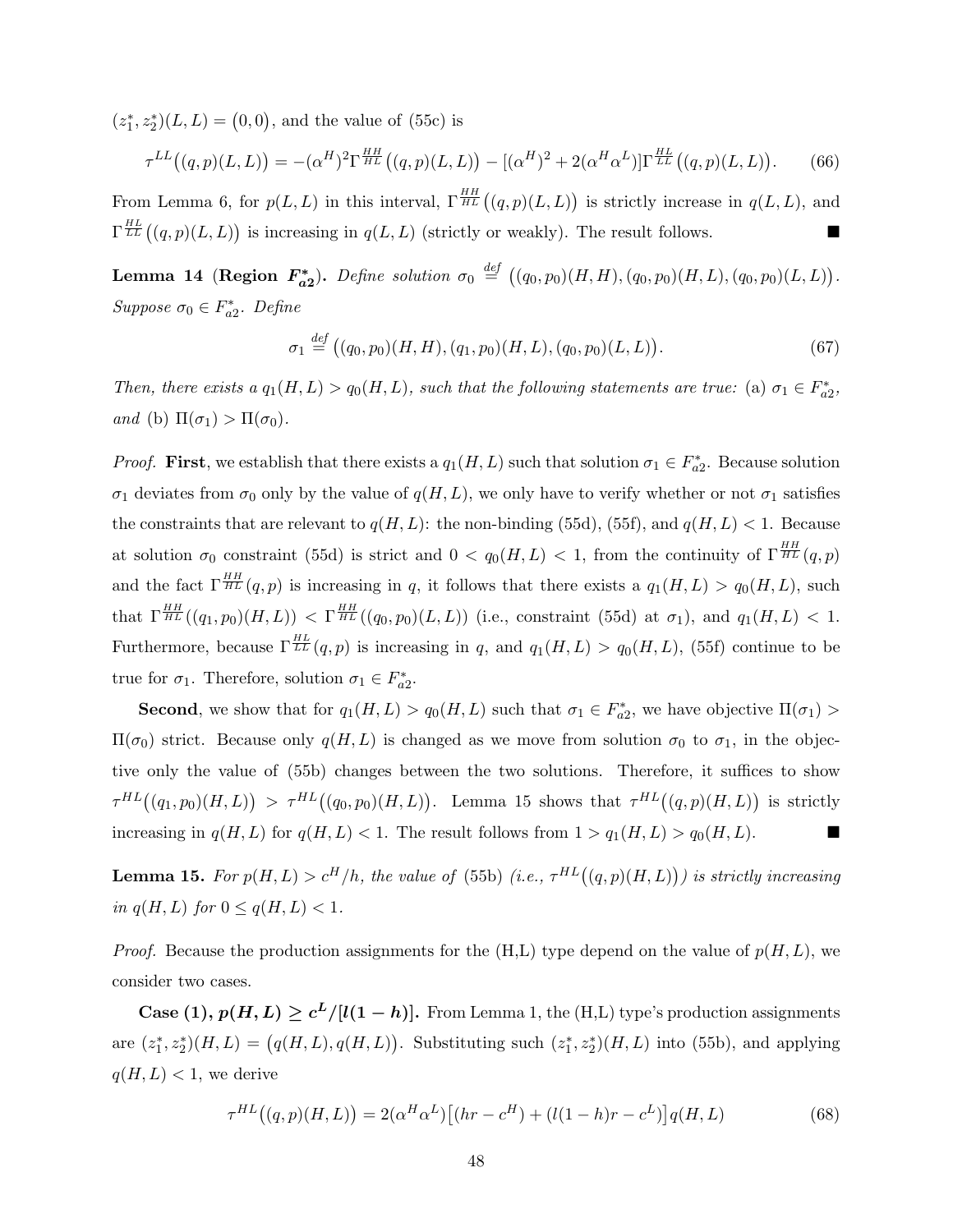For  $p(H, L) \geq c^L/[(1-h)]$  to be feasible, we must have  $r \geq p(H, L) \geq c^L/[(1-h)]$ , that is,  $l(1-h)r - c^L \geq 0$ . Because  $r \geq c^L/|l(1-h)| > c^H/h$ , we have  $hr - c^H > 0$ . Therefore,  $\tau^{HL}((q,p)(H,L))$  is strictly increasing in  $q(H,L)$ .

Case (2),  $c^H/h \langle p(H, L) \rangle c^L/[l(1-h)]$ . Following the same analysis for case (1), we obtain

$$
\tau^{HL}((q,p)(H,L)) = 2(\alpha^H \alpha^L)(hr - c^H)q(H,L). \tag{69}
$$

For  $p(H, L) > c^H/h$  to be feasible, we must have  $r \ge p(H, L) > c^H/h$ . This implies  $hr - c^H > 0$ . The result follows.

Lemma 16 (Region  $F_{a3}^*$ ). Define solution  $\sigma_0 \stackrel{def}{=} ((q_0, p_0)(H, H), (q_0, p_0)(H, L), (q_0, p_0)(L, L)).$ Suppose  $\sigma_0 \in F_{a3}^*$ . Define  $\sigma_1 \stackrel{def}{=} ((q_0, p_0)(H, H), (q_0, p_1)(H, L), (q_0, p_0)(L, L)),$  in which  $p_1(H, L)$ satisfies:

$$
\Gamma^{\frac{HH}{HL}}\big((q_0, p_1)(H, L)\big) = \Gamma^{\frac{HH}{HL}}\big((q_0, p_0)(L, L)\big). \tag{70}
$$

Then, the following statements are true: (a)  $\sigma_1 \in F_b^*$ , and (b)  $\Pi(\sigma_1) \geq \Pi(\sigma_0)$ .

*Proof.* Because  $\Gamma^{\frac{HH}{HL}}(q,p)$  is strictly monotonic in p and  $\Gamma^{\frac{HH}{HL}}(q,p) \in \mathbb{R}^+$ , there exist a unique solution to (70).

We shall first show that  $\sigma_1 \in F_b^*$ , and then show that  $\Pi(\sigma_1) \ge \Pi(\sigma_0)$ .

In the first step, we shall show that  $\sigma_1 \in F_b^*$ , that is,  $\sigma_1$  satisfies all constraints that define  $F_b^*$ . Because solution  $\sigma_1$  deviates from  $\sigma_0$  only by the value of  $p(H, L)$ , we only have to verify the constraints that are relevant to  $p(H, L)$ : the binding (55d), (55f),  $r \geq p(H, L)$  and  $c^H/h <$  $p(H, L) \leq c^{L}/[l(1-h)].$ 

From Lemma 20, it follows  $p_0(H, L) < p_1(H, L) \leq p_0(L, L)$ . We shall use this ordering repeatedly in this proof.

Solution  $\sigma_1$  satisfies (55d) trivially, because  $(q_0, p_1)(H, L)$  satisfies (70), which is the binding form of (55d) at solution  $\sigma_1$ .

We now show that  $\sigma_1$  satisfies (55f), which has the following form:

$$
\Gamma^{\frac{HL}{LL}}\big((q_0, p_1)(H, L)\big) \ge \Gamma^{\frac{HL}{LL}}\big((q_0, p_0)(L, L)\big). \tag{71}
$$

From Lemma 6,  $\Gamma^{HL}_{LL}(q,p)$  may, or may not, be monotonic increasing in p, depending on the value of  $(1 - l)^2 - (1 - h)$ . We consider two cases of the model parameter values:  $(1 - l)^2 - (1 - h) < 0$ and  $(1-l)^2 - (1-h) \geq 0$ .

If  $(1 - l)^2 - (1 - h) < 0$ , from Lemma 6,  $\Gamma^{\frac{HL}{LL}}(q, p)$  is increasing in p for all  $p \in P_1 \stackrel{\text{def}}{=}$  $(c^H/h, c^L/[l(1-l)]),$  and is decreasing for  $p \in P_2 \stackrel{\text{def}}{=} [c^L/[l(1-l)], c^L/[l(1-h)]].$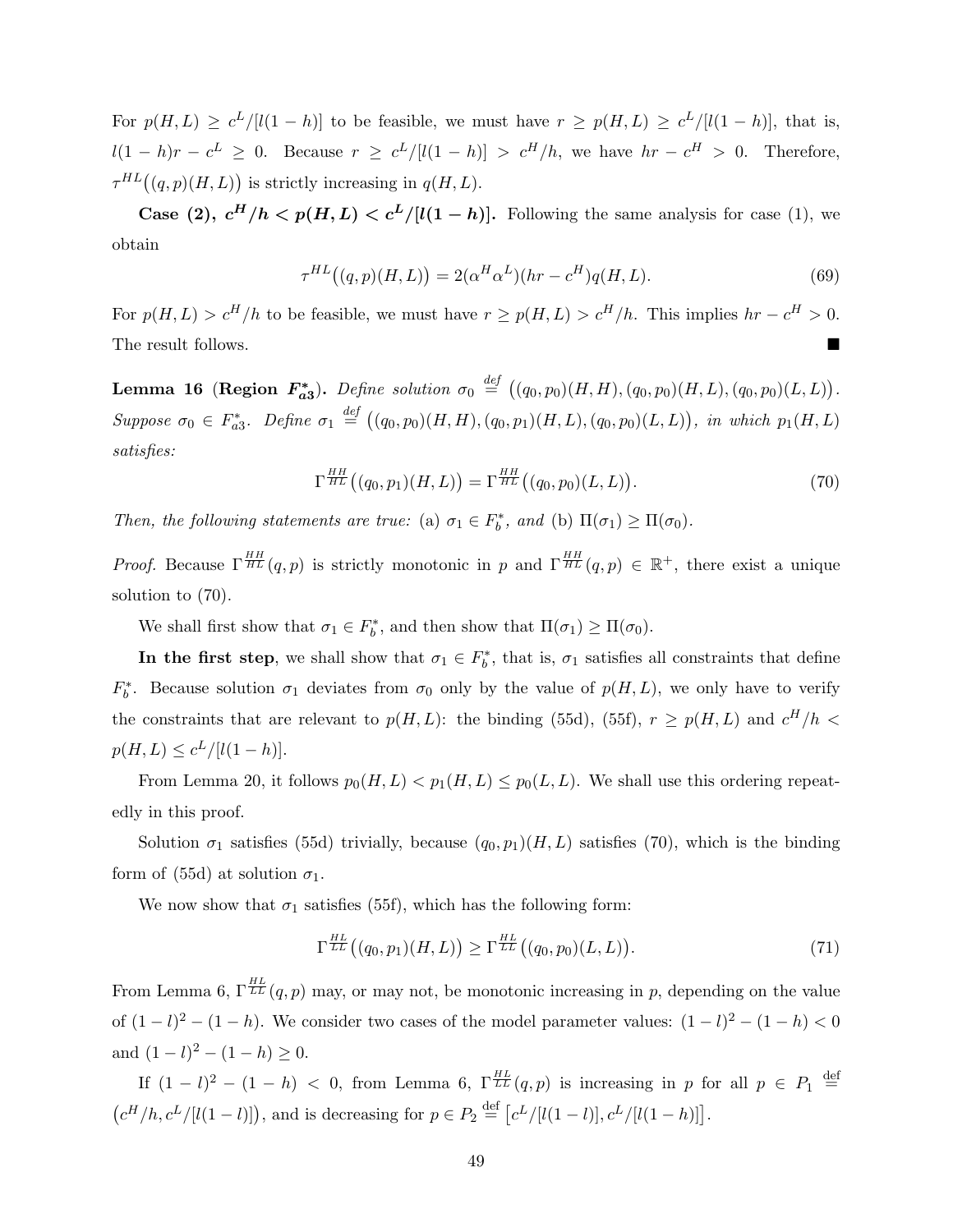Case (1),  $p_1(H, L) \in P_2$ . Because  $c^L / [l(1-h)] \geq p_0(L, L) \geq p_1(H, L)$ , it follows  $p_0(L, L) \in P_2$ . Inequality (71) follows from the facts that  $q_0(H,L) \ge q_0(L,L)$ ,  $p_1(H,L) \le p_0(L,L)$ , and  $\Gamma^{\frac{HL}{LL}}(q,p)$ is increasing in q, but decreasing in p for  $p \in P_2$  (by Lemma 6).

Case (2),  $p_1(H, L) \in P_1$ . Because  $p_0(H, L) < p_1(H, L)$ , we have  $p_0(H, L) \in P_1$  as well. Because  $\Gamma^{\frac{HL}{LL}}(q,p)$  is increasing in p for  $p \in P_1$  (see Lemma 6) and  $p_0(H,L) < p_1(H,L)$ , it follows:

$$
\Gamma^{\frac{HL}{LL}}\big((q_0, p_1)(H, L)\big) \ge \Gamma^{\frac{HL}{LL}}\big((q_0, p_0)(H, L)\big). \tag{72}
$$

Solution  $\sigma_0$  satisfies constraint (55f). Therefore,

$$
\Gamma^{\frac{HL}{LL}}\big((q_0, p_0)(H, L)\big) \ge \Gamma^{\frac{HL}{LL}}\big((q_0, p_0)(L, L)\big). \tag{73}
$$

Inequality (71) follows from (72) and (73).

If  $(1-l)^2 - (1-h) \geq 0$ , from Lemma 6,  $\Gamma^{\frac{HL}{LL}}(q, p)$  is increasing in p for all  $p > c^H/h$ . The proof of constraint (55f) at  $\sigma_1$  is identical to that for case (2) under  $(1 - l)^2 - (1 - h) < 0$ .

We now show that  $\sigma_1$  satisfies  $p_1(H, L) \leq r$  and  $c^H/h < p_1(H, L) \leq c^L/[l(1-h)]$ . Inequalities  $p_1(H, L) \le r$  and  $p_1(H, L) \le c^L/[l(1-h)]$  follow from the ordering  $p_1(H, L) \le p_0(L, L)$  and the fact that solution  $\sigma_0$  satisfies  $p_0(L, L) \le r$  and  $p_0(L, L) \le c^L/[l(1-h)]$ . Inequality  $p_1(H, L) > c^H/h$ follows from  $p_1(H, L) > p_0(H, L)$  and  $p_0(H, L) > c^H/h$ .

In summary of the first step, we have  $\sigma_1 \in F_b^*$ .

In the second step, we show that the objective value at  $\sigma_1$ ,  $\Pi(\sigma_1) \geq \Pi(\sigma_0)$ . Because solutions  $\sigma_1$  and  $\sigma_0$  have the same  $(q_0, p_0)(H, H)$  and  $(q_0, p_0)(L, L)$ , the two solutions obtain the same values for (55a) and (55c), respectively. To prove  $\Pi(\sigma_1) \geq \Pi(\sigma_0)$ , it is sufficient to show that  $\sigma_1$  attains the same or better value for (55b) than  $\sigma_0$ , that is,

$$
\tau^{HL}((q_0, p_1)(H, L)) \geq \tau^{HL}((q_0, p_0)(H, L)).
$$
\n(74)

From the first step of the proof, solution  $\sigma_1$  is feasible, and thus  $c^H/h < p_1(H, L) \leq c^L/[l(1-h)].$ We shall consider two cases: (1)  $c^H/h < p_1(H, L) < c^L/[l(1-h)]$ , and (2)  $p_1(H, L) = c^L/[l(1-h)]$ .

Case (1),  $c^H/h$  <  $p_1(H,L)$  <  $c^L/[l(1-h)]$ . Note that  $c^H/h$  <  $p_0(H,L)$  <  $p_1(H,L)$  <  $c^L/[l(1-h)]$ . From Lemma 1, solutions  $\sigma_1$  and  $\sigma_0$  generate the same production assignments:  $(z_1^*, z_2^*)(H, L) = (q_0(H, L), 0)$ . Therefore, (55b) is the same at solutions  $\sigma_1$  and  $\sigma_0$ :

$$
\tau^{HL}((q_0, p_1)(H, L)) = \tau^{HL}((q_0, p_0)(H, L)).
$$
\n(75)

Case (2),  $p_1(H, L) = c^L/[l(1-h)]$ . First, we show this equality can be true only if  $p_0(L, L)$  $c^L/[l(1-h)]$ . This follows from the ordering  $p_1(H,L) \leq p_0(L,L)$  and the fact that  $\sigma_0$  satisfies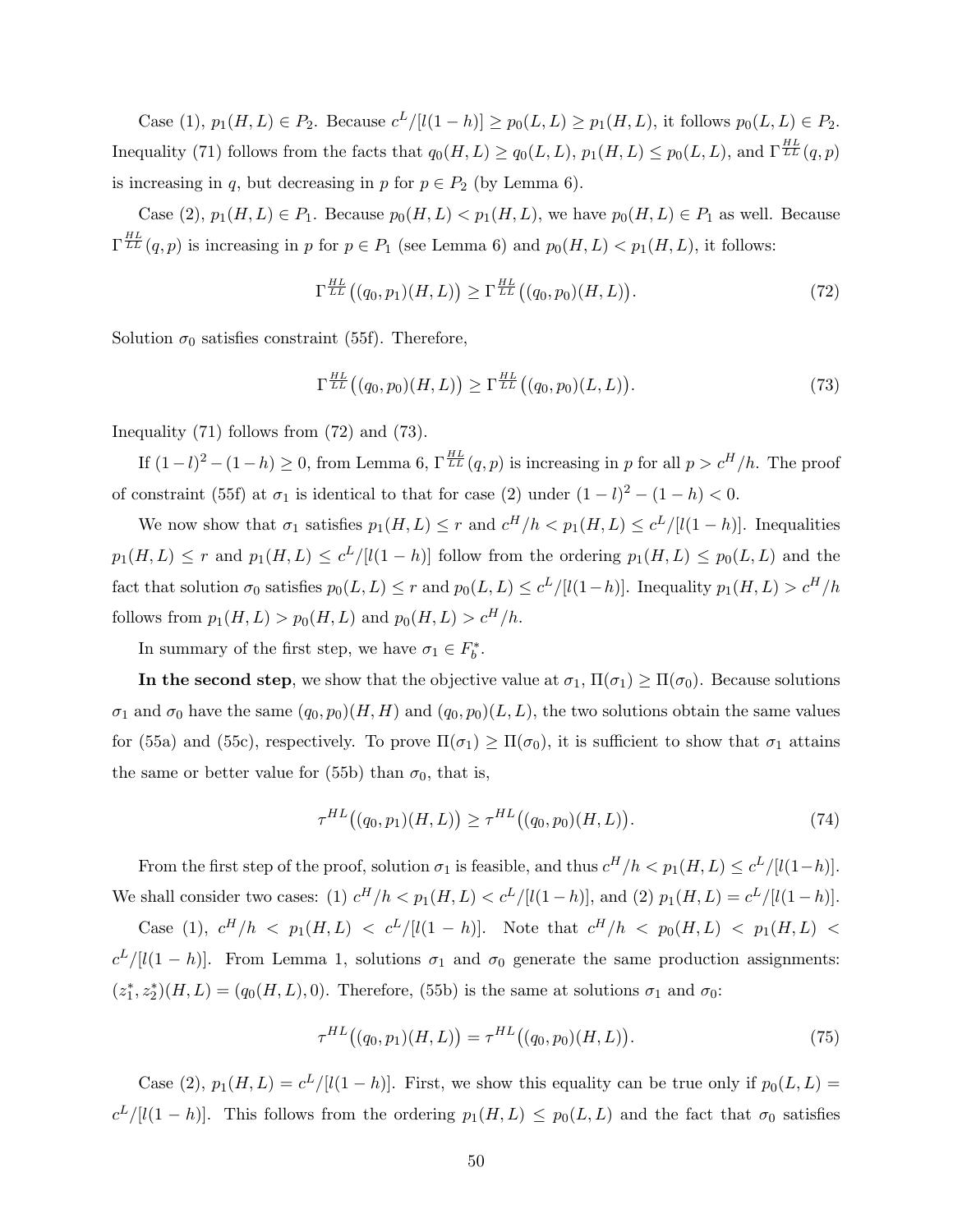$p_0(L, L) \leq c^L/[(1-h)]$ . Second, we show  $q_0(H, L) = q_0(L, L) = 1$ . From its definition, solution  $\sigma_1$ satisfies equality (70). Because  $\Gamma^{\frac{HH}{HL}}(q,p)$  is strictly increasing in p (see Lemma 6), and  $p_1(H,L)$  =  $p_0(L, L)$ , it follows  $q_0(H, L) = q_0(L, L)$ . From the fact  $\sigma_0 \in F_{a3}^*$  satisfies  $q_0(L, L) \leq 1 \leq q_0(H, L)$ , it follows  $q_0(H, L) = q_0(L, L) = 1$  must be true. Next, we shall compare  $\tau^{HL}((q_0, p_1)(H, L))$  at  $\sigma_1$ and  $\tau^{HL}((q_0, p_0)(H, L))$  at  $\sigma_0$ . From Lemma 1, under  $p_1(H, L) = c^L/[l(1-h)]$  and  $q_0(H, L) = 1$ , the production assignments at solution  $\sigma_1$  are  $(z_1^*, z_2^*)(H, L) = (1, 1)$ . Therefore,

$$
\tau^{HL}((q_0, p_1)(H, L)) = 2(\alpha^H \alpha^L) [(hr - c^H) + (l(1 - h)r - c^L)].
$$
\n(76)

Under  $p_0(H, L) < p_1(H, L) = c^L/[l(1-h)]$ , the production assignments at solution  $\sigma_0$  are  $(z_1^*, z_2^*)(H, L) =$  $(1, 0)$ . Therefore,

$$
\tau^{HL}((q_0, p_0)(H, L)) = 2(\alpha^H \alpha^L)(hr - c^H). \tag{77}
$$

The difference between (76) and (77) is

$$
\tau^{HL}((q_0, p_1)(H, L)) - \tau^{HL}((q_0, p_0)(H, L)) = 2(\alpha^H \alpha^L) [l(1 - h)r - c^L]. \tag{78}
$$

(78) must be positive, because  $r \geq c^L/[l(1-h)]$ , which follows from  $p_0(L,L) = c^L/[l(1-h)]$  and the fact that the feasible  $\sigma_0$  must satisfy  $p_0(L, L) \leq r$ .

Therefore, the objective  $\Pi(\sigma_1) \geq \Pi(\sigma_0)$ .

Lemma 17 (Region  $F_{a4}^*$ ). Define solution  $\sigma_0 \stackrel{def}{=} ((q_0, p_0)(H, H), (q_0, p_0)(H, L), (q_0, p_0)(L, L))$ . Suppose  $\sigma_0 \in F_{a4}^*$ . Define  $\sigma_1 \stackrel{def}{=} ((q_0, p_0)(H, H), (q_0, p_0)(H, L), (q_0, p_1)(L, L))$ . Then, there exists a  $p_1(L, L) < p_0(L, L)$ , such that (a)  $\sigma_1 \in F_{a4}^*$ , and (b)  $\Pi(\sigma_1) > \Pi(\sigma_0)$ .

*Proof.* First, we show there exists a  $p_1(L, L) < p_0(L, L)$  such that  $\sigma_1 \in F_{a4}^*$ . We have to check whether or not  $\sigma_1$  satisfies the constraints for  $F_{a4}^*$  that are relevant to  $p(L,L)$ : the non-binding (55d), (55e), (55f), (55g), and  $r \ge p(L, L) > c^L/[(1-h)]$ . Because (55d) is non-binding at  $\sigma_0$ , and  $p_0(L, L) > c^L/[l(1-h)]$ , from the continuity of  $\Gamma^{\frac{HH}{HL}}(q, p)$  and the fact  $\Gamma^{\frac{HH}{HL}}(q, p)$  is increasing in p, it  $\text{follows that there exists a } p_1(L,L) < p_0(L,L) \text{ such that } \Gamma^{\frac{HH}{HL}}\big((q_0,p_0)(H,L)\big) < \Gamma^{\frac{HH}{HL}}\big((q_0,p_1)(L,L)\big),$ and  $p_1(L, L) > c^L/[l(1-h)]$ . Therefore,  $\sigma_1$  satisfies the non-binding (55d). Because  $\Gamma^{\frac{HH}{HL}}(q, p)$  and  $\Gamma^{\frac{HL}{LL}}(q,p)$  are increasing in p (see Lemma 6) and  $p_1(L,L) < p_0(L,L)$ , (55e), (55f) and (55g) continue to be true at  $\sigma_1$ . Therefore,  $\sigma_1$  satisfies all constraints that define  $F_{a4}^*$ .

**Second**, we show that the objective value at  $\sigma_1$ ,  $\Pi(\sigma_1) > \Pi(\sigma_0)$  strict. The only difference between  $\sigma_0$  and  $\sigma_1$  is the value of  $p(L, L)$ . Therefore, only (55c) changes as we move from  $\sigma_0$  to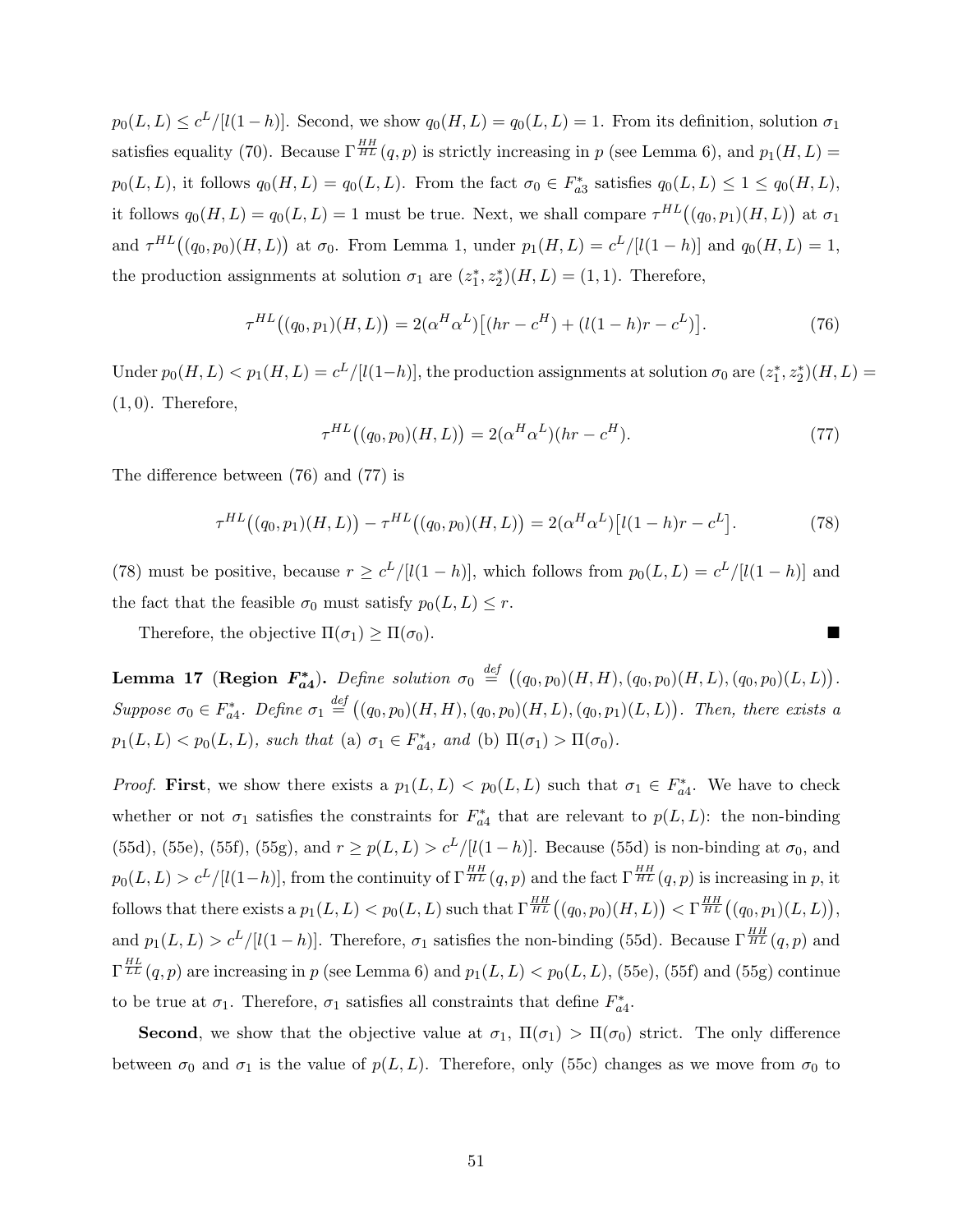σ<sub>1</sub>. To prove  $\Pi(\sigma_1) > \Pi(\sigma_0)$ , it is sufficient to show that  $\sigma_1$  attains a strictly better value for (55c) than  $\sigma_0$ , that is,

$$
\tau^{LL}((q_0, p_1)(L, L)) > \tau^{LL}((q_0, p_0)(L, L)).
$$
\n(79)

Because  $q(L, L) = q_0(L, L)$  and  $p(L, L) > c^L/[(1-h)]$  at both solutions, the production assignments are identical at  $\sigma_1$  and  $\sigma_0$ :  $(z_1^*, z_2^*)(L, L) = (q_0(L, L), q_0(L, L))$  (see Lemma 1). Therefore,  $\sigma_1$  and  $\sigma_0$ generate the same market profit (expected revenue minus production costs). But, because  $\Gamma^{\frac{HH}{HL}}(q,p)$ and  $\Gamma_{LL}^{HL}(q, p)$  are both strictly increasing in penalty p (see Lemma 6) and  $p_1(L, L) < p_0(L, L)$ , at σ<sub>1</sub> information costs are strictly smaller. Therefore, (79) is true, and thus  $\Pi(\sigma_1) > \Pi(\sigma_0)$ .

# Lemma 18 (Region  $F_{a5}^*$ ). Set  $F_{a5}^*$  is empty.

*Proof.* We prove by contradiction. Assume there exists a solution  $\sigma \in F_{a5}^*$ . Then,  $\sigma$  must satisfy (55d). From the facts that  $\Gamma^{\frac{HH}{HL}}(q, p)$  is strictly increasing in both q and p (see Lemma 6), and that  $\sigma \in F_{a5}^*$  satisfies the orderings  $q(L,L) \leq q(H,L)$  and  $p(L,L) < p(H,L)$ , it follows  $\Gamma^{\frac{HH}{HL}}((q,p)(H,L)) > \Gamma^{\frac{HH}{HL}}((q,p)(L,L)).$  This violates (55d). Therefore,  $\sigma \notin F_{a5}^*$ . This contradicts the assumption.

Lemma 19 (Region  $F_{a6}^*$ ). Define solution  $\sigma_0 \stackrel{def}{=} ((q_0, p_0)(H, H), (q_0, p_0)(H, L), (q_0, p_0)(L, L)).$ Suppose  $\sigma_0 \in F_{a6}^*$ . Define  $\sigma_1 \stackrel{def}{=} ((q_0, p_0)(H, H), (q_0, p_1)(H, L), (q_0, p_0)(L, L)),$  in which  $p_1(H, L)$ satisfies

$$
\Gamma^{\frac{HH}{HL}}\big((q_0, p_1)(H, L)\big) = \Gamma^{\frac{HH}{HL}}\big((q_0, p_0)(L, L)\big). \tag{80}
$$

Then, the following statements are true: (a)  $\sigma_1 \in F_b^*$ , and (b)  $\Pi(\sigma_1) = \Pi(\sigma_0)$ .

*Proof.* Because  $\Gamma^{\frac{HH}{HL}}(q,p)$  is strictly monotonic in p and  $\Gamma^{\frac{HH}{HL}}(q,p) \in \mathbb{R}^+$ , there exist a unique solution to (80).

In the first step, we show that  $\sigma_1 \in F_{a6}^*$ , that is,  $\sigma_1$  satisfies all constraints that defines  $F_{a6}^*$ . Because solution  $\sigma_1$  differs from  $\sigma_0$  only by the value of  $p(H, L)$ , we only have to verify the constraints that are relevant to  $p(H, L)$ : the binding (55d), (55f) and  $r \geq p(H, L) > c^L/[l(1-h)]$ .

From Lemma 20, it follows  $p_0(H, L) < p_1(H, L) \leq p_0(L, L)$ . We shall use this ordering repeatedly in this proof.

Solution  $\sigma_1$  satisfies the binding (55d) trivially, because  $(q_0, p_1)(H, L)$  satisfies (80), which is the binding form of (55d) at solution  $\sigma_1$ .

We show that  $\sigma_1$  satisfies (55f), which has the following form:

$$
\Gamma^{\frac{HL}{LL}}\big((q_0, p_1)(H, L)\big) \ge \Gamma^{\frac{HL}{LL}}\big((q_0, p_0)(L, L)\big). \tag{81}
$$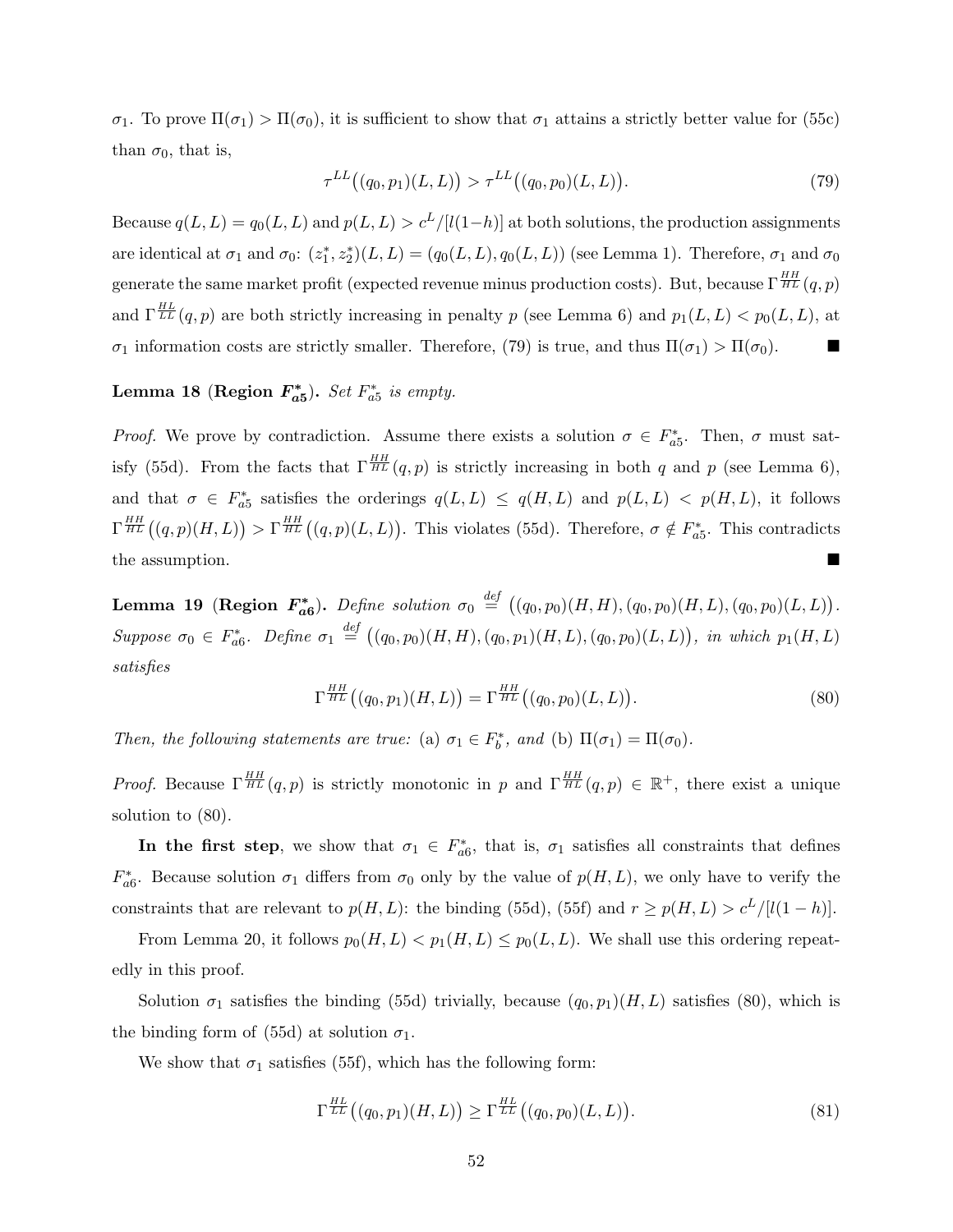Because  $p_0(H, L) < p_1(H, L)$  and  $\sigma_0 \in F_{a6}^*$  satisfies  $p_0(H, L) > c^L/[l(1-h)]$ , we have  $p_1(H, L) >$  $c^L/[(1-h)]$  as well. Because  $\Gamma^{HL}_{LL}(q, p)$  is increasing in p for  $p > c^L/[(1-h)]$  (see Lemma 6) and  $p_0(H, L) < p_1(H, L)$ , it follows:

$$
\Gamma^{\frac{HL}{LL}}\big((q_0, p_1)(H, L)\big) \ge \Gamma^{\frac{HL}{LL}}\big((q_0, p_0)(H, L)\big). \tag{82}
$$

Solution  $\sigma_0$  satisfies constraint (55f). Therefore,

$$
\Gamma^{\frac{HL}{LL}}((q_0, p_0)(H, L)) \ge \Gamma^{\frac{HL}{LL}}((q_0, p_0)(L, L)).
$$
\n(83)

Inequality (81) follows from (82) and (83). Therefore,  $\sigma_1$  satisfies (55f).

We now show that  $\sigma_1$  satisfies  $r \geq p_1(H, L) > c^L/[l(1-h)]$ . Inequality  $p_1(H, L) > c^L/[l(1-h)]$ follows from the fact that  $\sigma_0 \in F_{a6}^*$  satisfies  $p_0(H, L) > c^L/[l(1-h)]$  and the ordering  $p_1(H, L) >$  $p_0(H, L)$ .  $r \ge p_1(H, L)$  follows from the fact that  $\sigma_0 \in F_{a6}^*$  satisfies  $r \ge p_0(L, L)$  and the ordering  $p_1(H, L) \leq p_0(L, L).$ 

In summary of the first step, we have  $\sigma_1 \in F_b^*$ .

In the second step, we show that the objective value at  $\sigma_1$ ,  $\Pi(\sigma_1) = \Pi(\sigma_0)$ . Because solutions  $\sigma_1$  and  $\sigma_0$  have the same  $(q_0, p_0)(H, H)$  and  $(q_0, p_0)(L, L)$ , the two solutions obtain the same values for (55a) and (55c), respectively. To prove  $\Pi(\sigma_1) = \Pi(\sigma_0)$ , it is sufficient to show that  $\sigma_1$  attains the same value for (55b) as  $\sigma_0$ , that is,

$$
\tau^{HL}((q_0, p_1)(H, L)) = \tau^{HL}((q_0, p_0)(H, L)).
$$
\n(84)

Because  $q(H, L) = q_0(H, L)$  and  $p(H, L) > c^L/[(1-h)]$  at both solutions, the production assignments are identical at  $\sigma_1$  and  $\sigma_0$ :  $(z_1^*, z_2^*)(H, L) = (q_0(H, L), q_0(H, L))$  (see Lemma 1). Therefore,  $\sigma_1$  and  $\sigma_0$  generate the same market profit (expected revenue minus production costs). It follows that (84) is true, and thus  $\Pi(\sigma_1) = \Pi(\sigma_0)$ .

**Lemma 20.** Define solution  $\sigma_0 \stackrel{def}{=} ((q_0, p_0)(H, H), (q_0, p_0)(H, L), (q_0, p_0)(L, L))$ . Suppose  $\sigma_0 \in$  $F_{a3}^* \cup F_{a4}^* \cup F_{a5}^* \cup F_{a6}^*$ . Define  $\sigma_1 \stackrel{def}{=} \{(q_0, p_0)(H, H), (q_0, p_1)(H, L), (q_0, p_0)(L, L)\}\$ , in which  $p_1(H, L)$ satisfies

$$
\Gamma^{\frac{HH}{HL}}\big((q_0, p_1)(H, L)\big) = \Gamma^{\frac{HH}{HL}}\big((q_0, p_0)(L, L)\big). \tag{85}
$$

Then, we must have  $p_0(H, L) < p_1(H, L) \le p_0(L, L)$ .

*Proof.* Because  $\Gamma^{\frac{HH}{HL}}(q,p)$  is strictly monotonic in p and  $\Gamma^{\frac{HH}{HL}}(q,p) \in \mathbb{R}^+$ , there exist a unique solution to (85).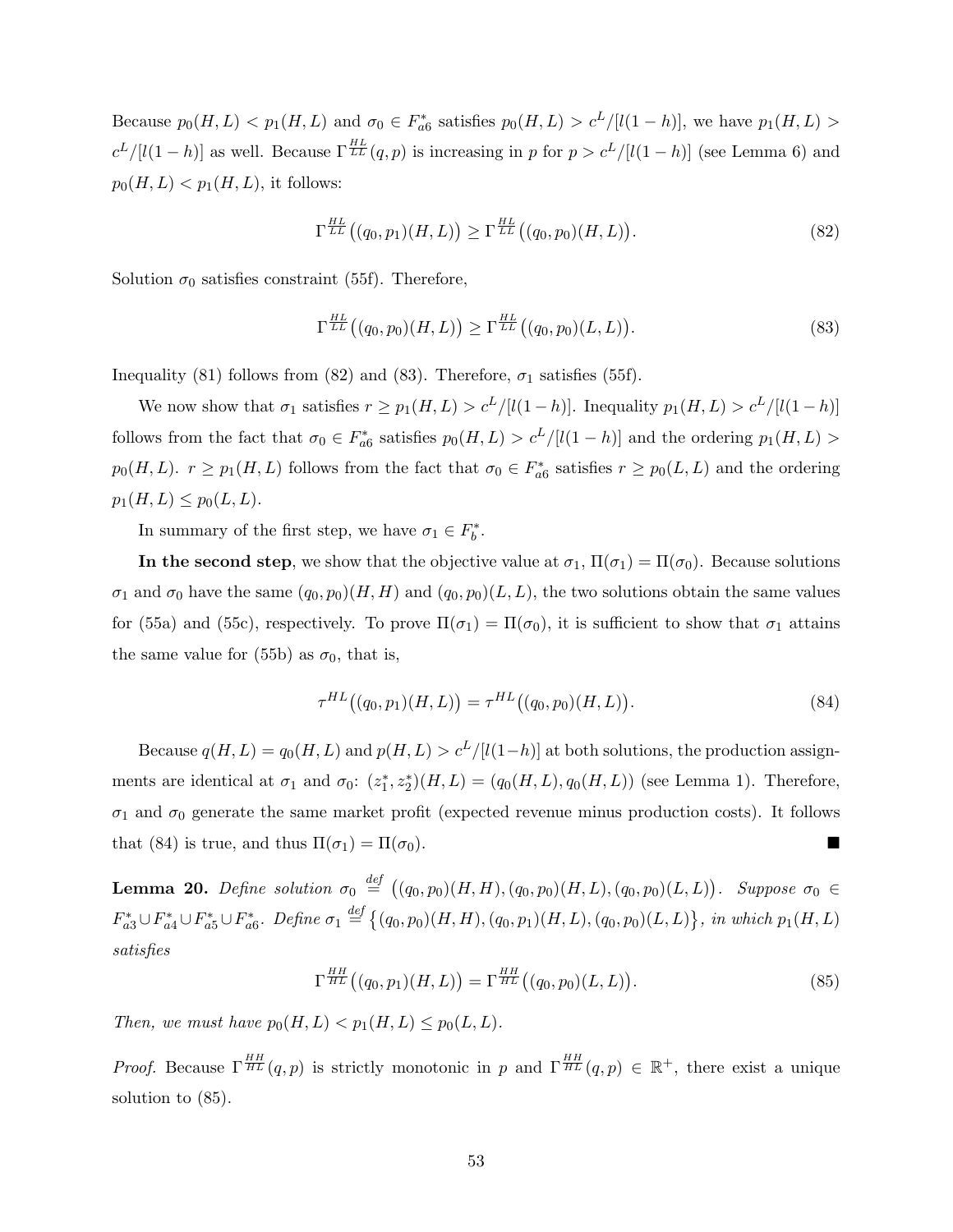First,  $p_1(H, L) \leq p_0(L, L)$  must be true. Because  $\Gamma^{\frac{HH}{HL}}(q, p)$  is monotonic increasing in q and p (see Lemma 6), and  $\sigma_0 \in F_{a3}^* \cup F_{a4}^* \cup F_{a5}^* \cup F_{a6}^*$  implies  $q_0(H, L) \geq q_0(L, L)$ , for  $p_1(H, L)$  to satisfy equality (85) we must have  $p_1(H, L) \leq p_0(L, L)$ .

 $\text{Second, } p_0(H, L) < p_1(H, L) \text{ must be true. Because } \sigma_0 \text{ satisfies } \Gamma^{\frac{HH}{HL}}\big((q_0, p_0)(H, L)\big) < \Gamma^{\frac{HH}{HL}}\big((q_0, p_0)(L, L)\big),$ and  $p_1(H, L)$  satisfies (85), it follows  $\Gamma^{\frac{HH}{HL}}((q_0, p_0)(H, L)) < \Gamma^{\frac{HH}{HL}}((q_0, p_1)(H, L))$ . Ordering  $p_0(H, L) <$  $p_1(H,L)$  follows from the monotonicity property that  $\Gamma^{\frac{HH}{HL}}(q,p)$  is increasing in p.

Proof of Proposition 3. (17) equals (11) minus (15). First, (11a) equals (15a). Second, (17a) equals (11b) less (15b). Third, (17b) equals (11c) less (15c).

**Proof of Proposition 4.** First, we show  $(17a)$  is positive.  $(17a)$  equals  $(11b)$  less  $(15b)$ .  $(11b)$ can be written as

$$
\max\left\{0,2\left(\alpha^H\alpha^L\right)\psi^{HL}-(\alpha^H)^2\phi\right\},\tag{86}
$$

and (15b) can be written as

$$
\max\left\{0,2\left(\alpha^H\alpha^L\right)\psi^{HL}-2(\alpha^H)^2\phi\right\}.\tag{87}
$$

Because  $2(\alpha^H\alpha^L)\psi^{HL}-(\alpha^H)^2\phi>2(\alpha^H\alpha^L)\psi^{HL}-2(\alpha^H)^2\phi$ , it follows that (11b) is greater than (15b). Therefore, (17a) is positive.

Second, we show (17b) is negative. (17b) equals (11c) less (15c). One can verify that (11c) can be equivalently written as the maximum among the three values:

$$
\max\left\{0, (\alpha^L)^2 \psi^L - [1 - (\alpha^L)^2] \phi, (\alpha^L)^2 (\psi^L + \psi^{LL}) - [1 - (\alpha^L)^2] \omega\right\}.
$$
\n(88)

Similarly, (15c) can be written as

$$
\max\left\{0, \left(\alpha^L\right)^2 \psi^L - \left(\alpha^H \alpha^L\right) \phi, \left(\alpha^L\right)^2 (\psi^L + \psi^{LL}) - 2 \left(\alpha^H \alpha^L\right) \phi\right\}.
$$
\n(89)

To prove (11c) is less than (15c), we shall show that the three items in (88), respectively, are smaller than the corresponding items in  $(89)$ . It is trivial that the first item in  $(88)$  and  $(89)$  are equals. We compare the second item in (88) and (89). From the fact that  $\alpha^H + \alpha^L = 1$ , it follows  $1 - (\alpha^L)^2 = (\alpha^H)^2 + 2(\alpha^H \alpha^L) > \alpha^H \alpha^L$ . Therefore,

$$
(\alpha^L)^2 \psi^L - [1 - (\alpha^L)^2] \phi < (\alpha^L)^2 \psi^L - (\alpha^H \alpha^L) \phi \tag{90}
$$

We now compare the third item in (88) and (89). Because  $1 - (\alpha^L)^2 > 2(\alpha^H \alpha^L)$  and  $\omega > \phi$  (see Lemma 4), it follows

$$
(\alpha^L)^2(\psi^L + \psi^{LL}) - [1 - (\alpha^L)^2]\omega < (\alpha^L)^2(\psi^L + \psi^{LL}) - 2(\alpha^H\alpha^L)\phi. \tag{91}
$$

Therefore, (17b) is negative.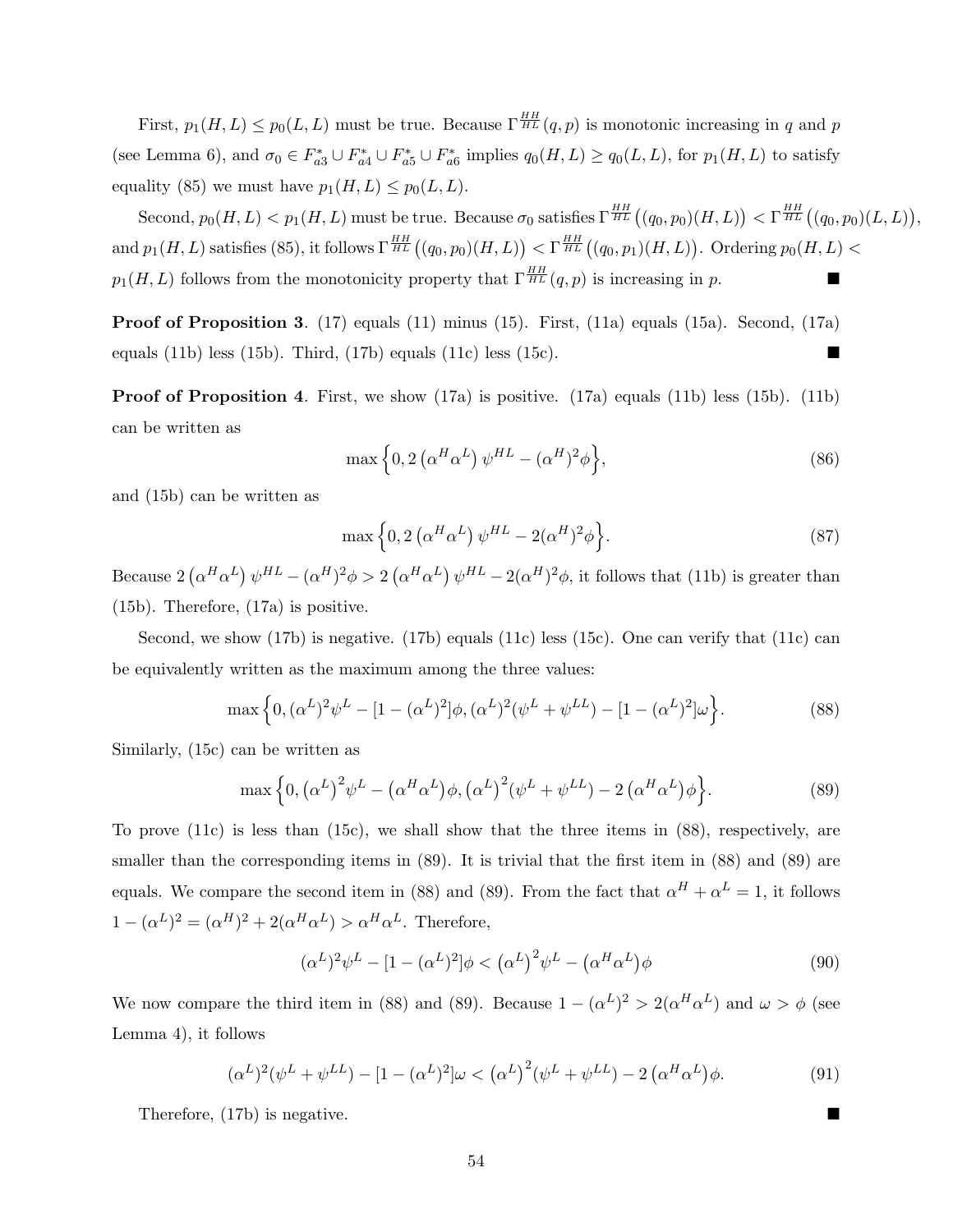**Proof of Proposition 5.** We define the set of r of the lemma to be  $A \stackrel{\text{def}}{=} \{r : r \geq \tilde{r}^{HL}, r \geq 0\}$  $\min\{r^L, r^{LL}\}\}.$  We dissect the set A into the following two subsets:

$$
A_1 \stackrel{\text{def}}{=} A \cap \{r : r \ge r^{LL}\}\tag{92a}
$$

$$
A_2 \stackrel{\text{def}}{=} A \cap \{r : r < r^{LL}\} \tag{92b}
$$

First, we prove the lemma for all  $r \in A_1$ . In the definition of  $A_1$ , the inequality  $r \geq r^{LL}$  implies  $r \ge \min\{r^L, r^{LL}\}.$  Therefore,  $A_1 = \{r : r \ge \tilde{r}^{HL}, r \ge r^{LL}\}.$  From (17a), for  $r \ge \tilde{r}^{HL}$  the PSP value from the (H,L) and (L,H) types is  $({\alpha}^H)^2 \phi$ . From (17b), for  $r \geq r^{LL}$  the PSP value from the (L,L) type is:

$$
\left\{ (\alpha^L)^2 (\psi^L + \psi^{LL}) - [1 - (\alpha^L)^2] \omega \right\} - \left[ (\alpha^L)^2 \psi^L - (\alpha^H \alpha^L) \phi \right]^+ - \left[ (\alpha^L)^2 \psi^{LL} - (\alpha^L \alpha^H) \phi \right]^+.
$$
 (93)

Because  $\tilde{r}^{HL} > \tilde{r}^L > \tilde{r}^L$  (see Lemma 7), condition  $r \geq \tilde{r}^{HL}$  implies  $r > \tilde{r}^L > \tilde{r}^L$ . It follows from these inequalities and the definitions of  $\tilde{r}^{LL}$  and  $\tilde{r}^{L}$  that  $(\alpha^{L})^{2}\psi^{L} - (\alpha^{H}\alpha^{L})\phi > 0$  and  $(\alpha^L)^2 \psi^{LL} - (\alpha^L \alpha^H) \phi > 0$ . We apply these inequalities to the PSP value from the (L,L) type (93), obtaining

$$
-[1 - (\alpha^L)^2]\omega + (\alpha^H \alpha^L)\phi + (\alpha^L \alpha^H)\phi.
$$
\n(94)

We sum the PSP values from the  $(H,L)$  and  $(L,H)$  types and from the  $(L,L)$  type, obtaining the total PSP value:  $-[1-(\alpha^L)^2](\omega-\phi)$ . It follows from Lemma 4 that the total PSP value is negative.

Second, we proof the lemma for all  $r \in A_2$ . From its definition,  $A_2$  is non-empty only if  $r^{LL} > r^L$ . Therefore,  $A_2 = \{r : r \geq \tilde{r}^{HL}, r^L \leq r < r^{LL}\}$ . From (17b), for  $r^L \leq r < r^{LL}$  the PSP value from the (L,L) type is:

$$
\left\{ (\alpha^L)^2 \psi^L - [1 - (\alpha^L)^2] \phi \right\} - \left[ (\alpha^L)^2 \psi^L - (\alpha^H \alpha^L) \phi \right]^+ - \left[ (\alpha^L)^2 \psi^{LL} - (\alpha^L \alpha^H) \phi \right]^+.
$$
 (95)

Because  $(\alpha^L)^2 \psi^{LL} - (\alpha^L \alpha^H) \phi > 0$  and  $(\alpha^L)^2 \psi^{LL} - (\alpha^L \alpha^H) \phi > 0$ , the PSP value from (L,L) (96) equals

$$
-[1 - (\alpha^L)^2]\phi + (\alpha^H \alpha^L)\phi - [(\alpha^L)^2 \psi^{LL} - (\alpha^L \alpha^H)\phi]. \tag{96}
$$

Adding this formula and the PSP value from the  $(H,L)$  and  $(L,H)$  types,  $(\alpha^H)^2 \phi$ , we obtain the total PSP values to be  $-(\alpha^L)^2 \psi^{LL}$ . Because  $r > \tilde{r}^{LL}$ , we have  $(\alpha^L)^2 \psi^{LL} > 0$ . The result follows. ■

Proof of Proposition 6. We shall first prove the monotonicity of the PSP values by the PSPtype in  $h$  and  $l$ , which is illustrated in Figure 4. The expressions for these PSP values are provided in Tables 1 and 2. Using the monotonicity of the PSP values by type, we shall then prove the monotonicity of the total PSP value.